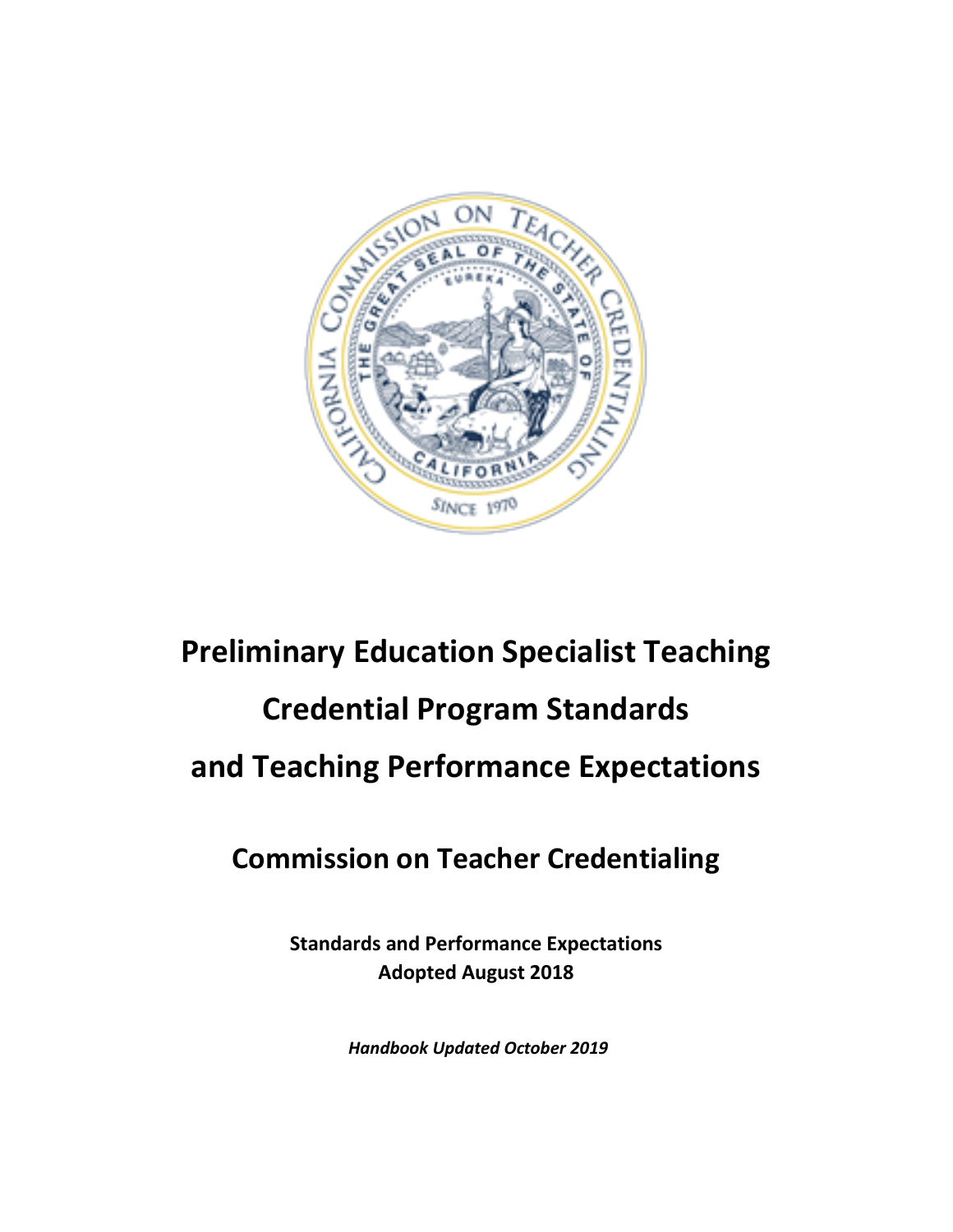#### **Table of Contents**

The California Commission on Teacher Credentialing awards credentials and certificates on the basis of completion of programs that meet Standards for Educator Preparation and Educator Competence.

For each type of professional credential in education, the Commission has developed and adopted standards which are based upon recent research and the expert advice of many professional educators. Each standard specifies a level of quality and effectiveness that the Commission requires from programs offering academic and professional preparation in education. There are different types of program standards.

#### **Program Standards**

| For all five Preliminary Education Specialist Teaching Credentials |    |
|--------------------------------------------------------------------|----|
|                                                                    | 9  |
| <b>Mild to Moderate Support Needs</b>                              | 11 |
| <b>Extensive Support Needs</b>                                     | 21 |
| <b>Early Childhood Special Education</b>                           | 33 |
| Deaf and Hard of Hearing                                           | 42 |
| <b>Visual Impairments</b>                                          | 51 |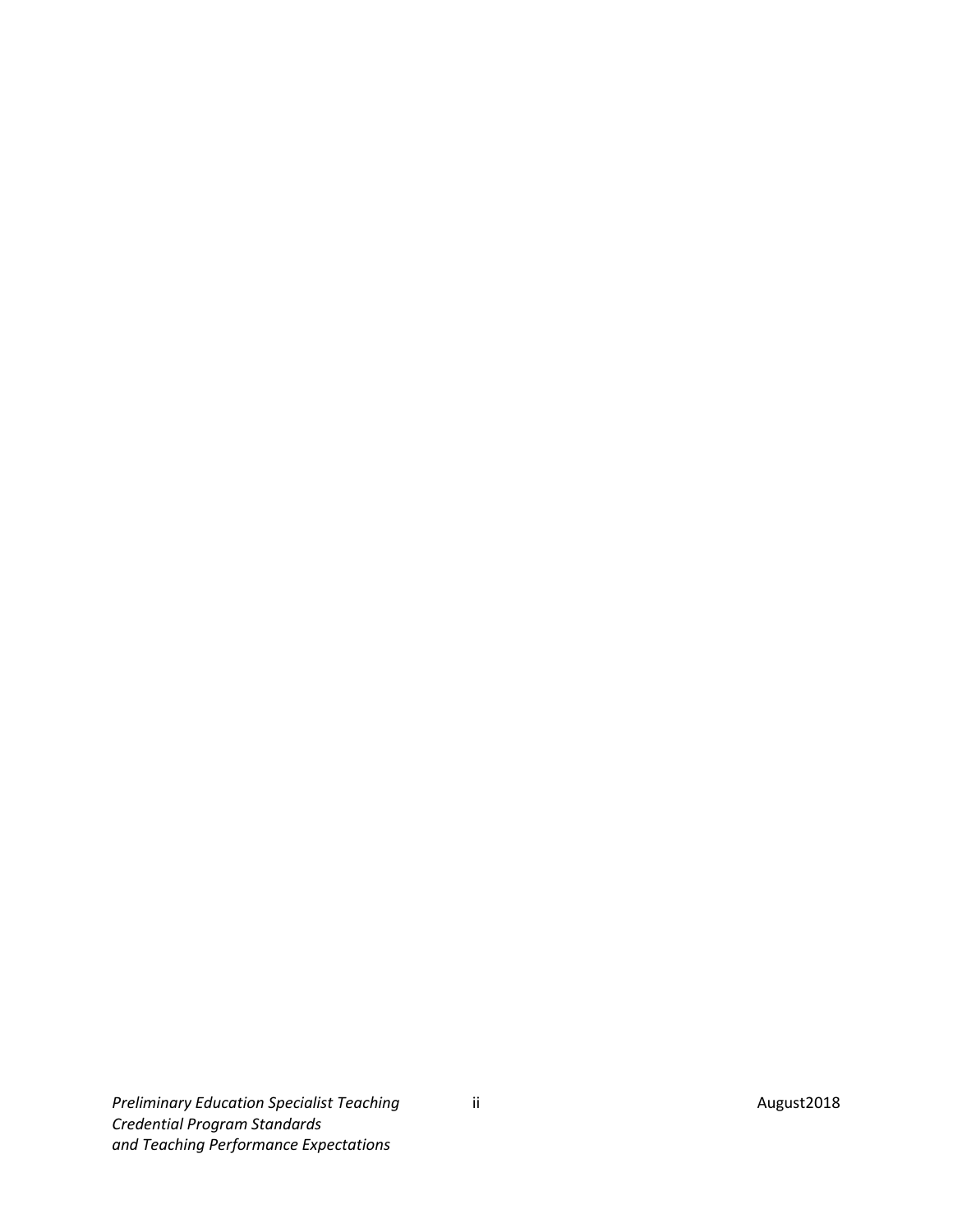# **Preconditions**

[Preconditions](https://www.ctc.ca.gov/educator-prep/stds-preconditions) are requirements for initial and continued program approval. Unlike standards, preconditions specify requirements for program compliance. The basis for a precondition is either statute, regulations, or Commission policy. Preconditions are reviewed prior to 1) initial institutional approval, 2) initial program approval and 3) years 1 and 4 during the seven year accreditation cycle.

# **Common Standards**

The [Common Standards](https://www.ctc.ca.gov/educator-prep/stds-common) deal with aspects of program quality that cross all approved educator preparation programs. The institution responds to each Common Standard by providing pertinent information, including information about individual programs. When a new program is proposed, the institution submits a Common Standards Addendum to address how the new program will integrate with the already approved programs.

The Common Standards Glossary should be consulted for definitions of any of the terms found in *italics* in the Common Standards.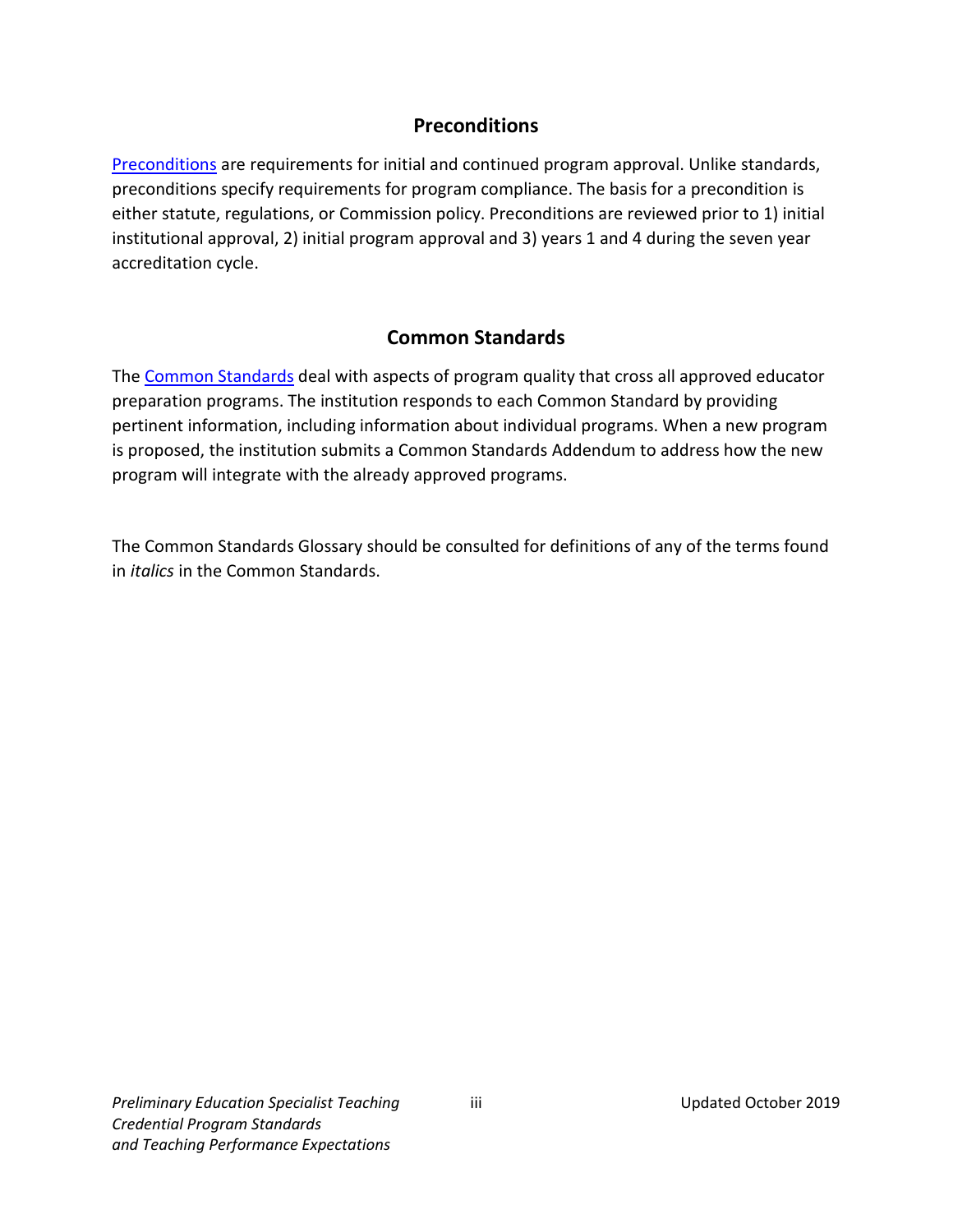#### **Preliminary Education Specialist Credential Program Standards (2018)**

#### <span id="page-4-0"></span>**Standard 1: Program Design and Curriculum**

Each program of professional preparation is implemented effectively in accordance with a cohesive design and sound evidence-based practices relevant to the contemporary conditions of schools. The design must reflect the full range of service delivery options, including general education as well as the knowledge and skills to meet the needs of students in the specific areas authorized by the credential. Programs ensure that candidates are well versed in delivering services in a wide variety of specialized academic instructional settings, including, but not limited to: the home, educational settings in hospitals/rehabilitation facilities and treatment centers, and classrooms, as well as provide itinerant instructional delivery and/or consultation in public/nonpublic school programs. The program's organizational structure supports a logical and integrated progression for candidates for the instructional components including coursework and field work provided within the program. The program's design and plan allow candidates multiple points of entry.

The preparation provided to candidates is designed to address the range of candidate performance expectations. Coursework and fieldwork/clinical experiences provide candidates with opportunities to learn and practice competencies relating to the care and education of students with disabilities. Candidate preparation is grounded in the theoretical framework of developmentally, linguistically and culturally-appropriate and bias-free practices for the care and education of students with disabilities as well as for collaborating effectively with families to support their student's development and learning. These theoretical foundations are reflected in the organization, scope and sequence of the curriculum provided to candidates. The program prepares candidates to interface with other service providers (school, medical and agency based) which may include: hospital/clinic based personnel, the school nurse, occupational therapist, speech and language specialist, physical therapist, psychologist, orthopedist, paraprofessional/health care assistance, California Children's Services, Regional Center, Department of Mental Health, Department of Rehabilitation, and other appropriate service providers. The program provides opportunities for each candidate to demonstrate knowledge of disability characteristics for which the candidate is seeking authorization to teach, and the educational and psychosocial implications of these characteristics for students identified with educational support needs who have an Individualized Education Program (IEP). The program prepares candidates in case management practices and strategies for students with disabilities and for those referred for special education services.

Key elements within the curriculum include: typical and atypical child growth and development from birth through age 22; developmentally, linguistically, and culturally appropriate pedagogy for students in key content areas in alignment with state-adopted content standards and frameworks; understanding the learning trajectories of young children to young adults;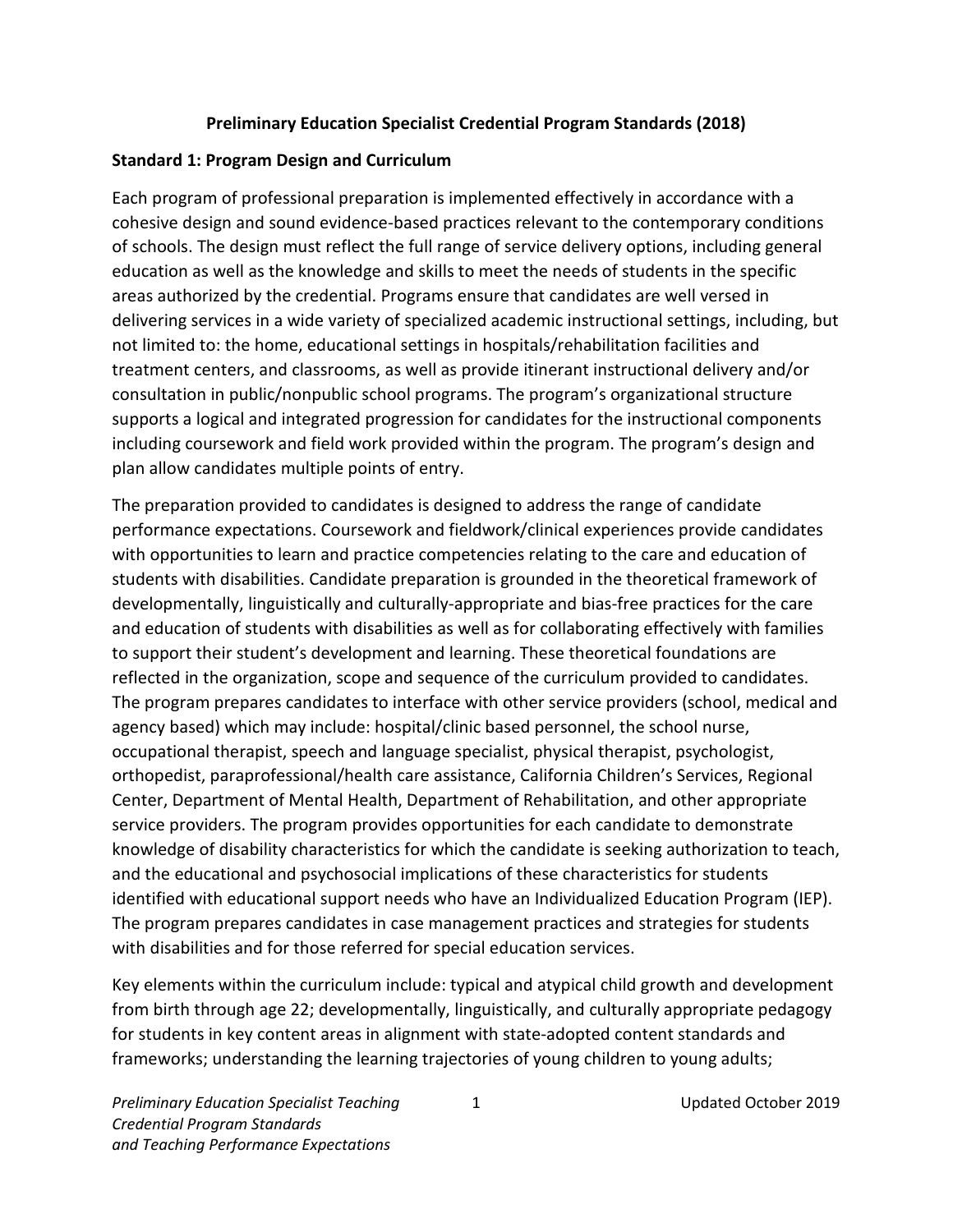designing and implementing developmentally, linguistically, and culturally appropriate curriculum and assessments; instruction in strategies to develop early literacy skills; understanding and analyzing student achievement outcomes to improve learning; understanding of the range of factors affecting student learning such as the effects of poverty, race, and socioeconomic status; and knowledge of the range of positive behavioral practices and supports for young children and young adults. The program's curriculum also includes coursework and clinical practice opportunities for candidates to be able to identify the unique characteristics of students with autism spectrum disorders and the core challenges associated with language and communication, social skills, behavior, and processing and their implications for program planning and service delivery. The program's design also includes a coherent candidate assessment system to provide formative information to candidates regarding their progress towards the intended level of certification. (See also Standard 2).

#### **Standard 2: Preparing Candidates to Master the** *Teaching Performance Expectations* **(TPEs)**

The *Teaching Performance Expectations* for credential candidates describe the set of professional knowledge, skills and abilities expected of a beginning level practitioner in order to effectively support the growth, development, and learning of all students and to work collaboratively with families to support all students in meeting the state-adopted academic content standards.

The coursework and fieldwork/clinical experiences provide multiple opportunities for candidates to learn, apply, and reflect on each teaching performance expectation. As candidates progress through their preparation scope and sequence, pedagogical assignments are increasingly complex and challenging. The scope of the pedagogical assignments (a) addresses all of the TPEs as they apply to the subjects to be authorized by the credential, and (b) prepares the candidate for course-related and other assessments of their competence with respect to both the Universal TPEs and the Education Specialist TPEs. As candidates progress through the curriculum, faculty and other qualified supervisors assess candidates' performance in relation to the TPEs and provide formative and timely performance feedback regarding candidates' progress toward mastering the TPEs.

#### **Standard 3: Clinical Practice**

#### **A. Organization of Clinical Practice Experiences**

The program ensures that candidates have planned experiences and/or interactions that reflect the full diversity of grades/ages, federal disability categories and the continuum of special education services outlined in the specific credential authorization. The experiences are planned from the beginning of the program to include experiences in general education, experiences with parents and families, and experiences with a broad range of service delivery options leading to an extended culminating placement in which the candidate works toward assuming full responsibility for the provision of services in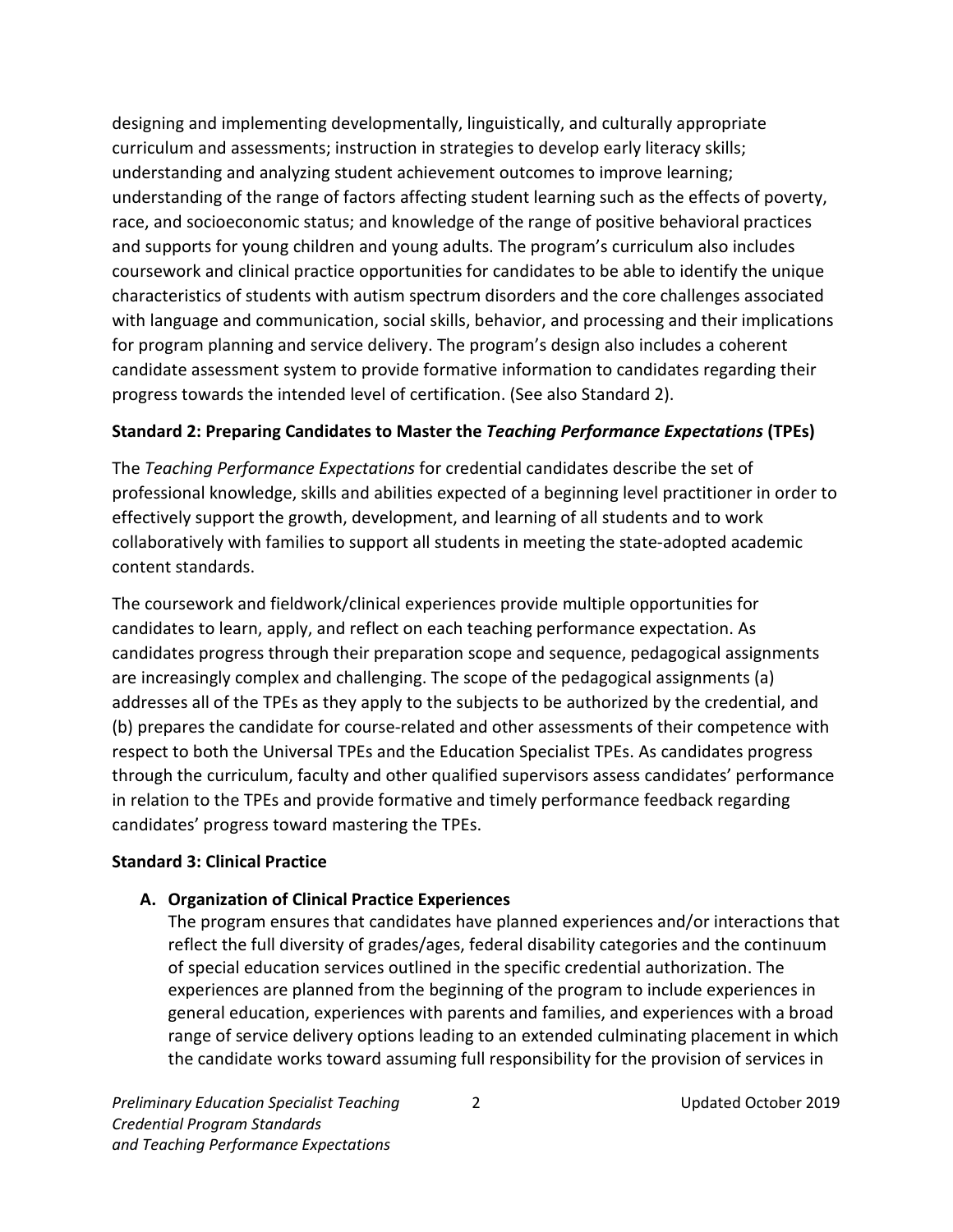the specific credential authorization. Experiences are of sufficient duration for the candidate to demonstrate the teaching performance expectations for Education Specialist teachers. The culminating placement may be in any school, agency or program as defined in Education Code Sections 56031, 56360, and 56361 for the purpose of providing special education services. Fieldwork/Clinical experiences are designed to provide candidates with a developmental set of activities integrated with coursework that extend the candidate's learning through application of theory to practice with students in California's education settings.

Fieldwork provides opportunities for candidates to observe a variety of classrooms and settings and to select focus students for deeper observational study, including students who are dual language learners and who may (a) exhibit typical behavior; (b) exhibit atypical behavior; and (c) have other types of special learning needs. Fieldwork also provides opportunities for candidates to observe teachers using productive routines and effective transitions for students' academic and socio-emotional growth and development. Candidates are provided with opportunities to review the curriculum and to further develop pedagogical knowledge of high leverage practices in subject matter areas, including early language and literacy for first and second language learners, mathematics, science, technology, engineering, social studies, and arts as appropriate. Candidates are able to observe the administration of a range of assessments. Candidates are also able to observe how personnel organize and supervise the work of other adults in inclusive and specialized education settings.

Clinical practice is a developmental and sequential set of activities integrated with theoretical and pedagogical coursework, and must consist of a minimum of 600 hours of clinical practice across the arc of the program. At least 200 hours of supervised early field work that includes guided observations and initial student teaching (e.g., coplanning and co-teaching, or guided teaching) must be provided to candidates in general education and special education settings prior to final student teaching. Final student teaching shall consist of (400 hours) in the desired credential area. For interns, early field experience would take place in experienced mentor classrooms in both general education and special education settings. Candidates must have a range of experience that reflects the diversity of age and grade levels, the range of federal disability categories, and the continuum of special education services. Candidates should have experiences with a range of diverse students and families reflective of the demographics of California.

Dual credential programs leading to both a general and a special education credential are required to have substantive experiences in general education, inclusive, and special education settings within the 600 hours, and are encouraged to extend clinical practice for an additional 150 hours.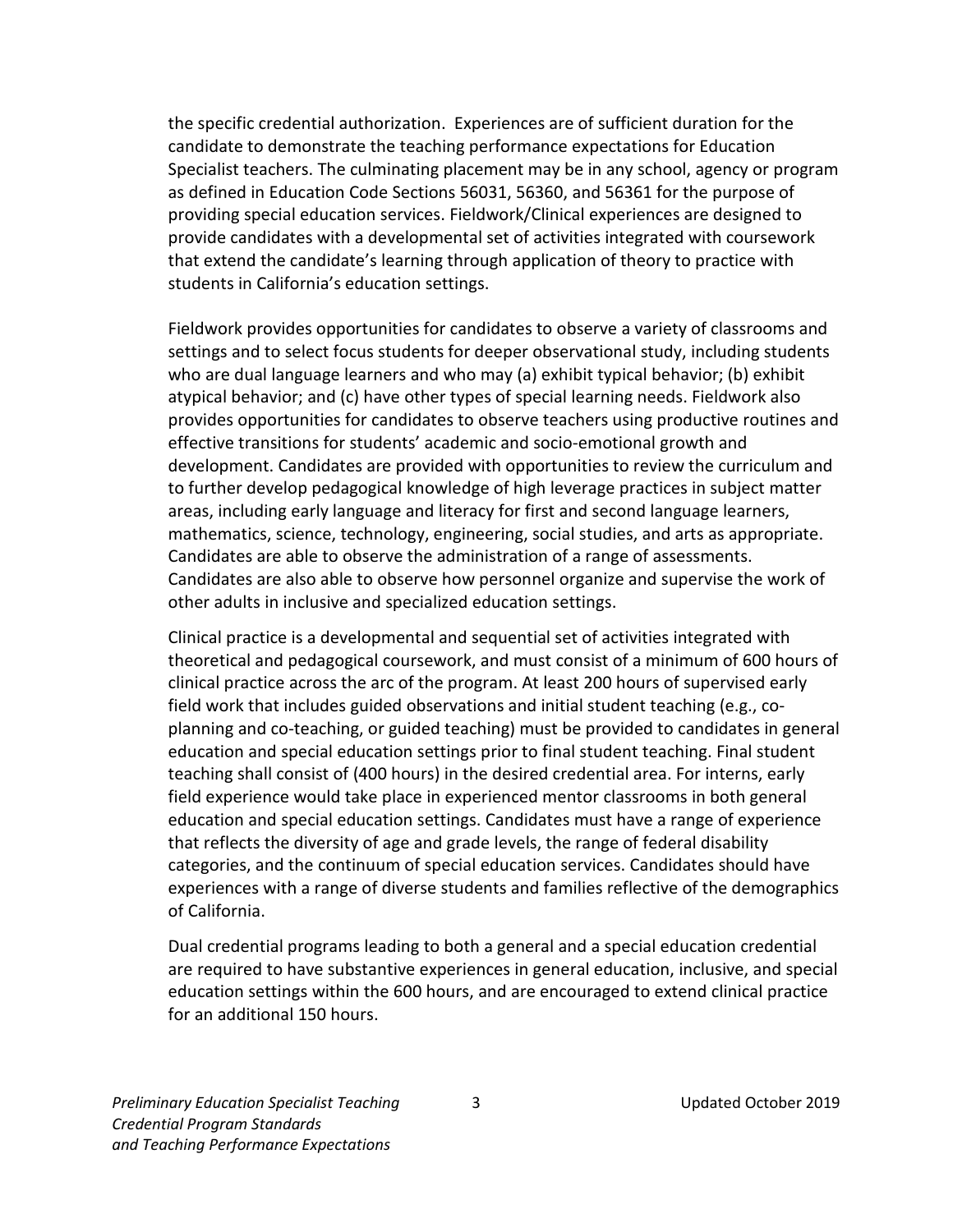Candidates who are working in private schools and seeking a credential are required to complete a substantive clinical experience of at least 150 hours in a diverse school setting where the curriculum aligns with California's adopted content standards and frameworks and the school reflects the diversity of California's student population.

The program provides initial orientation for preparation program supervisors and district-employed supervisors of clinical practice experiences to ensure all supervisors understand their role and expectations. The minimal amount of program supervision involving formal evaluation of each candidate must be 4 times per quarter or 6 times per semester. The minimum amount of district-employed supervisors' support and guidance must be 5 hours per week.

Clinical supervision may include an in-person site visit, video capture or synchronous video observation, but it must be archived either by annotated video or scripted observations and evaluated based on the TPEs, that produce data that can be aggregated and disaggregated.

#### **B. Preparation of Faculty and/or Site Supervisors and/or Program Directors**

The program selects individuals who are credentialed or who have equivalent experience in educator preparation. Supervisors should be experts in the education specialist instructional area of the candidate being supervised and should have recent professional experience in school settings where the curriculum aligns with California's adopted content standards and frameworks and the school reflects the diversity of California's student population. The program provides supervisors with an orientation to the program's expectations and ensures that supervisors are knowledgeable about the program curriculum and assessments, including the TPEs and TPA model chosen by the program. In addition, program supervisors maintain current knowledge of effective supervision approaches such as cognitive coaching, adult learning theory, and current content-specific pedagogy and instructional practices for teachers in whose classrooms or settings candidate experiences will take place to ensure that all supervisors of fieldwork/clinical practice experiences and all cooperating education specialist teachers understand their roles and expectations.

#### **C. Criteria for School Placements**

Sites selected for candidate experiences should demonstrate commitment to developmentally and culturally appropriate practices as well as to collaborative relationships with families. In addition, these sites should also demonstrate placement of students with disabilities in the Least Restrictive Environment (LRE), provide support for dual language learners with disabilities, and offer the opportunity for candidates to interact with different age groups in both general and special education settings reflecting the continuum of placement options. They should also reflect to the extent possible socioeconomic, linguistic and cultural diversity, and permit video capture for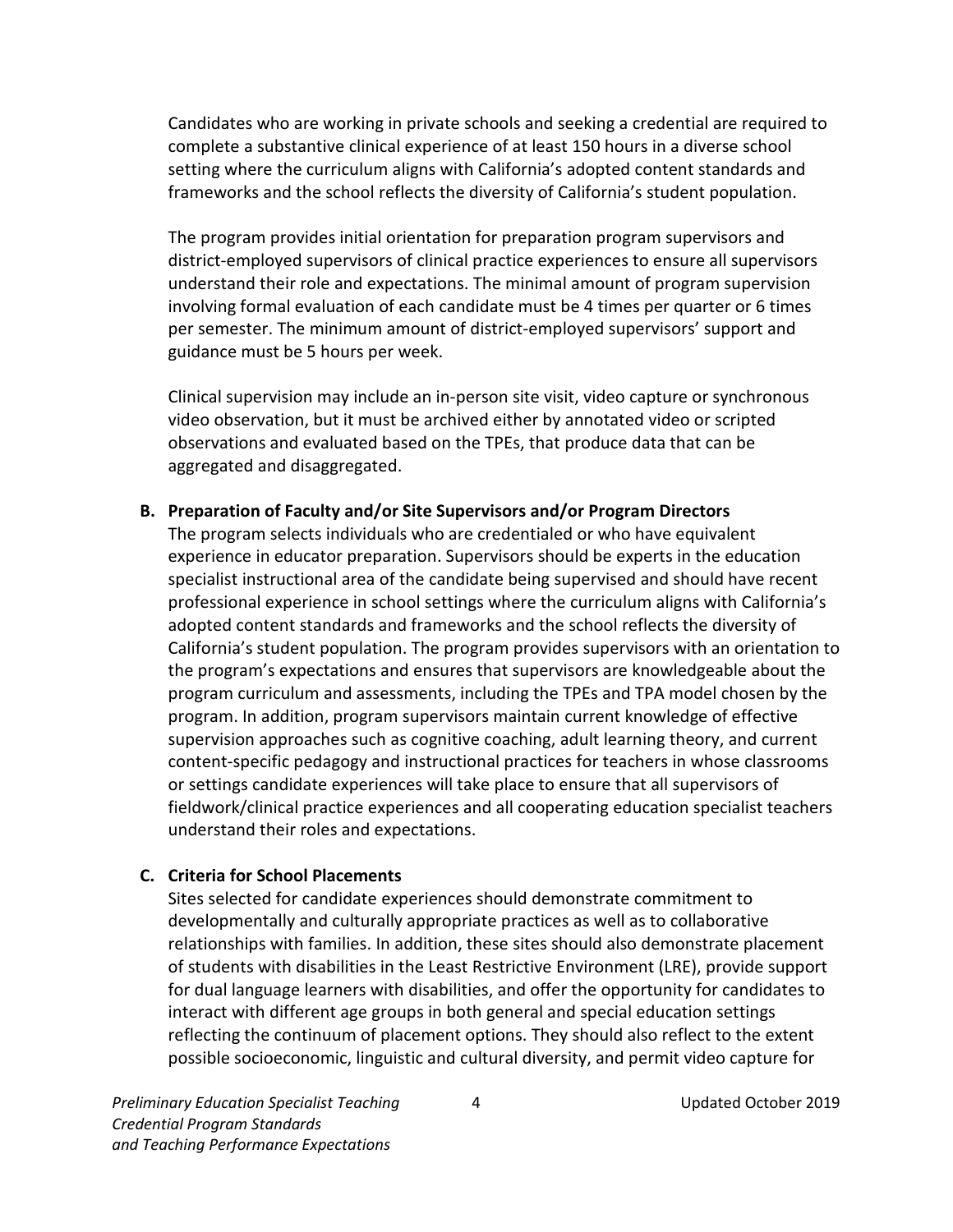candidate reflection. Sites selected should have a fully qualified master/mentor teacher with an appropriate credential and a fully qualified site administrator.

**D. Criteria for the Selection of District Employed Supervisors** (also may be known as the cooperating teacher, master teacher or on-site mentor) The program should select district supervisors who hold a Clear Education Specialist Credential for which they are providing supervision and having a minimum of three years of birth through age 22 teaching experience. The district-employed supervisor must have demonstrated exemplary teaching practices as determined by the employer and the preparation program. The matching of candidate and district-employed supervisor must be a collaborative process between the school district and the program.

The program provides district-employed supervisors a minimum of 10 hours of initial orientation to the program curriculum, adult learning theory, and current contentspecific pedagogical and instructional practices, as well as to effective supervision approaches such as cognitive coaching. To facilitate district-employed supervisors meeting program expectations, the program ensures that district-employed supervisors remain current in the knowledge and skills necessary for effective candidate supervision.

# **Standard 4: Monitoring, Supporting, and Assessing Candidate Progress towards Meeting the Education Specialist Credential Requirements**

Program faculty, program supervisors, and district-employed supervisors monitor and support candidates during their progress towards meeting and mastering the TPEs. Evidence regarding candidate progress and performance is used to guide advisement and assistance efforts. The program provides support and assistance to candidates and only retains candidates who are suited for advancement into teaching. Appropriate information is accessible to guide candidates' meeting all program requirements.

#### **Standard 5: Assessment of Candidate Competency**

Prior to recommending each candidate for an Education Specialist teaching credential, one or more persons responsible for the program must determine on the basis of thoroughly documented evidence that each candidate has demonstrated a satisfactory performance on the full range of Universal and Education Specialist *Teaching Performance Expectations* (TPEs) as these apply to the subjects and specialties authorized by the credential. During the program, candidates are guided and coached on their performance in relation to the TPEs using formative evaluation processes. Verification of candidate performance on the TPEs is provided through candidate passing of the Teaching Performance Assessment (TPA) model selected by the preparation program.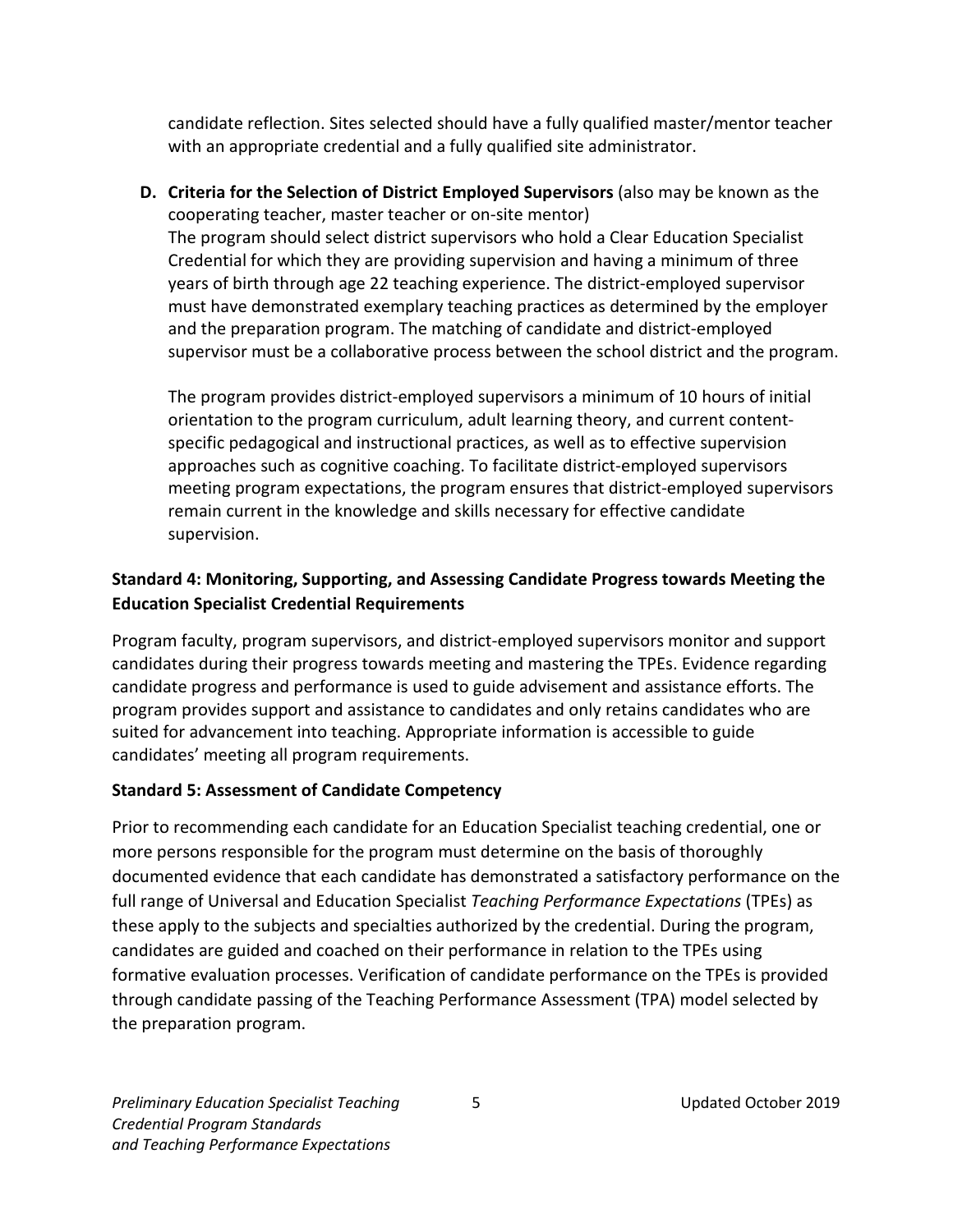**Upon Commission adoption of an Education Specialist TPA the following Standard 5 language will replace the above. At this time, the shaded language is not applicable to programs:**

#### **Standard 5: Implementation of a Teaching Performance Assessment**

The TPA is implemented according to the requirements of the Commission-approved model selected by the program. One or more individuals responsible for implementing the TPA document the administration processes for all tasks/activities of the applicable TPA model in accordance with the requirements of the selected model. The program consults as needed with the model sponsor where issues of consistency in implementing the model as designed arise. The program requires program faculty (including full time, adjunct, and other individuals providing instructional and/or supervisory services to candidates within the program) to become knowledgeable about the TPA tasks, rubrics, and scoring, as well as how the TPA is implemented within the program so that they can appropriately prepare candidates for the assessment and also use TPA data for program improvement purposes.

#### **5A: Administration of the Teaching Performance Assessment (TPA)**

- (1) The program identifies one or more individuals responsible for implementing the chosen TPA model and documents the administration processes for all tasks/activities of the applicable TPA model in accordance with the model's implementation requirements.
- (2) For purposes of implementing the video requirement, the program places candidates only in student teaching or intern placements where the candidate is able to record his/her teaching with K-12 students. The program assures that each school or district where the candidate is placed has a recording policy in place. The program requires candidates to affirm that the candidate has followed all applicable video policies for the TPA task requiring a video, and maintains records of this affirmation for a full accreditation cycle.
- (3) lf the program participates in the local scoring option provided by the model sponsor, the program coordinates with the model sponsor to identify the local assessors who would be used to score TPA responses from the program's candidates.
- (4) The program maintains program level and candidate level TPA data, including but not limited to individual and aggregate results of candidate performance over time. The program documents the use of these data for Commission reporting, accreditation and program improvement purposes.
- (5) The program assures that candidates understand the appropriate use of materials submitted as part of their TPA responses, the appropriate use of their individual performance data, and privacy considerations relating to the use of candidate data.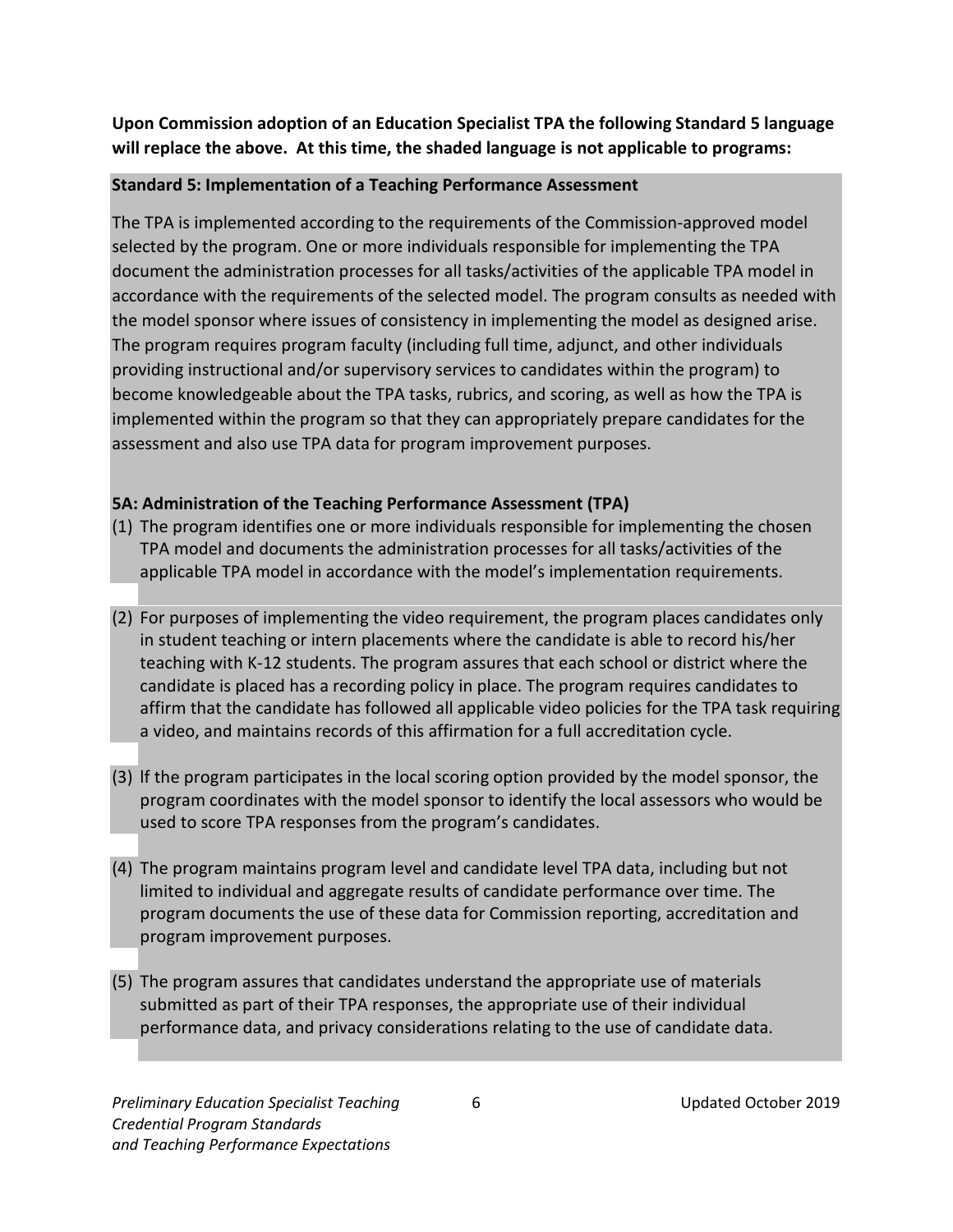- (6) A program using a local scoring process establishes and consistently uses appropriate measures to ensure the security of all TPA training materials, including all print, online, video, and assessor materials which may be in the program's possession.
- (7) All programs have a clearly defined written appeal policy for candidates and inform candidates about the policy prior to the assessment.
- (8) The program using a local scoring process provides and implements an appeal policy, with the model sponsor, for candidates who do not pass the TPA.

#### **5B: Candidate Preparation and Support**

The teacher preparation program assures that each candidate receives clear and accurate information about the nature of the pedagogical tasks within the Commission-approved teaching performance assessment model selected by the program and the passing score standard for the assessment. The program provides multiple formative opportunities for candidates to prepare for the TPA tasks/activities. The program assures that candidates understand that all responses to the TPA submitted for scoring represent the candidate's own work. For candidates who are not successful on the assessment, the program provides appropriate remediation support and guidance on resubmitting task components consistent with model sponsor guidelines.

(1) The program implements as indicated below the following support activities for candidates. These activities constitute **required** forms of support for candidates within the TPA process:

- Providing candidates with access to handbooks and other explanatory materials about the TPA and expectations for candidate performance on the assessment.
- **Explaining TPA tasks and scoring rubrics.**
- Engaging candidates in formative experiences aligned with a TPA (e.g., assignments analyzing their instruction, developing curriculum units, or assessing student work).
- Providing candidates who are not successful on the assessment with additional support focusing on understanding the task(s) and rubric(s) on which the candidate was not successful as well as on understanding what needs to be resubmitted for scoring and the process for resubmitting responses for scoring.

These activities constitute **acceptable, but not required** forms of support for candidates within the TPA process:

- Guiding discussions about the TPA tasks and scoring rubrics.
- Providing support documents such as advice on making good choices about what to use within the assessment responses.
- Using TPA scoring rubrics on assignments other than the candidate responses submitted for scoring.
- Asking probing questions about candidate draft TPA responses, without providing direct edits or specific suggestions about the candidate's work.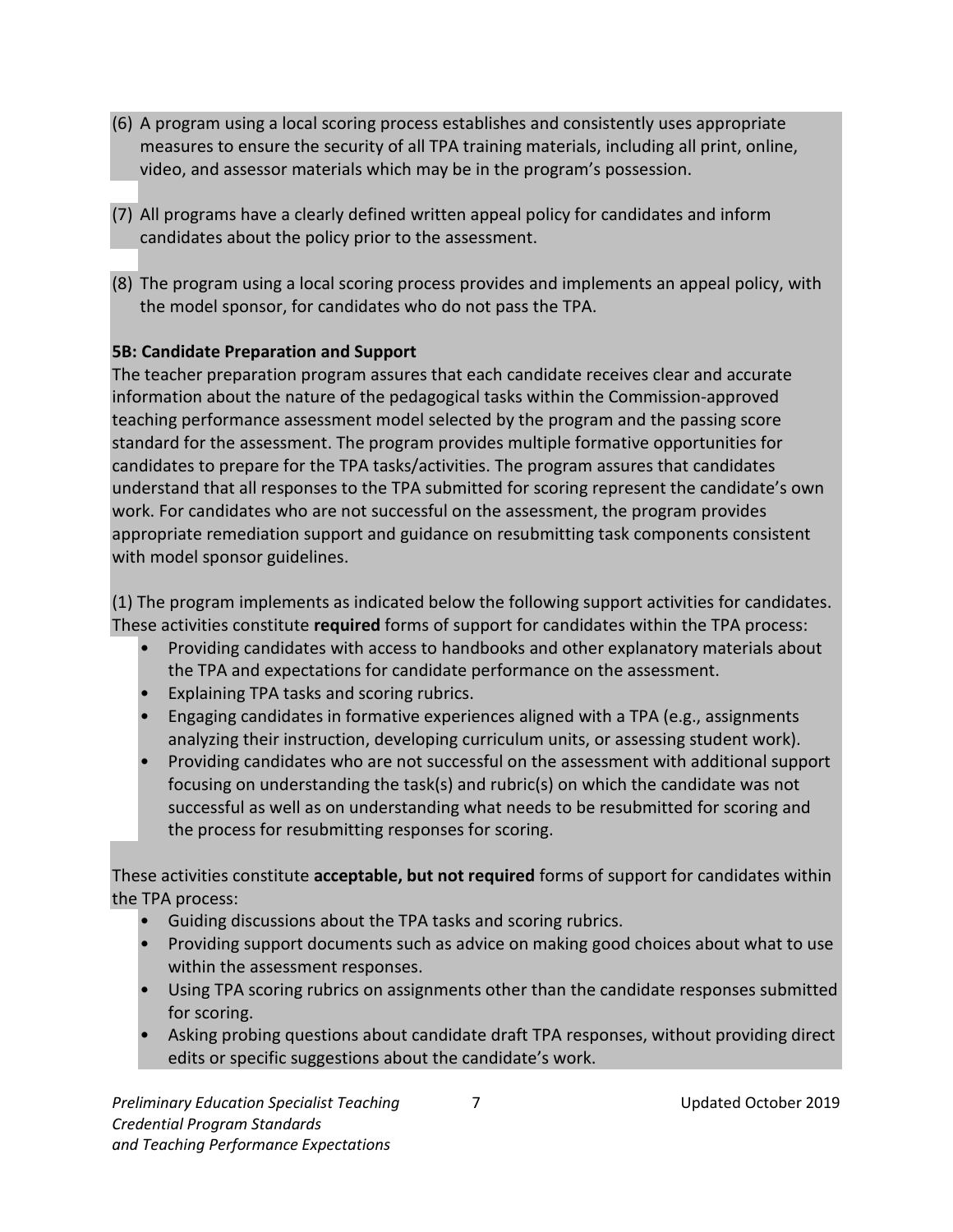- Assisting candidates in understanding how to use the electronic platforms for models/programs using electronic uploading of candidate responses.
- Arranging technical assistance for the video portion of the assessment.

These activities constitute **unacceptable** forms of support for candidates within the TPA process:

• Editing a candidate's official materials prior to submission and/ or prior to resubmission (for candidates who are unsuccessful on the assessment).

• Providing specific critique of candidate responses that indicates alternative responses, prior to submission for official scoring and/or prior to resubmission (for candidates who are unsuccessful on the assessment).

• Telling candidates which video clips to select for submission.

• Uploading candidate TPA responses (written responses or video entries) on public access websites, including social media.

(2) The program provides candidates with timely feedback on formative assessments and experiences preparatory to the TPA. The feedback includes information relative to candidate demonstration of competency on the domains of the Teaching Performance Expectations (TPEs).

(3) The program provides opportunities for candidates who are not successful on the assessment to receive remedial assistance, and to retake the assessment. The program only recommends candidates who have met the passing score on the TPA for a preliminary teaching credential and have met all credential requirements.

#### **5C: Assessor Qualifications, Training, and Scoring Reliability**

The model sponsor selects potential assessors for the centralized scoring option. The program selects potential assessors for the local scoring option, and must follow selection criteria established by the model sponsor. The selection criteria for all assessors include but are not limited to pedagogical expertise in the content areas assessed within the TPA. The model sponsor is responsible for training, calibration and scoring reliability for all assessors in both local and centralized scoring options. All potential assessors must pass initial training and calibration prior to scoring and must remain calibrated throughout the scoring process. (End f shaded area.)

#### **Standard 6: Induction Individual Development Plan**

Before exiting the preliminary program, candidates, district-employed supervisors, and program supervisors collaborate on an individual development plan (IDP) consisting of recommendations for professional development and growth in the candidate's clear credential program. The plan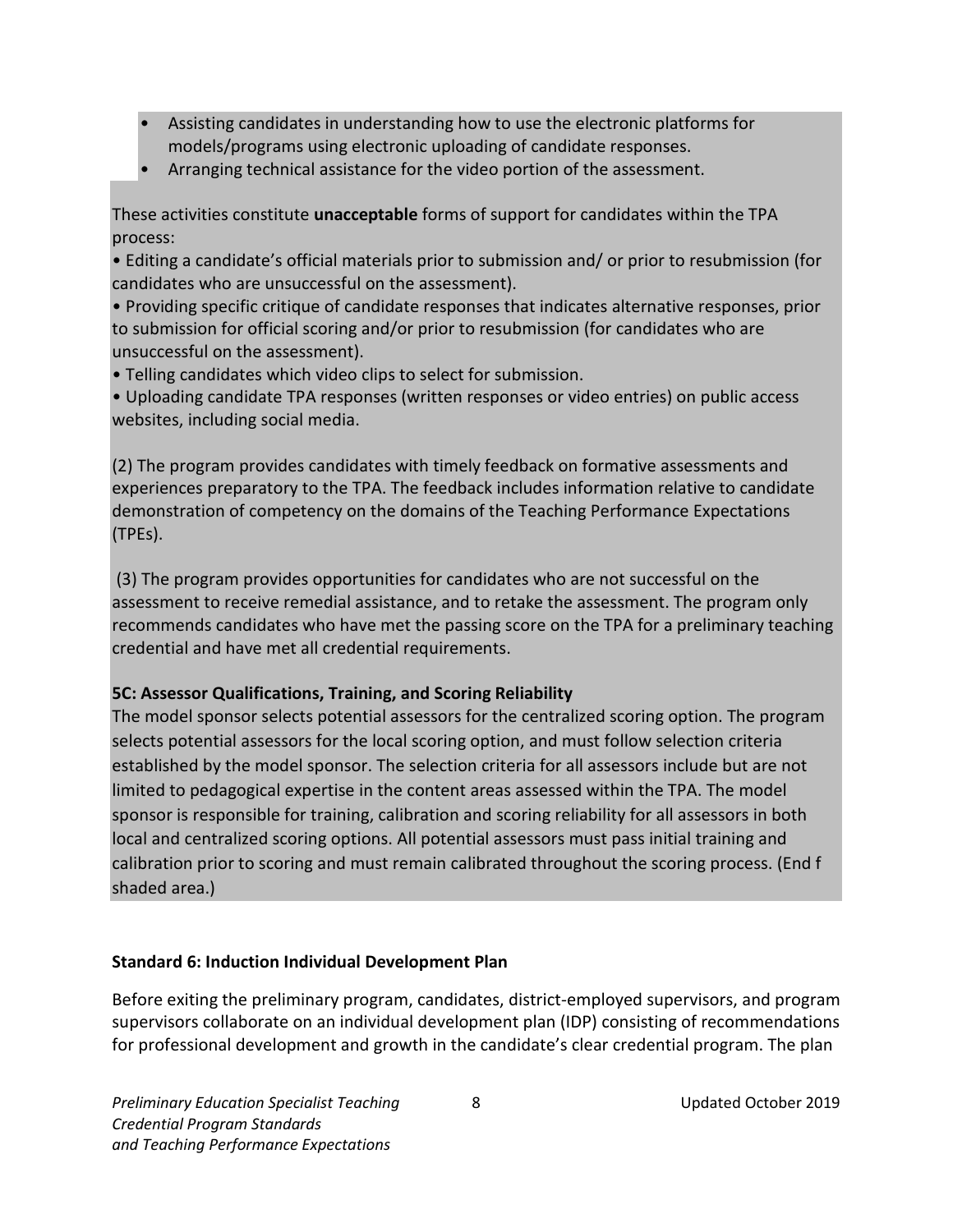is a portable document archived by the preliminary program and provided to the candidate for voluntary transmission to the clear/induction program.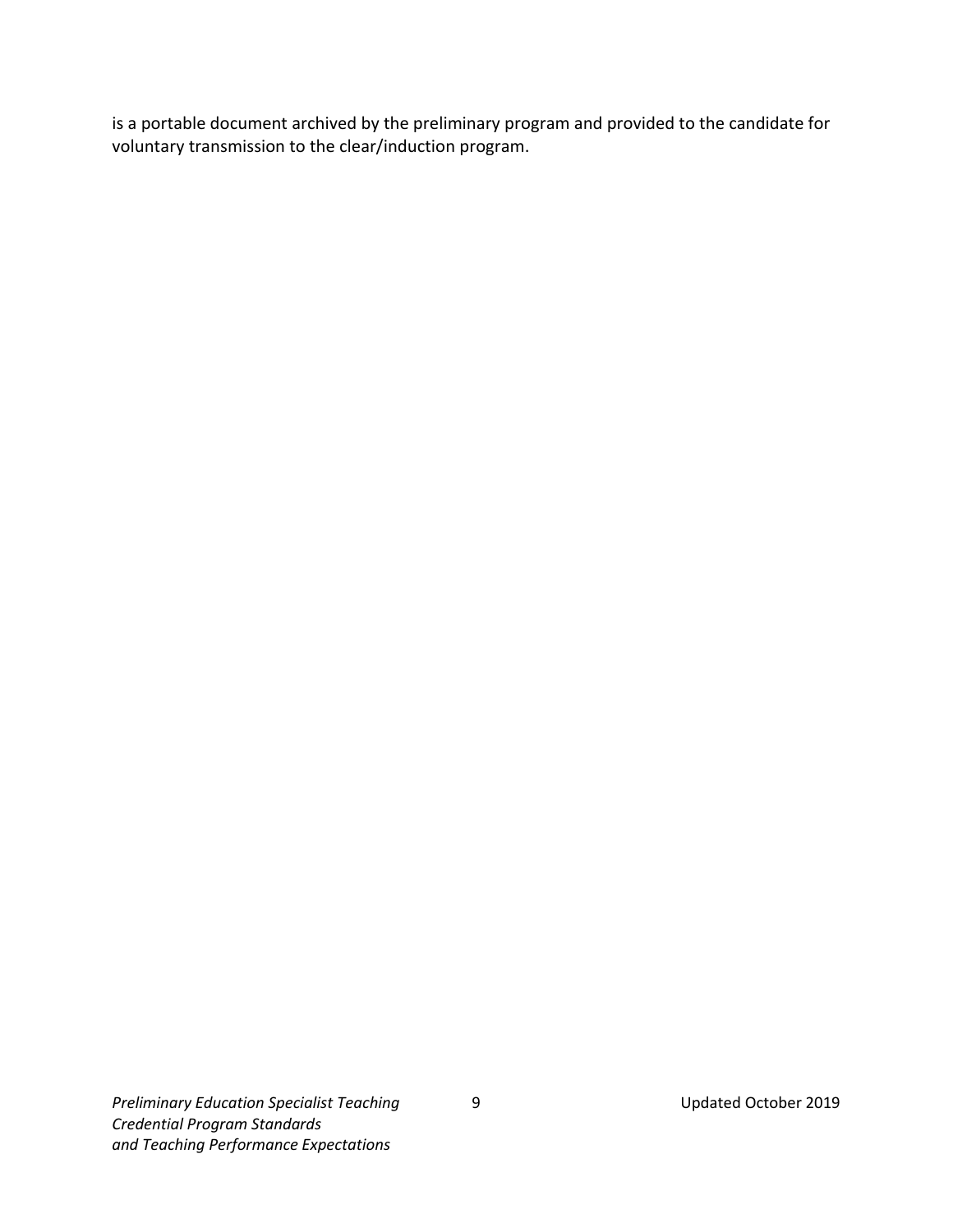# *Teaching Performance Expectations* **(TPEs) Aligned with the** *California Standards for the Teaching Profession*

#### **Introduction**

The *Teaching Performance Expectations* (*TPEs*) comprise the body of knowledge, skills, and abilities that beginning general education teachers have the opportunity to learn in approved teacher preparation programs in California. Beginning teachers demonstrate their knowledge of the TPEs by successfully completing course work, engaging in clinical practice, and passing a Teaching Performance Assessment (TPA) based on the TPEs. Beginning teachers must meet these requirements prior to being recommended for a preliminary teaching credential in California. TPEs guide teacher preparation program development; candidate competency with respect to the TPEs is measured through the TPA.

The TPEs are research-based and aligned to national teaching standards expectations. They link to expectations set forth in California's adopted content standards for students. They require beginning teachers to demonstrate the knowledge, skills, and abilities to provide safe, healthy, and supportive learning environments to meet the needs of each and every student and to model digital literacy and ethical digital citizenship. In addition, the TPEs explicitly require beginning teachers to know and be able to apply pedagogical theories, principles, and instructional practices for the comprehensive instruction of English learners. They know and can apply theories, principles, and instructional practices for English Language Development to assist students to achieve literacy in English within the content area(s) of their credential(s). They create inclusive learning environments, in person or online, and use their understanding of all students' developmental levels to provide effective instruction and assessment for all students, including students with disabilities in the general education classroom.

In this document, reference is made to the Universal Teaching Performance Expectations which are th[e Preliminary Multiple and Single Subject Program TPEs .](https://www.ctc.ca.gov/docs/default-source/educator-prep/standards/tpe-1-6-placemat.pdf?sfvrsn=2) Those candidates obtaining either a Preliminary Mild to Moderate Support Needs or an Extensive Support Needs credential will be required to meet both the Universal TPEs and the program specific TPEs for their specialty content area program, prior to being recommended for a preliminary credential.

As programs begin to look at transitioning to the new Mild to Moderate and Extensive Support Needs Teaching Performance Expectations, comparison charts are now available. These charts show the relation to the Universal TPEs, and highlight those TPEs that are unique for an Education Specialist.

- [Mild to Moderate Support Needs Comparison Chart](https://www.ctc.ca.gov/docs/default-source/educator-prep/special-education-docs/mmsn-tpes-comparison-chart.pdf?sfvrsn=4)
- [Extensive Support Needs Comparison Chart](https://www.ctc.ca.gov/docs/default-source/educator-prep/special-education-docs/esn-tpes-comparison-chart.pdf?sfvrsn=4)

**Preliminary Education Specialist Teaching 10 10 10 Updated October 2019** *Credential Program Standards and Teaching Performance Expectations*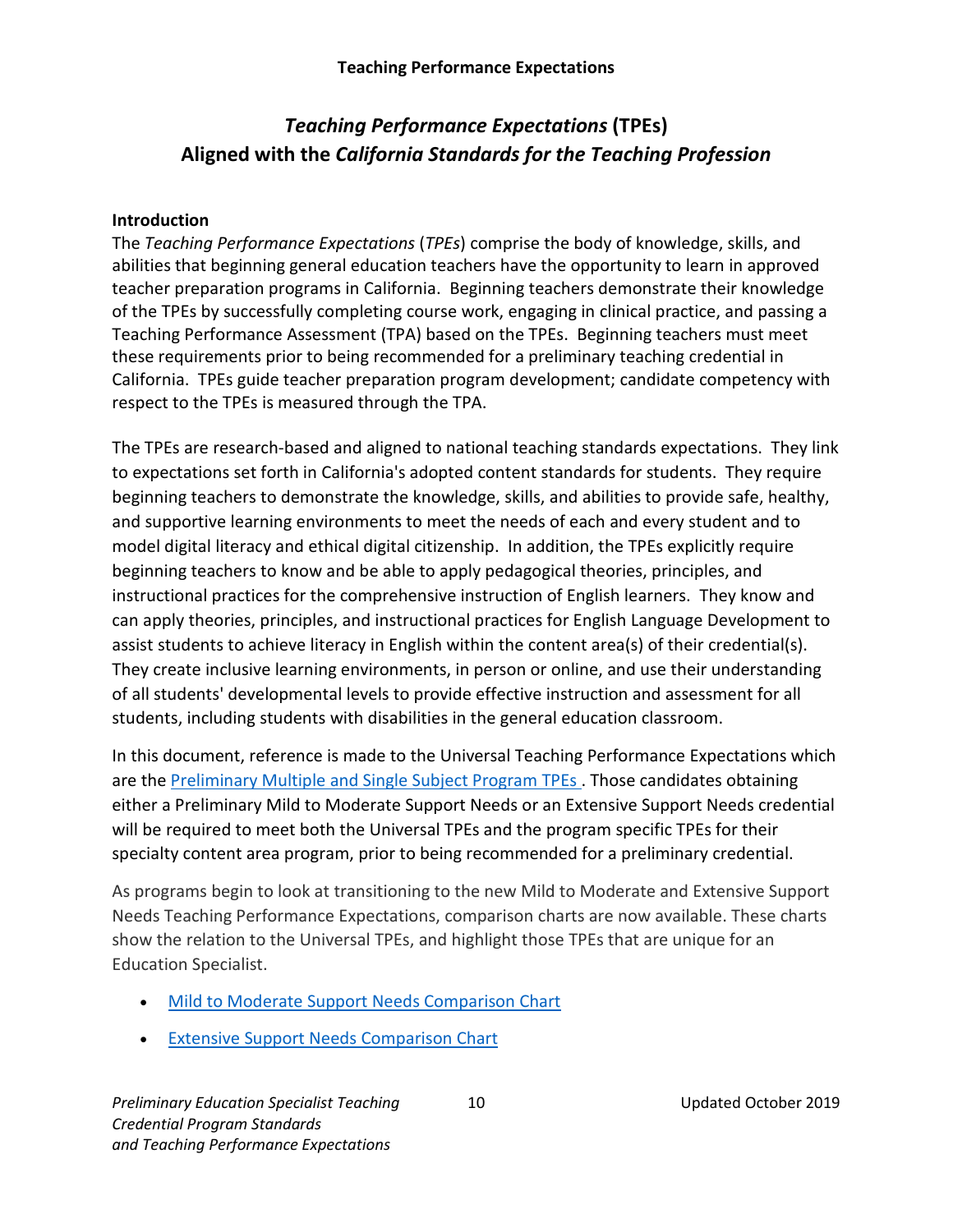The TPEs are directly and purposely aligned to the *California Standards for the Teaching Profession* (CSTP) that guide California's teacher induction programs and ongoing teacher development in California. This direct alignment signals to beginning teachers, preparers of beginning teachers, and those who support and mentor teachers in their first years of employment the importance of connecting initial teacher preparation with ongoing support and development of teaching practice in the induction years and beyond.

The TPEs are organized by the six CSTP domains. Detail about expectations for beginning teacher knowledge and performance is provided through TPE elements and narratives within each of the six CSTP Domains:

- Engaging and Supporting All Students in Learning
- Creating and Maintaining Effective Environments for Student Learning
- Understanding and Organizing Subject Matter for Student Learning
- Planning Instruction and Designing Learning Experiences for All Students
- Assessing Student Learning
- Developing as a Professional Educator

Throughout this set of TPEs, reference is made to "all students" or "all TK–12 students." This phrase is intended as a widely inclusive term that references **all** students attending public schools. Students may exhibit a wide range of learning and behavioral characteristics, as well as disabilities, dyslexia, intellectual or academic advancement, and differences based on ethnicity, race, socioeconomic status, gender, gender identity, sexual orientation, language, religion, and/or geographic origin. The range of students in California public schools also includes students whose first language is English, English learners, and Standard English learners. This inclusive definition of "all students" applies whenever and wherever the phrase "all students" is used in the TPEs.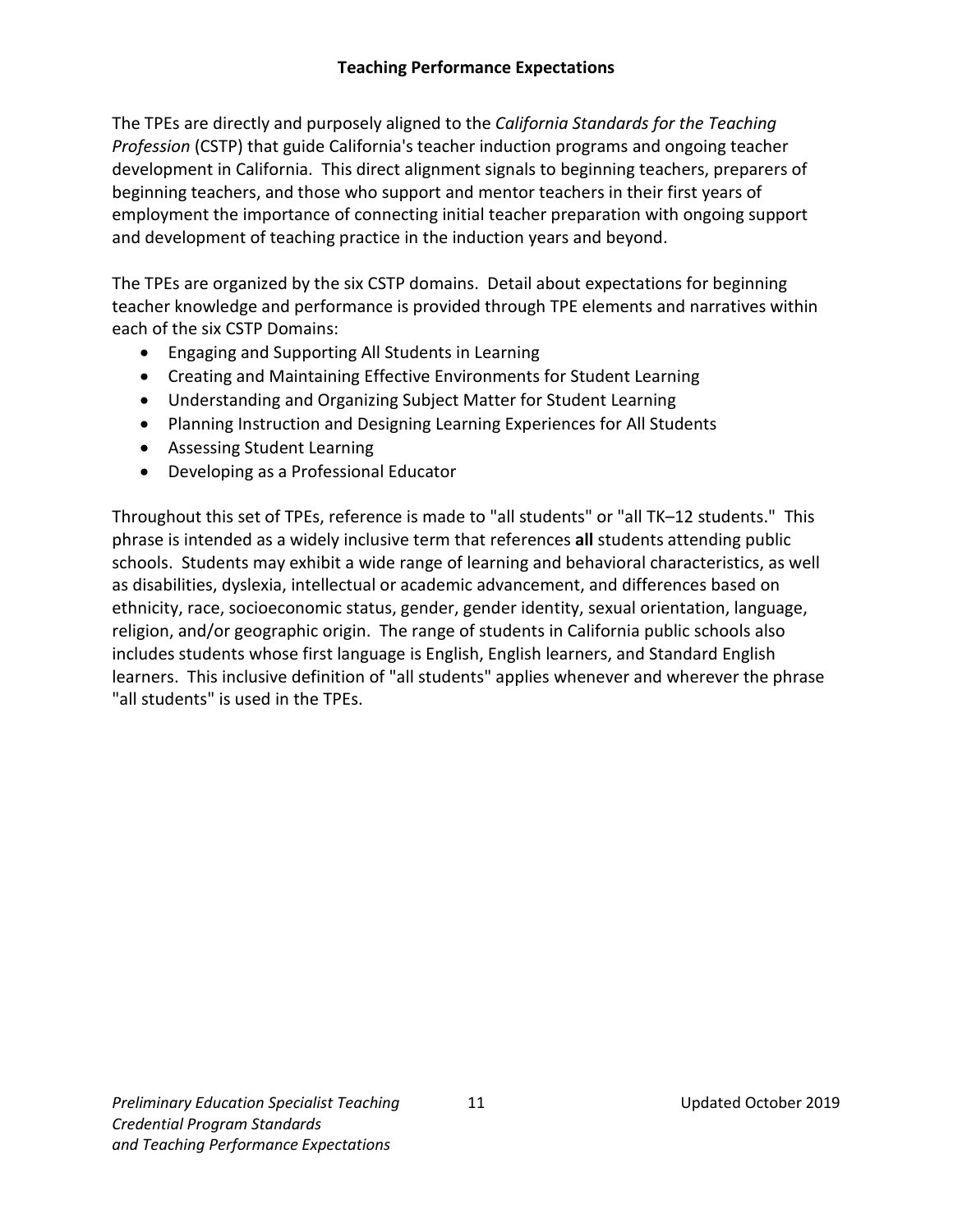#### **Teaching Performance Expectations**

#### **Education Specialist: Mild to Moderate Support Needs**

<span id="page-15-0"></span>Each domain of the Mild to Moderate Support Needs TPEs begins with the Universal TPEs (U) followed by the program specific Mild to Moderate Support Needs TPEs (MM). Candidates in the preliminary program will need to meet both the Universal and Mild to Moderate Support Needs TPEs prior to being recommended for a credential.

#### **TPE 1: Engaging and Supporting All Students in Learning**

- U1.1 Apply knowledge of students, including their prior experiences, interests, and socialemotional learning needs, as well as their funds of knowledge and cultural, language, and socioeconomic backgrounds, to engage them in learning.
- U1.2 Maintain ongoing communication with students and families, including the use of technology to communicate with and support students and families, and to communicate achievement expectations and student progress.
- U1.3 Connect subject matter to real-life contexts and provide active learning experiences to engage student interest, support student motivation, and allow students to extend their learning.
- U1.4 Use a variety of developmentally and ability-appropriate instructional strategies, resources, and assistive technology, including principles of Universal Design of Learning (UDL) and Multi-Tiered System of Supports (MTSS) to support access to the curriculum for a wide range of learners within the general education classroom and environment.
- U1.5 Promote students' critical and creative thinking and analysis through activities that provide opportunities for inquiry, problem solving, responding to and framing meaningful questions, and reflection.
- U1.6 Provide a supportive learning environment for students' first and/or second language acquisition by using research-based instructional approaches, including focused English Language Development, Specially Designed Academic Instruction in English (SDAIE), scaffolding across content areas, and structured English immersion, and demonstrate an understanding of the difference among students whose only instructional need is to acquire Standard English proficiency, students who may have an identified disability affecting their ability to acquire Standard English proficiency, and students who may have both a need to acquire Standard English proficiency and an identified disability.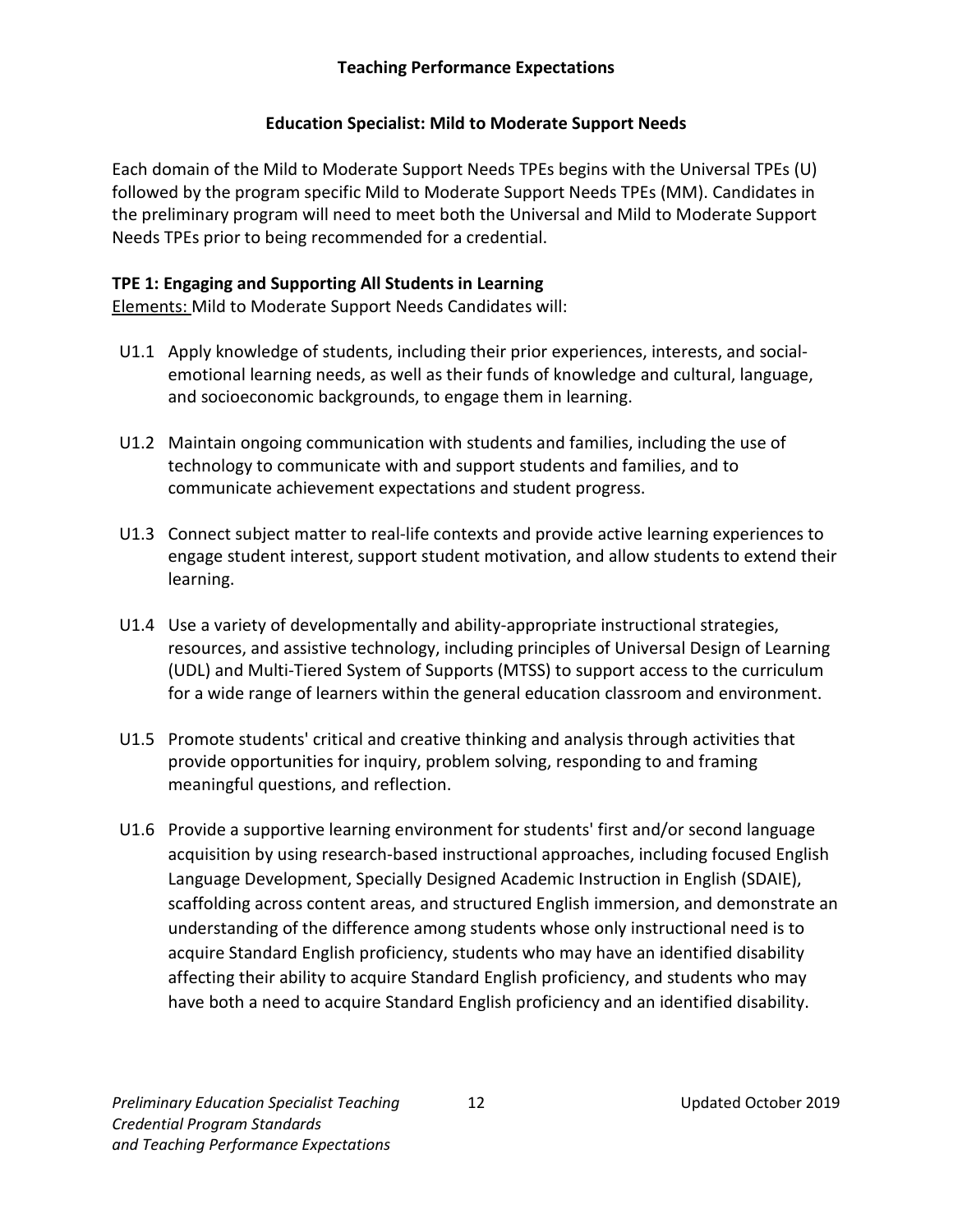- U1.7 Provide students with opportunities to access the curriculum by incorporating the visual and performing arts, as appropriate to the content and context of learning.
- U1.8 Monitor student learning and adjust instruction while teaching so that students continue to be actively engaged in learning.
- MM1.1Demonstrate the ability to collaboratively develop and implement Individualized Education Programs (IEP), including instructional goals that ensure access to the Common Core State Standards and California Preschool Learning Foundations, as appropriate, that lead to effective inclusion of students with disabilities in the general education core curriculum.
- MM1.2Demonstrate understanding of students with complex communication needs (e.g., students with limited verbal ability,) in order to foster access and build comprehension, and develop appropriate language development goals within the IEPs for those students.
- MM1.3Demonstrate knowledge of students' language development across disabilities and the life span, including typical and atypical language development, communication skills, social pragmatics, the hierarchy of brain based learning skills (e.g. executive functioning) and vocabulary/semantic development as they relate to the acquisition of academic knowledge and skills.
- MM1.4Monitor student progress toward learning goals as identified in the academic content standards and the IEP/Individual Transition plan (ITP).
- MM1.5Demonstrate the ability to develop IEPs/ITPs with students and their families, including goals for independent living, post-secondary education, and careers, with appropriate connections between the school curriculum and life beyond high school.
- MM1.6Facilitate and support students in assuming increasing responsibility for learning and self-advocacy based on individual needs, with appropriate transitions between academic levels in programs and developing skills related to career, college, independent living and community participation.
- MM1.7Use strategies to support positive psychosocial development and self-determined behavior of students with disabilities.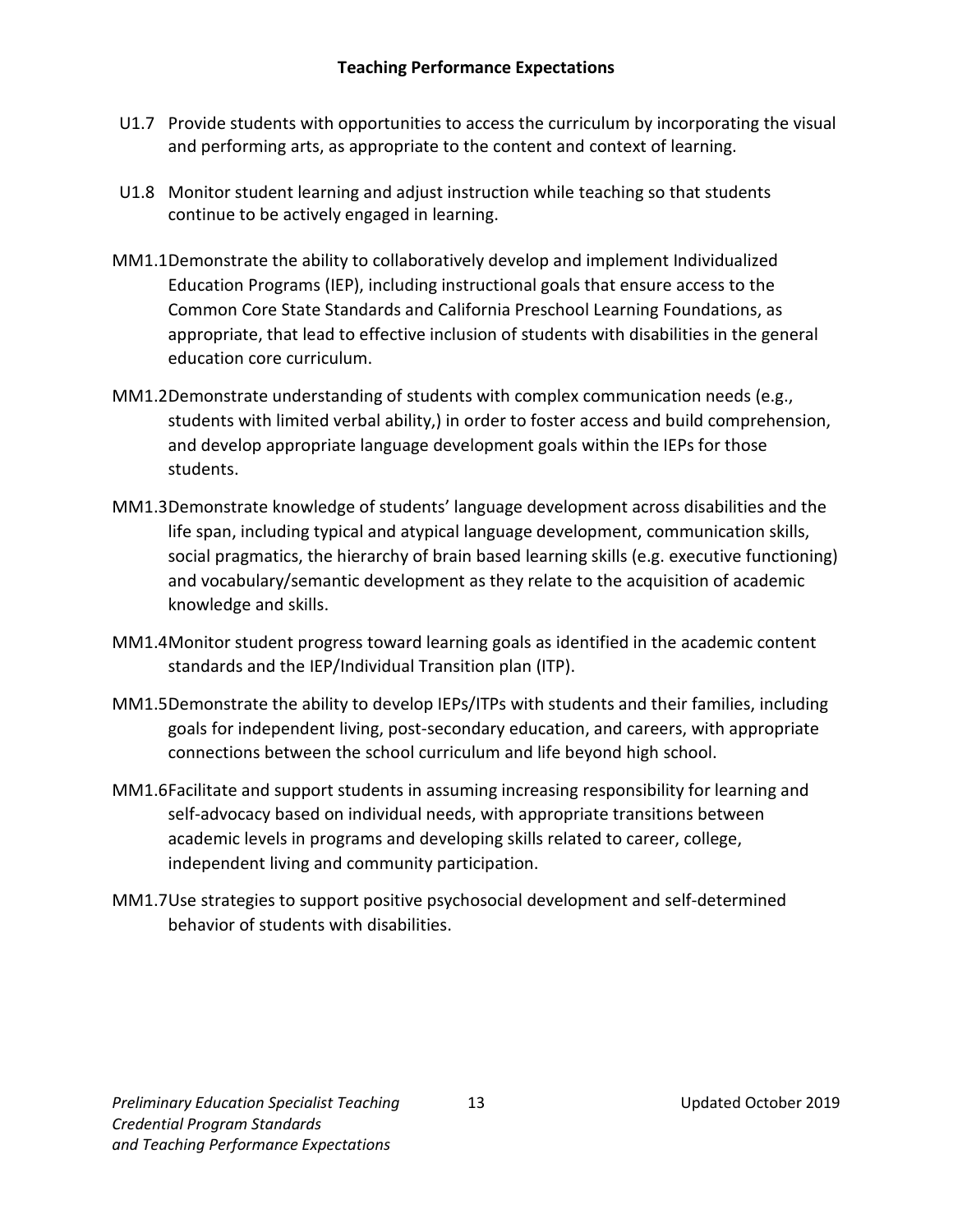# **TPE 2: Creating and Maintaining Effective Environments for Student Learning**

- U2.1 Promote students' social-emotional growth, development, and individual responsibility using positive interventions and supports, restorative justice, and conflict resolution practices to foster a caring community where each student is treated fairly and respectfully by adults and peers.
- U2.2 Create learning environments (i.e., traditional, blended, and online) that promote productive student learning, encourage positive interactions among students, reflect diversity and multiple perspectives, and are culturally responsive.
- U2.3 Establish, maintain, and monitor inclusive learning environments that are physically, mentally, intellectually, and emotionally healthy and safe to enable all students to learn, and recognize and appropriately address instances of intolerance and harassment among students, such as bullying, racism, and sexism.
- U2.4 Know how to access resources to support students, including those who have experienced trauma, homelessness, foster care, incarceration, and/or are medically fragile.
- U2.5 Maintain high expectations for learning with appropriate support for the full range of students in the classroom.
- U2.6 Establish and maintain clear expectations for positive classroom behavior and for student-to-student and student-to-teacher interactions by communicating classroom routines, procedures, and norms to students and families.
- MM2.1Develop accommodations and modifications specific to students with disabilities to allow access to learning environments, including incorporating instructional and assistive technology, and alternative and augmentative procedures to optimize the learning opportunities and outcomes for all students, and to move them toward effective inclusion in general education settings.
- MM2.2Demonstrate the ability to support the movement, mobility, sensory and specialized health care needs required for students to participate fully in classrooms, schools and the community. Organize a safe environment for all students that include barrier free space for independent mobility, adequate storage and operation of medical equipment (as appropriate) and other mobility and sensory accommodations.
- MM2.3Demonstrate the ability to address functional limitations of movement and/or sensation for students with orthopedic impairments who may have a co-existing health impairment and/or intellectual disability but have difficulty accessing their education due to physical limitations.
- MM2.4Collaborate with families and appropriate related services personnel to support access to, and optimal learning experiences for, students with mild to moderate support needs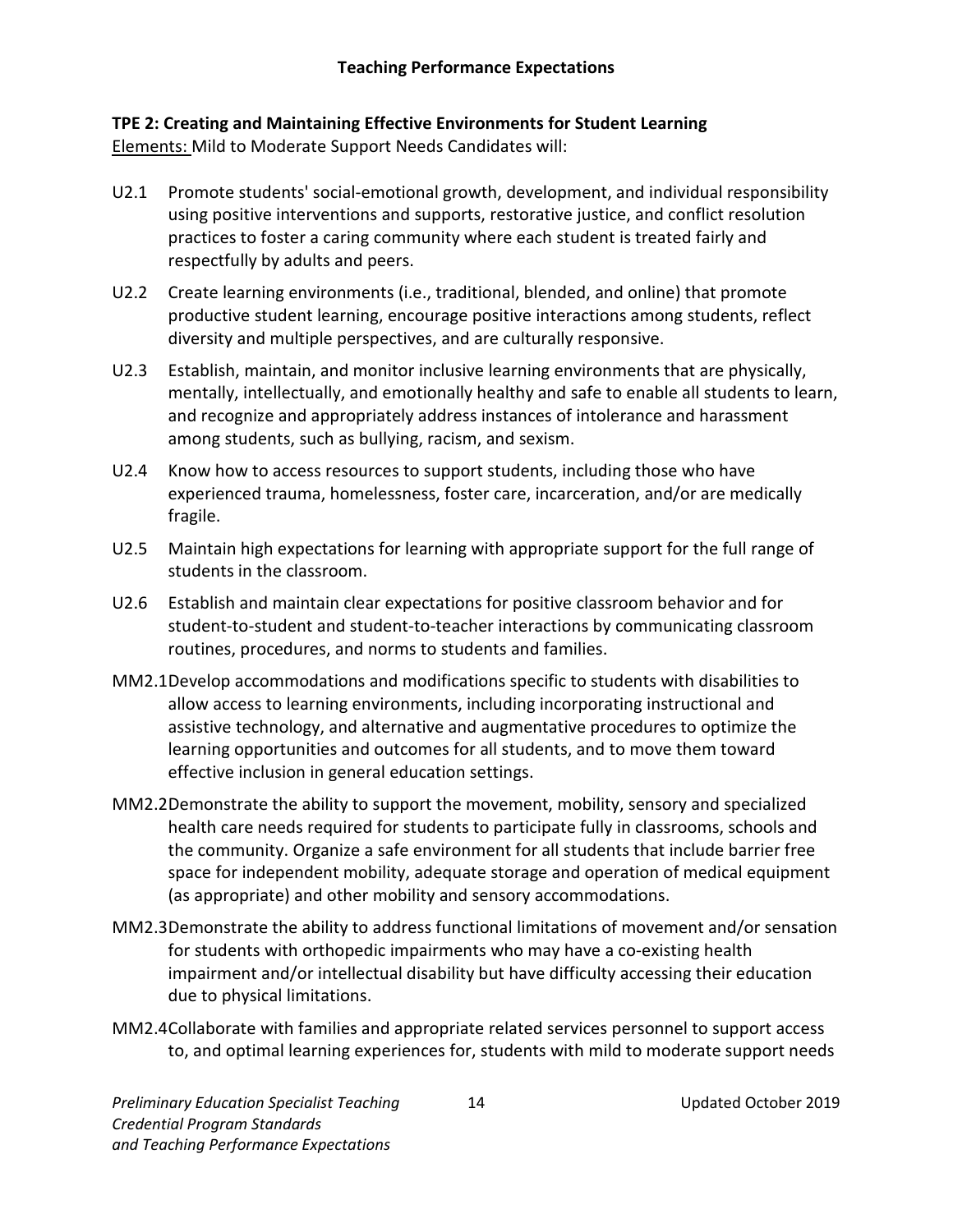in a wide variety of general education and specialized academic instructional settings, included but not limited to the home, natural environments, educational settings in hospitals and treatment centers, and classroom or itinerant instructional delivery and/or consultation in public/nonpublic school programs.

- MM2.5Demonstrate knowledge of the communicative intent of students' behavior as well as the ability to help students develop positive communication skills and systems to replace negative behavior.
- MM2.6Demonstrate the ability to identify if a student's behavior is a manifestation of his or her disability and to develop positive behavior intervention plans inclusive of the types of interventions and multi-tiered systems of supports that may be needed to address these behavior issues.
- MM2.7Understand and access in a collaborative manner with other agency professionals the variety of interventions, related services and additional supports, including site-based and community resources and agencies, to provide integrated support for students with behavior, social, emotional, trauma, and/or mental health needs.
- MM2.8Apply and collaboratively implement supports needed to establish and maintain student success in the least restrictive environment, according to students' unique needs.
- MM2.9Demonstrate the skills required to ensure that interventions and/or instructional environments are appropriate to the student's chronological age, developmental levels, and disability-specific needs, including community-based instructional environments.
- MM2.10 Implement systems to assess, plan, and provide academic and social skills instruction to support positive behavior in all students, including students who present complex social communication, behavioral and emotional needs.
- MM2.11 Demonstrate the knowledge, skills and abilities to understand and address the needs of the peers and family members of students who have sustained a traumatic brain injury as they transition to school and present with a change in function.

# **TPE 3: Understanding and Organizing Subject Matter for Student Learning**

- U3.1 Demonstrate knowledge of subject matter, including the adopted California State Standards and curriculum frameworks.
- U3.2 Use knowledge about students and learning goals to organize the curriculum to facilitate student understanding of subject matter, and make accommodations and/or modifications as needed to promote student access to the curriculum.
- U3.3 Plan, design, implement, and monitor instruction consistent with current subjectspecific pedagogy in the content area(s) of instruction, and design and implement disciplinary and cross-disciplinary learning sequences, including integrating the visual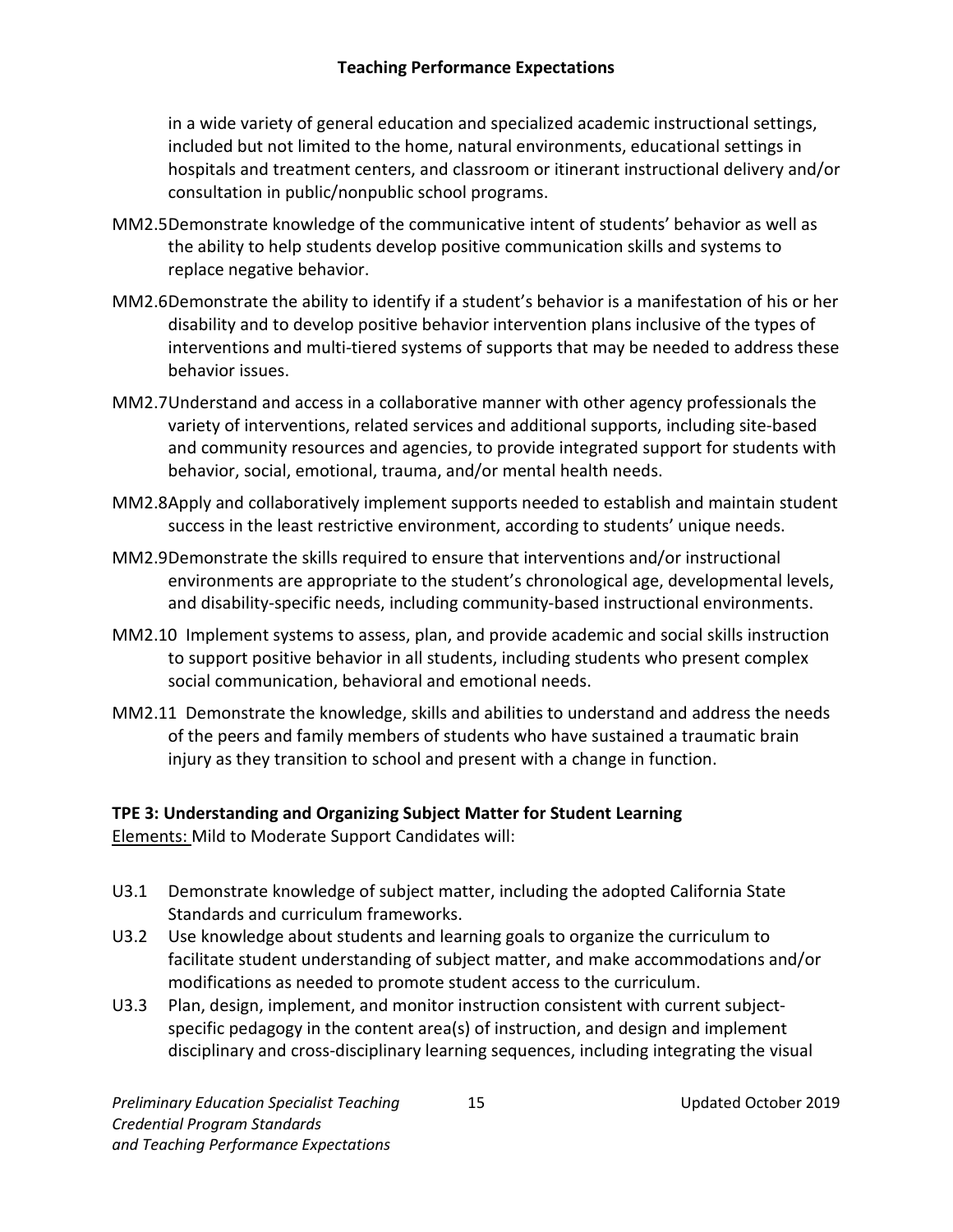and performing arts as applicable to the discipline.<sup>[1](#page-19-0)</sup>

- U3.4 Individually and through consultation and collaboration with other educators and members of the larger school community, plan for effective subject matter instruction and use multiple means of representing, expressing, and engaging students to demonstrate their knowledge.
- U3.5 Adapt subject matter curriculum, organization, and planning to support the acquisition and use of academic language within learning activities to promote the subject matter knowledge of all students, including the full range of English learners, Standard English learners, students with disabilities, and students with other learning needs in the least restrictive environment.
- U3.6 Use and adapt resources, standards-aligned instructional materials, and a range of technology, including assistive technology, to facilitate students' equitable access to the curriculum.
- U3.7 Model and develop digital literacy by using technology to engage students and support their learning, and promote digital citizenship, including respecting copyright law, understanding fair use guidelines and the use of Creative Commons license, and maintaining Internet security.
- U.3.8 Demonstrate knowledge of effective teaching strategies aligned with the internationally recognized educational technology standards.
- MM3.1Adapt, modify, accommodate and differentiate the instruction of students with identified disabilities in order to develop appropriate goals and accommodations and facilitate access to the Least Restrictive Environment (LRE).
- MM3.2Demonstrate knowledge of disabilities and their effects on learning, skills development, social-emotional development, mental health, and behavior, and of how to access and use related services and additional supports to organize and support effective instruction.
- MM3.3Demonstrate comprehensive knowledge of atypical development associated with various disabilities and risk conditions (e.g. orthopedic impairment, autism spectrum disorders, cerebral palsy), as well as resilience and protective factors (e.g. attachment, temperament), and their implications for learning.

<span id="page-19-0"></span><sup>&</sup>lt;sup>1</sup> See Subject-Specific Pedagogical Skills in Section 2 for reference.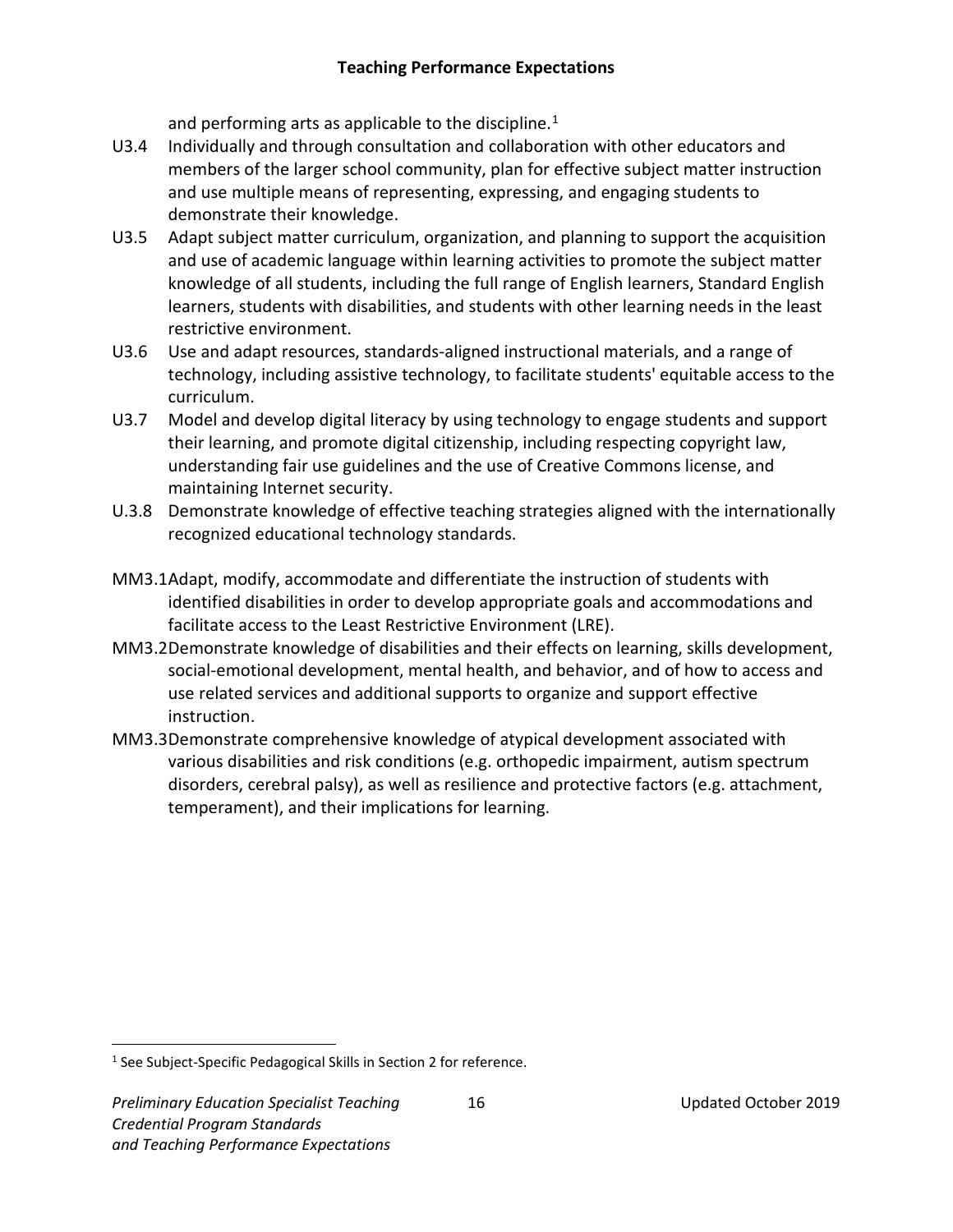# **TPE 4: Planning Instruction and Designing Learning Experiences for All Students**

- U4.1 Locate and apply information about students' current academic status, content- and standards-related learning needs and goals, assessment data, language proficiency status, and cultural background for both short-term and long-term instructional planning purposes.
- U4.2 Understand and apply knowledge of the range and characteristics of typical and atypical child development from birth through adolescence to help inform instructional planning and learning experiences for all students.
- U4.3 Design and implement instruction and assessment that reflects the interconnectedness of academic content areas and related student skills development in literacy, mathematics, science, and other disciplines across the curriculum, as applicable to the subject area of instruction.
- U4.4 Plan, design, implement and monitor instruction, making effective use of instructional time to maximize learning opportunities and provide access to the curriculum for all students by removing barriers and providing access through instructional strategies that include:
	- appropriate use of instructional technology, including assistive technology;
	- applying principles of UDL and MTSS;
	- use of developmentally, linguistically, and culturally appropriate learning activities, instructional materials, and resources for all students, including the full range of English learners;
	- appropriate modifications for students with disabilities in the general education classroom;
	- opportunities for students to support each other in learning; and
	- use of community resources and services as applicable.
- U4.5 Promote student success by providing opportunities for students to understand and advocate for strategies that meet their individual learning needs and assist students with specific learning needs to successfully participate in transition plans (e.g., IEP, IFSP, ITP, and 504 plans.)
- U4.6 Access resources for planning and instruction, including the expertise of community and school colleagues through in-person or virtual collaboration, co-teaching, coaching, and/or networking.
- U4.7 Plan instruction that promotes a range of communication strategies and activity modes between teacher and student and among students that encourage student participation in learning.
- U4.8 Use digital tools and learning technologies across learning environments as appropriate to create new content and provide personalized and integrated technology-rich lessons to engage students in learning, promote digital literacy, and offer students multiple means to demonstrate their learning.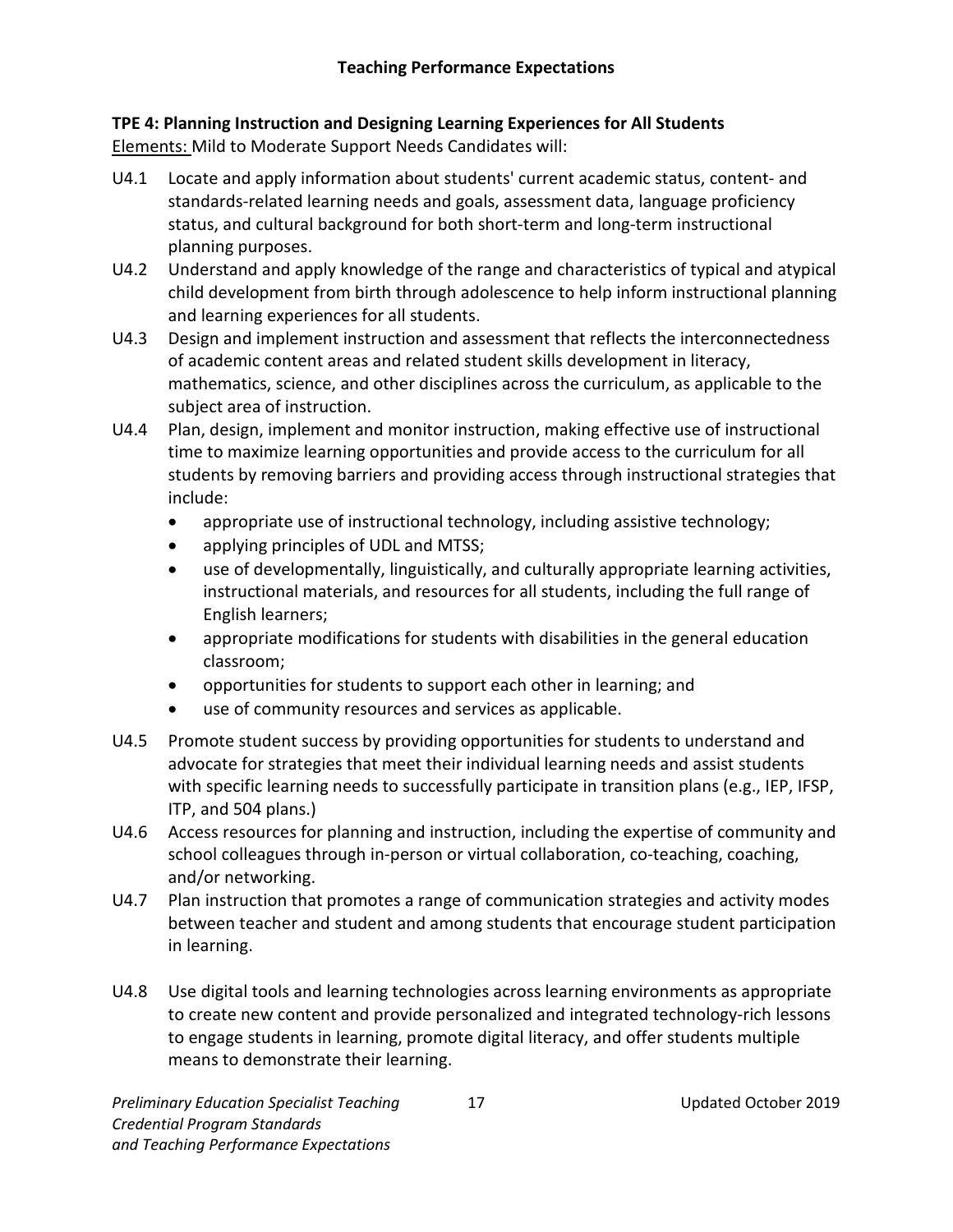- MM4.1Demonstrate the ability to use assistive technology, augmentative and alternative communication (AAC) including low- and high-tech equipment and materials to facilitate communication, curriculum access, and skills development of students with disabilities.
- MM4.2Demonstrate the ability to use evidenced-based high leverage practices with a range of student needs, and evaluate a variety of pedagogical approaches to instruction, including instructional sequences, unit and lesson plans, in order to provide students with disabilities equitable access to the content and experiences aligned with the stateadopted core curriculum.
- MM4.3Demonstrate the ability to identify and use behaviorally based teaching strategies with the understanding that behaviors are communicative and serve a function.
- MM4.4Demonstrate the ability to create short and long-term goals that are responsive to the unique needs of the student and meet the grade level requirements of the core curriculum, and which are systematically adjusted as needed to promote maximum learning and academic achievement within inclusive environments.
- MM4.5Demonstrate knowledge of core challenges associated with the neurology of open or closed head injuries resulting in impairments and adjust teaching strategies based upon the unique profile of students who present with physical/medical access issues or who retain a general fund of knowledge, but demonstrate difficulty acquiring and retaining new information due to poor memory processing, as well as neuro behavioral issues.
- MM4.6Coordinate, collaborate, co-teach and communicate effectively with other service providers, including paraprofessionals, general education teachers, parents, students, and community agencies for instructional planning and planning for successful student transitions.
- MM4.7Use person-centered/family centered planning processes, and strengths-based, functional/ecological assessments across classroom and non-classroom contexts that lead to students' meaningful participation in core, standards-based curriculum, life skills curriculum, and/or wellness curriculum, and that support progress toward IEP goals and objectives.

#### **TPE 5: Assessing Student Learning**

- U5.1 Apply knowledge of the purposes, characteristics, and appropriate uses of different types of assessments (e.g., diagnostic, informal, formal, progress-monitoring, formative, summative, and performance) to design and administer classroom assessments, including use of scoring rubrics.
- U5.2 Collect and analyze assessment data from multiple measures and sources to plan and modify instruction and document students' learning over time.
- U5.3 Involve all students in self-assessment and reflection on their learning goals and progress and provide students with opportunities to revise or reframe their work based on assessment feedback.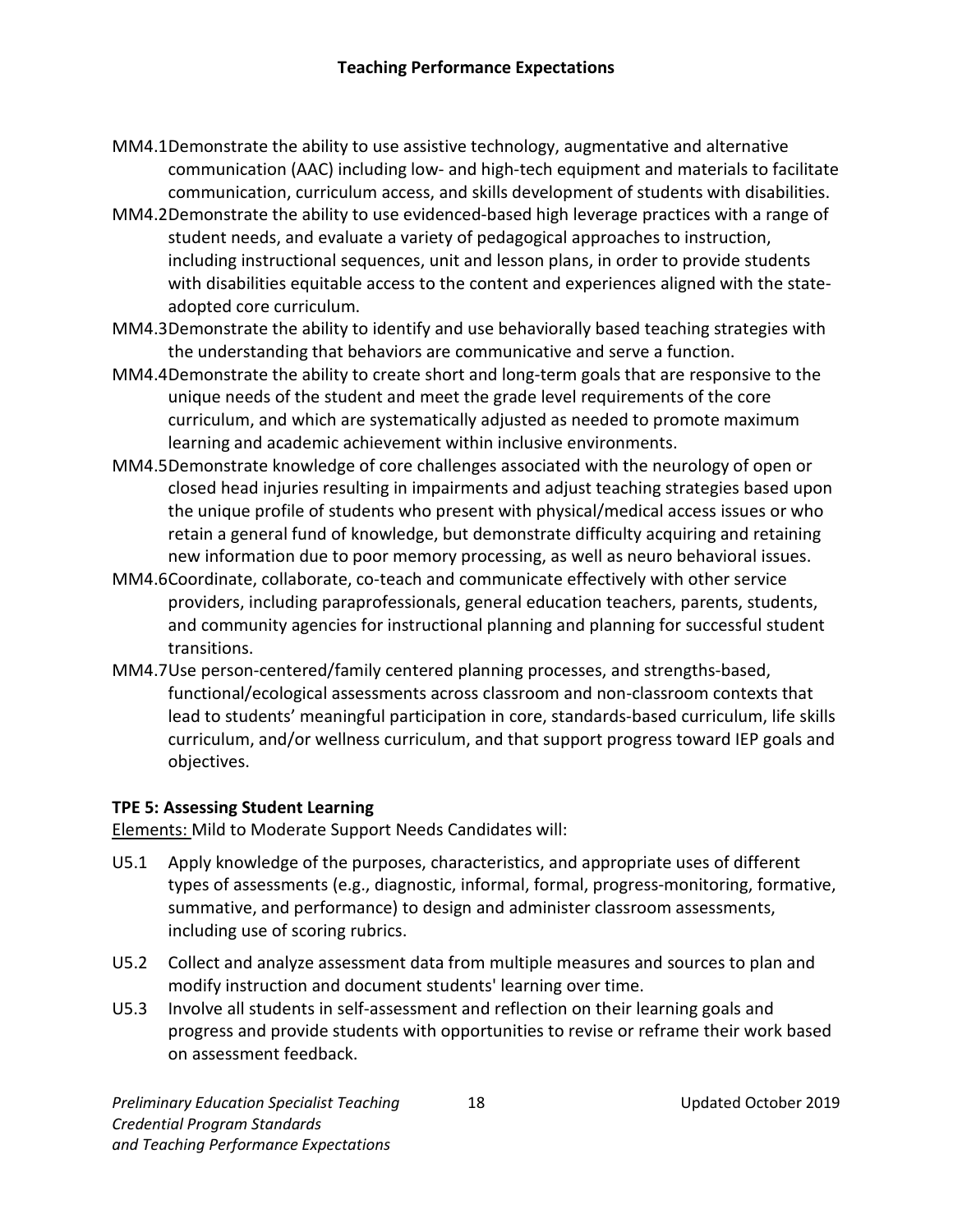- U5.4 Use technology as appropriate to support assessment administration, conduct data analysis, and communicate learning outcomes to students and families.
- U5.5 Use assessment information in a timely manner to assist students and families in understanding student progress in meeting learning goals.
- U5.6 Work with specialists to interpret assessment results from formative and summative assessments to distinguish between students whose first language is English, English learners, Standard English learners, and students with language or other disabilities.
- U5.7 Interpret English learners' assessment data to identify their level of academic proficiency in English as well as in their primary language, as applicable, and use this information in planning instruction.
- U5.8 Use assessment data, including information from students' IEP, IFSP, ITP, and 504 plans, to establish learning goals and to plan, differentiate, make accommodations and/or modify instruction.
- MM5.1Apply knowledge of the purposes, characteristics, and appropriate uses of different types of assessments used to determine special education eligibility, progress monitoring, and decision making regarding eligibility, placement in LRE, and services. Candidates also apply knowledge of when and how to use assessment sources that integrate alternative statewide assessments, formative assessments, and formal/informal assessment results as appropriate, based on students' needs.
- MM5.2Each candidate utilizes assessment data to: 1) identify effective intervention and support techniques, 2) develop needed augmentative and alternative systems, 3) implement instruction of communication and social skills, 4) create and facilitate opportunities for interaction; 5) develop communication methods to demonstrate student academic knowledge; and 6) address the unique learning, sensory and access needs of students with physical/orthopedic disabilities, other health impairments, and multiple disabilities.
- MM5.3Demonstrate knowledge of special education law, including the administration and documentation of assessments and how to hold IEP meetings according to the guidelines established by law.
- MM5.4Demonstrate knowledge of requirements for appropriate assessment and identification of students whose cultural, ethnic, gender, or linguistic differences may be misunderstood or misidentified as manifestations of a disability.
- MM5.5Demonstrate knowledge of second language development and the distinction between language disorders, disabilities, and language differences.
- MM5.6Know how to appropriately administer assessments according to the established protocols for each assessment. Candidates also understand how to implement appropriate accommodations on assessments for students with disabilities that do not fundamentally alter the nature and/or content of what is being tested, and how to use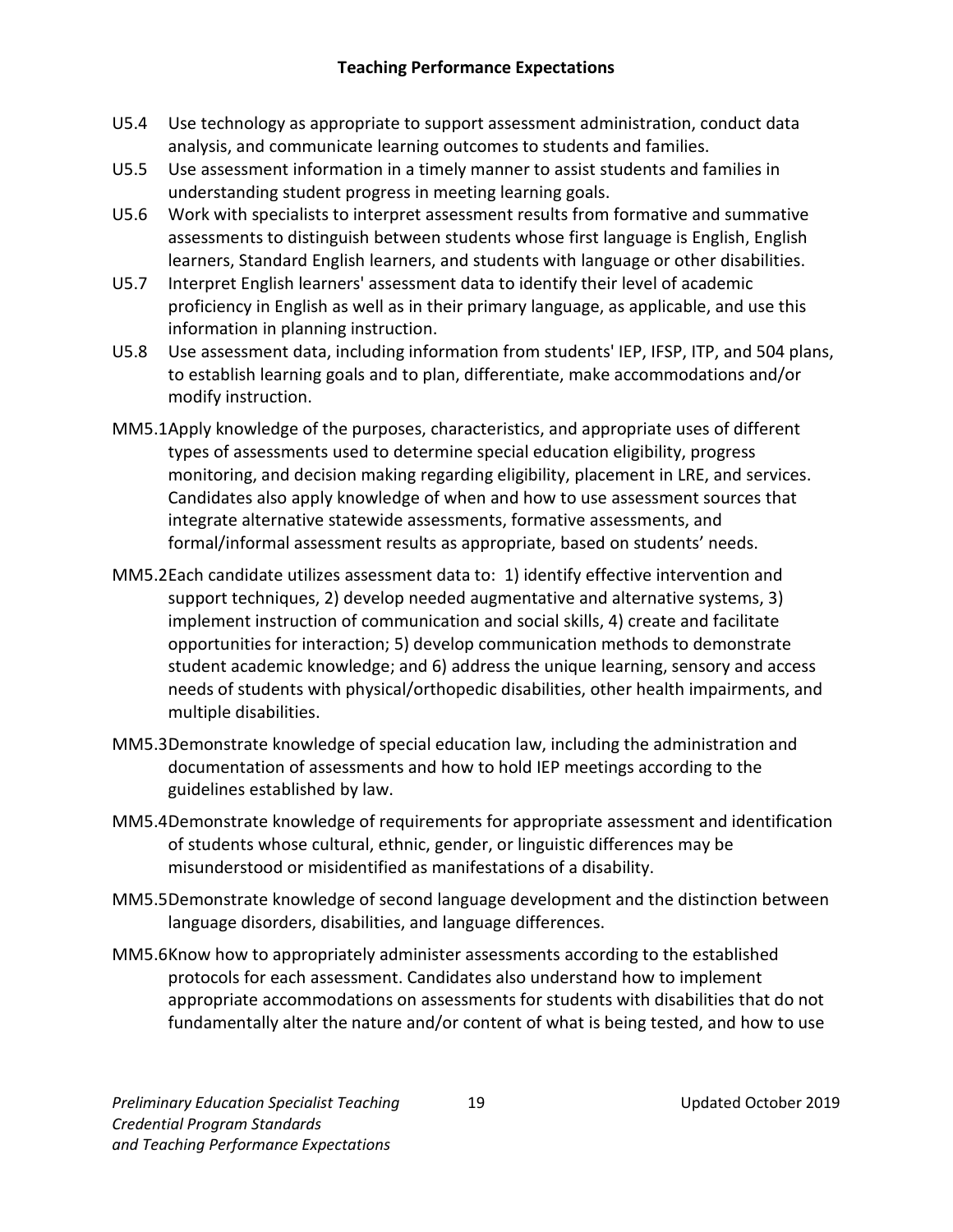AAC appropriately for facilitating the participation in the assessment of students with complex communications needs.

#### **TPE 6: Developing as a Professional Educator**

- U6.1 Reflect on their own teaching practice and level of subject matter and pedagogical knowledge to plan and implement instruction that can improve student learning.
- U6.2 Recognize their own values and implicit and explicit biases, the ways in which these values and implicit and explicit biases may positively and negatively affect teaching and learning, and work to mitigate any negative impact on the teaching and learning of students. They exhibit positive dispositions of caring, support, acceptance, and fairness toward all students and families, as well as toward their colleagues.
- U6.3 Establish professional learning goals and make progress to improve their practice by routinely engaging in communication and inquiry with colleagues.
- U6.4 Demonstrate how and when to involve other adults and to communicate effectively with peers and colleagues, families, and members of the larger school community to support teacher and student learning.
- U6.5 Demonstrate professional responsibility for all aspects of student learning and classroom management, including responsibility for the learning outcomes of all students, along with appropriate concerns and policies regarding the privacy, health, and safety of students and families. Beginning teachers conduct themselves with integrity and model ethical conduct for themselves and others.
- U6.6 Understand and enact professional roles and responsibilities as mandated reporters and comply with all laws concerning professional responsibilities, professional conduct, and moral fitness, including the responsible use of social media and other digital platforms and tools.
- U6.7 Critically analyze how the context, structure, and history of public education in California affects and influences state, district, and school governance as well as state and local education finance.
- MM6.1 Demonstrate the ability to coordinate and collaborate effectively with paraprofessionals and other adults in the classroom.
- MM6.2 Identify and understand conflict resolution techniques that use communication, collaboration, and mediation approaches to address conflicts and disagreements that may arise during the facilitation of an IEP meeting or collaboration with other professionals.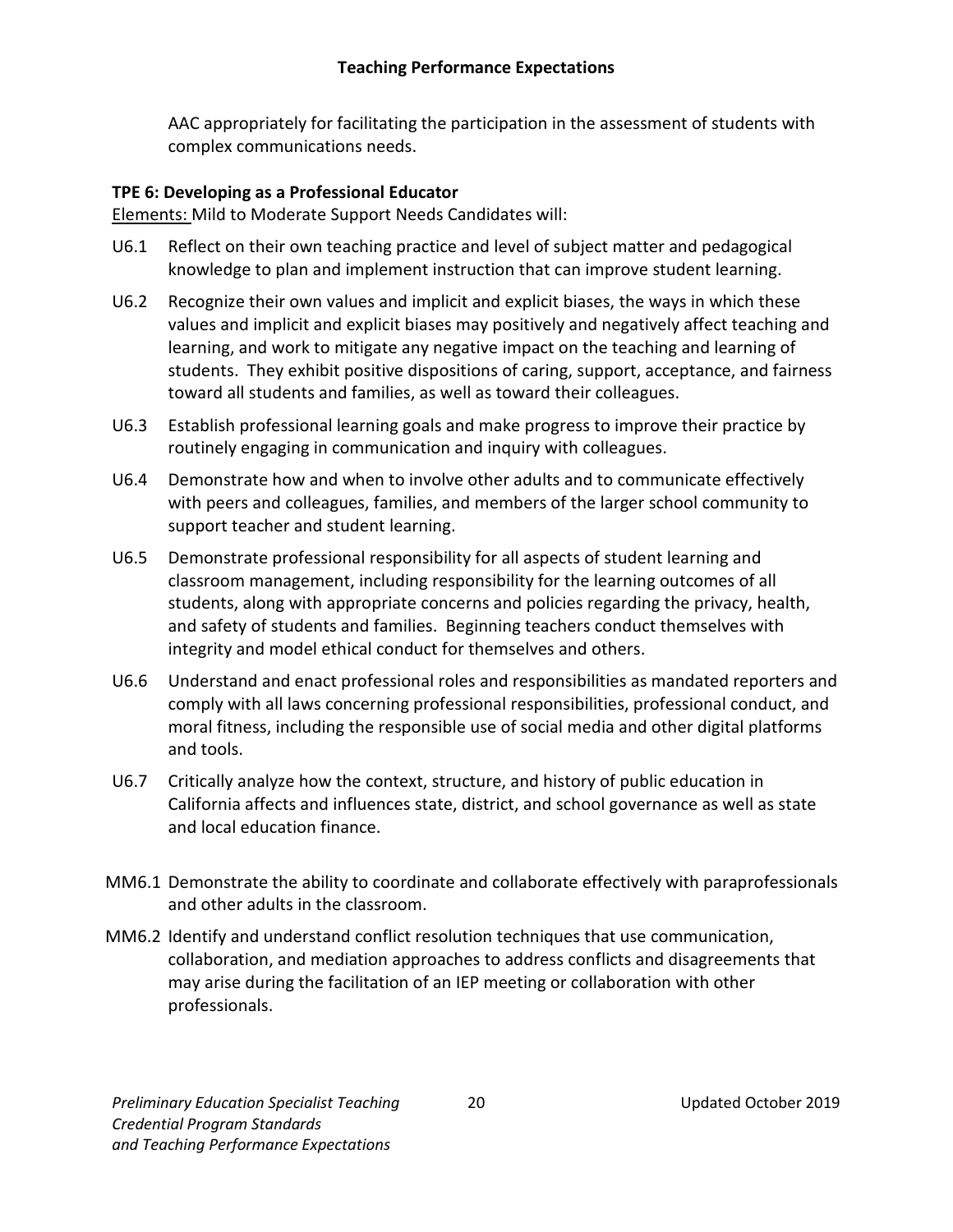- MM6.3 Demonstrate knowledge of historical interactions and contemporary legal, medical, pedagogical, and philosophical models of social responsibility, treatment and education in the lives of individuals with disabilities.
- MM6.4 Demonstrate knowledge of federal, state, and local policies related to specialized health care in educational settings.
- MM6.5 Demonstrate knowledge of the unique experiences of families of students who are chronically ill, are hospitalized and/or in transition from hospitalization, and/or who have degenerative conditions.
- MM6.6 Possess the knowledge that the diminishment or loss of previous abilities (learning, social, physical) may have significant, long-term effects on the self-concept and emotional well-being of the student who acquires a traumatic brain injury as well as on their family members, requiring the provision of appropriate supports and services to address these issues.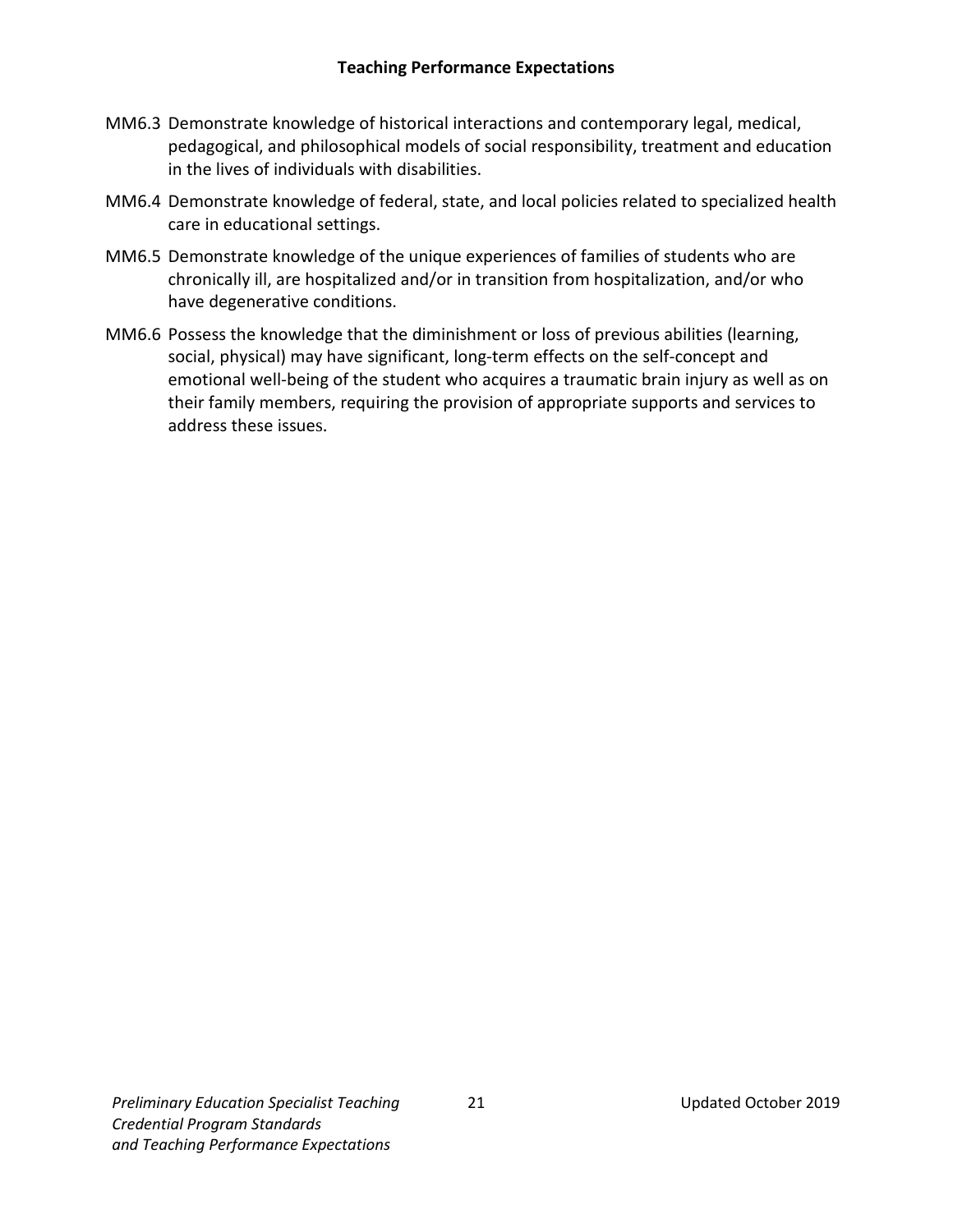#### **Teaching Performance Expectations**

#### **Education Specialist: Extensive Support Needs**

<span id="page-25-0"></span>Each domain of the Extensive Support Needs TPEs begins with the Universal TPEs (U) followed by the program specific Extensive Support Needs TPEs (EX). Candidates in the preliminary program will need to meet both the Universal and Extensive Support Needs TPEs prior to being recommended for a credential.

#### **TPE 1: Engaging and Supporting All Students in Learning**

Elements: Extensive Support Needs Candidates will:

- U1.1 Apply knowledge of students, including their prior experiences, interests, and socialemotional learning needs, as well as their funds of knowledge and cultural, language, and socioeconomic backgrounds, to engage them in learning.
- U1.2 Maintain ongoing communication with students and families, including the use of technology to communicate with and support students and families, and to communicate achievement expectations and student progress.
- U1.3 Connect subject matter to real-life contexts and provide active learning experiences to engage student interest, support student motivation, and allow students to extend their learning.
- U1.4 Use a variety of developmentally and ability-appropriate instructional strategies, resources, and assistive technology, including principles of Universal Design of Learning (UDL) and Multi-Tiered System of Supports (MTSS) to support access to the curriculum for a wide range of learners within the general education classroom and environment.
- U1.5 Promote students' critical and creative thinking and analysis through activities that provide opportunities for inquiry, problem solving, responding to and framing meaningful questions, and reflection.
- U1.6 Provide a supportive learning environment for students' first and/or second language acquisition by using research-based instructional approaches, including focused English Language Development, Specially Designed Academic Instruction in English (SDAIE), scaffolding across content areas, and structured English immersion, and demonstrate an understanding of the difference among students whose only instructional need is to acquire Standard English proficiency, students who may have an identified disability affecting their ability to acquire Standard English proficiency, and students who may have both a need to acquire Standard English proficiency and an identified disability.
- U1.7 Provide students with opportunities to access the curriculum by incorporating the visual and performing arts, as appropriate to the content and context of learning.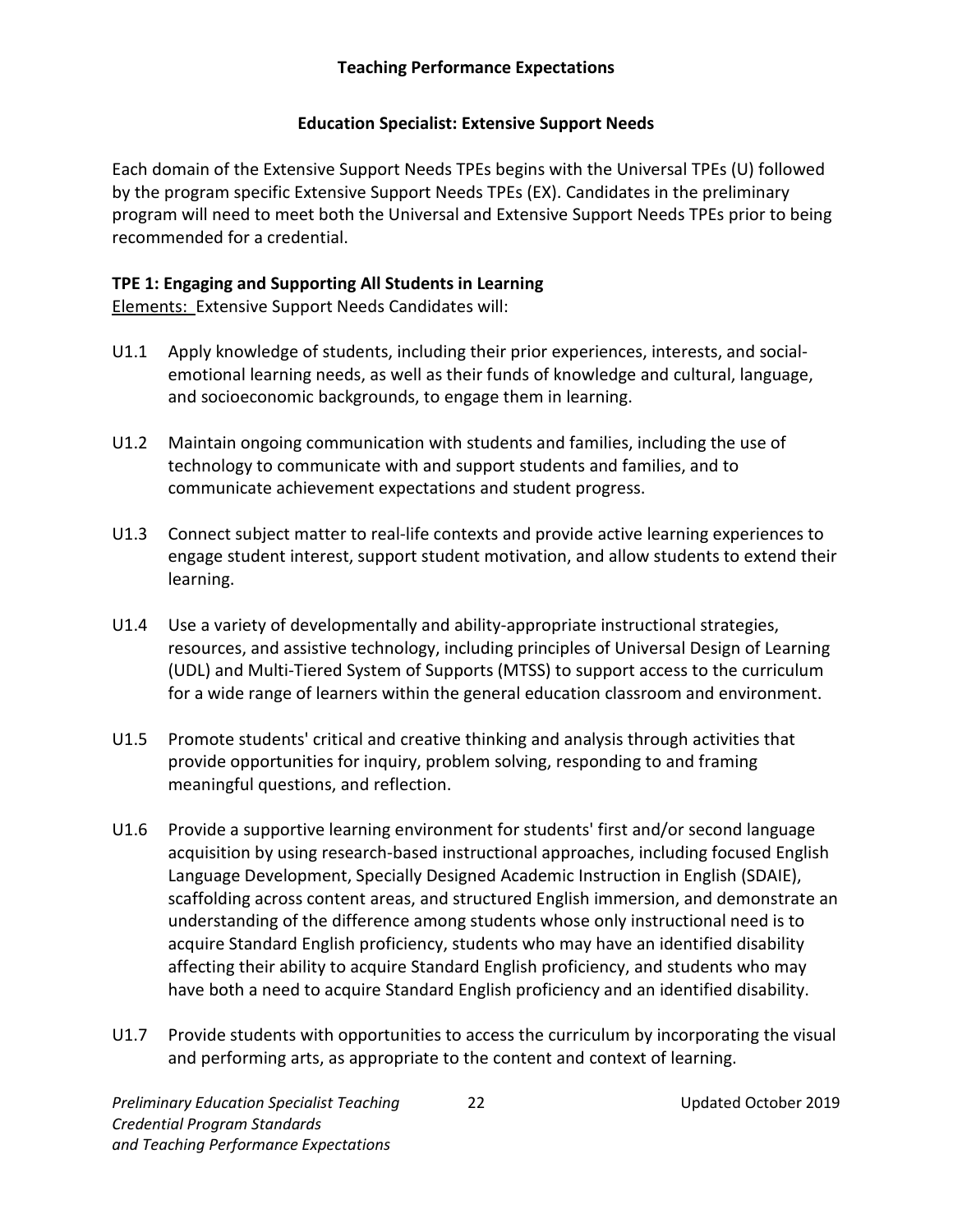- U1.8 Monitor student learning and adjust instruction while teaching so that students continue to be actively engaged in learning.
- EX1.1 Identify factors associated with successful planning and implementation of appropriate transition options, programs, and life experiences, and demonstrate advocacy skills related to the various transitions experienced by students with extensive support needs, as they move from kindergarten to post-secondary.
- EX1.2 Demonstrate understanding of mandated considerations for augmentative and alternative communication technology for students with extensive support needs.
- EX1.3 Identify the unique features of deafblindness and the impact of combined hearing and vision impairments on communications, learning, and accessing environments. This includes the unique learning profiles and individualized instruction appropriate for student who are deafblind.
- EX1.4 Use strategies to support positive psychosocial development and self-determined behavior of students with extensive support needs.
- EX1.5 In collaboration with families and appropriate related services personnel, use students' present levels of academic achievement and functional performance from a variety of sources to plan, develop, and adapt/adjust IEPs and ITPs that address the unique learning, sensory and access needs of students with extensive support needs.
- EX1.6 Demonstrate the ability to collaboratively develop and implement Individualized Education Programs (IEP), including instructional goals that ensure access to the Common Core State Standards and California Preschool Learning Foundations, as appropriate, that lead to effective inclusion of students with disabilities in the general education core curriculum.
- EX1.7 Demonstrate understanding of students with complex communication needs (e.g., students with limited verbal ability,) in order to foster access and build comprehension, and develop appropriate language development goals within the IEPs for those students.
- EX1.8 Demonstrate knowledge of students' language development across disabilities and the life span, including typical and atypical language development, communication skills, social pragmatics, the hierarchy of brain based learning skills (e.g. executive functioning) and vocabulary/semantic development as they relate to the acquisition of academic knowledge and skills.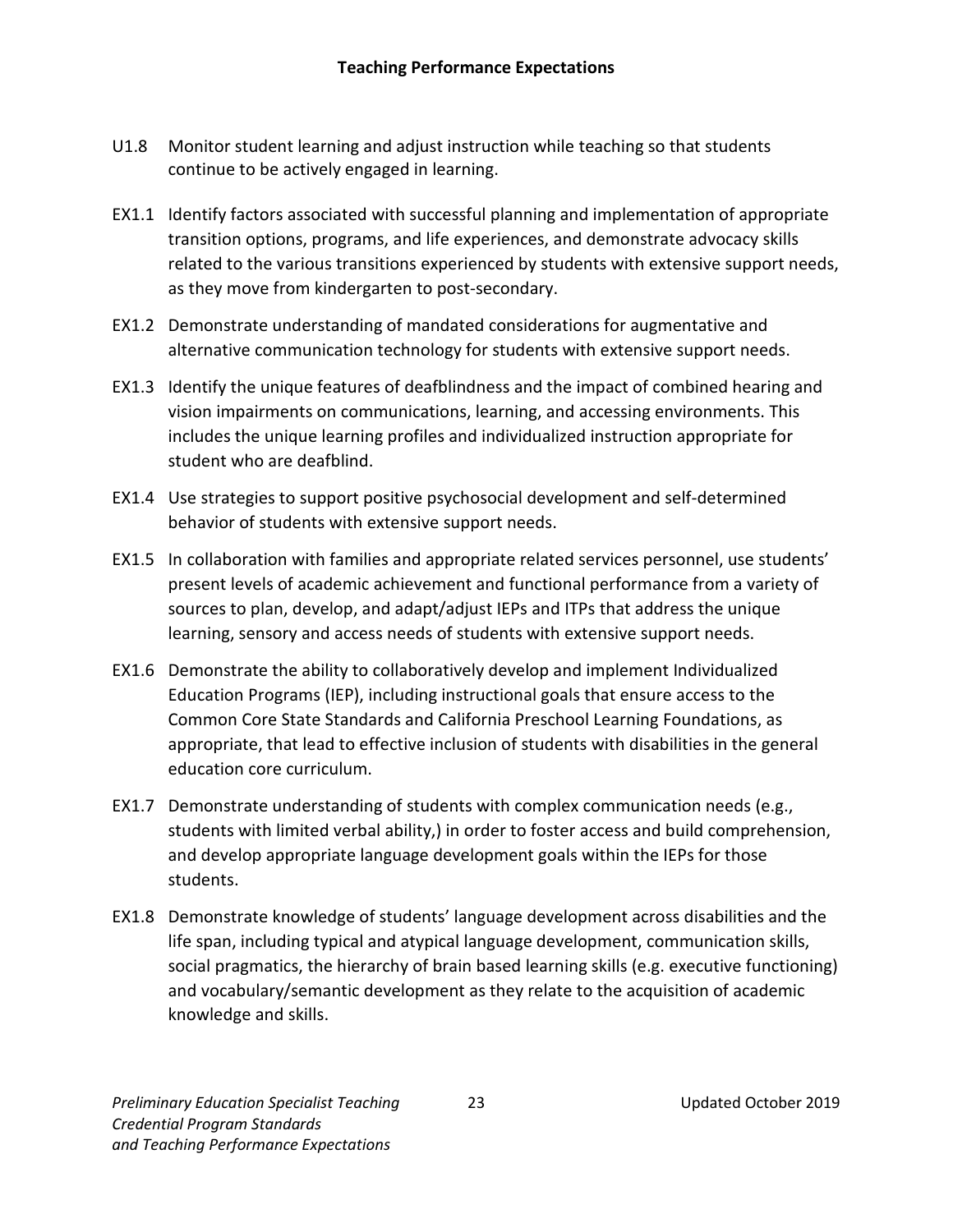- EX1.9 Monitor student progress toward learning goals as identified in the academic content standards and the IEP/Individual Transition plan (ITP).
- EX1.10 Demonstrate the ability to develop IEPs/ITPs with students and their families, including goals for independent living, post-secondary education, and careers, with appropriate connections between the school curriculum and life beyond high school.
- EX1.11 Facilitate and support students in assuming increasing responsibility for learning and self-advocacy based on individual needs, with appropriate transitions between academic levels in programs and developing skills related to career, college, independent living and community participation.

# **TPE 2: Creating and Maintaining Effective Environments for Student Learning**

Elements: Extensive Support Needs Candidates will:

- U2.1 Promote students' social-emotional growth, development, and individual responsibility using positive interventions and supports, restorative justice, and conflict resolution practices to foster a caring community where each student is treated fairly and respectfully by adults and peers.
- U2.2 Create learning environments (i.e., traditional, blended, and online) that promote productive student learning, encourage positive interactions among students, reflect diversity and multiple perspectives, and are culturally responsive.
- U2.3 Establish, maintain, and monitor inclusive learning environments that are physically, mentally, intellectually, and emotionally healthy and safe to enable all students to learn, and recognize and appropriately address instances of intolerance and harassment among students, such as bullying, racism, and sexism.
- U2.4 Know how to access resources to support students, including those who have experienced trauma, homelessness, foster care, incarceration, and/or are medically fragile.
- U2.5 Maintain high expectations for learning with appropriate support for the full range of students in the classroom.
- U2.6 Establish and maintain clear expectations for positive classroom behavior and for student-to-student and student-to-teacher interactions by communicating classroom routines, procedures, and norms to students and families.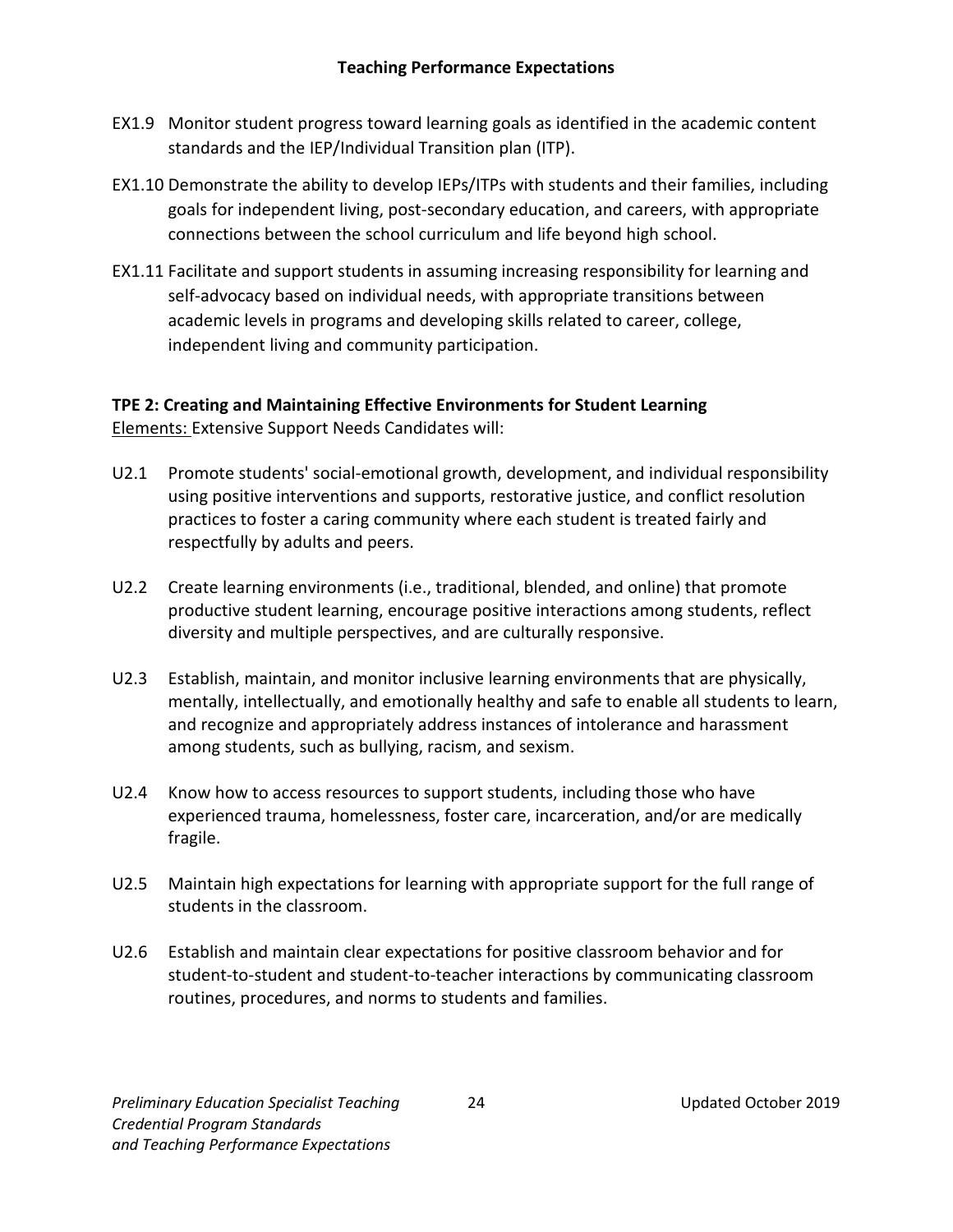- EX2.1 Use appropriate and safe techniques, procedures, materials, educational technology, assistive technology, and other adaptive equipment for students with extensive support needs. Facilitate student health and mobility by practicing appropriate and safe techniques for lifting and positioning and instruct/supervise other personnel in such procedures.
- EX2.2 Utilize information from collaboratively developed individualized health care plans to support a safe environment and implement specialized health care regulations and technological procedures required by students with extensive support needs who require medical services not requiring a physician.
- EX2.3 Demonstrate the skills necessary to develop communication-rich environments that support communication and social engagement within the context of age-appropriate, functional and meaningful activities as related to students with extensive support needs including those who are deafblind.
- EX2.4 Collaborate with families and appropriate related services personnel to support access to, and optimal learning experiences for, students with extensive support needs in a wide variety of general education and specialized instructional settings, included but not limited to the home, natural environments, educational settings in hospitals and treatment centers, and classroom or itinerant instructional delivery and/or consultation in public/nonpublic school programs.
- EX2.5 Develop accommodations and modifications specific to students with disabilities to allow access to learning environments, including incorporating instructional and assistive technology, and alternative and augmentative procedures to optimize the learning opportunities and outcomes for all students, and to move them toward effective inclusion in general education settings.
- EX2.6 Demonstrate the ability to support the movement, mobility, sensory and specialized health care needs required for students to participate fully in classrooms, schools and the community. Organize a safe environment for all students that include barrier free space for independent mobility, adequate storage and operation of medical equipment (as appropriate) and other mobility and sensory accommodations.
- EX2.7 Demonstrate the ability to address functional limitations of movement and/or sensation for students with orthopedic impairments who may have a co-existing health impairment and/or intellectual disability but have difficulty accessing their education due to physical limitations.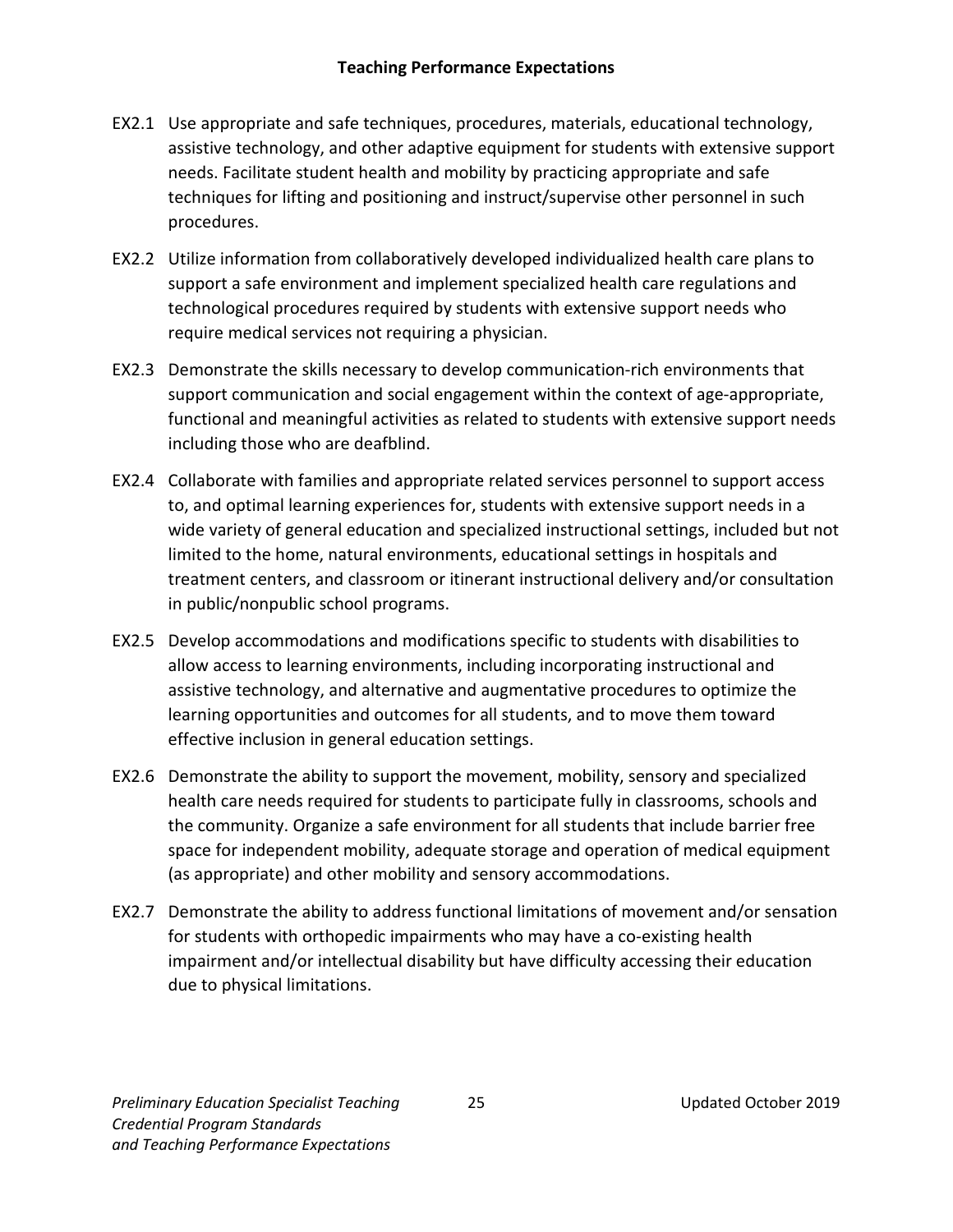- EX2.8 Demonstrate knowledge of the communicative intent of students' behavior as well as the ability to help students develop positive communication skills and systems to replace negative behavior.
- EX 2.9 Demonstrate the ability to identify if a student's behavior is a manifestation of his or her disability and to develop positive behavior intervention plans inclusive of the types of interventions and multi-tiered systems of supports that may be needed to address these behavior issues.
- EX 2.10 Understand and access in a collaborative manner with other agency professionals the variety of interventions, related services and additional supports, including site-based and community resources and agencies, to provide integrated support for students with behavior, social, emotional, trauma, and/or mental health needs.
- EX 2.11 Apply and collaboratively implement supports needed to establish and maintain student success in the least restrictive environment, according to students' unique needs.
- EX2.12 Demonstrate the skills required to ensure that interventions and/or instructional environments are appropriate to the student's chronological age, developmental levels, and disability-specific needs, including community-based instructional environments.
- EX2.13 Implement systems to assess, plan, and provide academic and social skills instruction to support positive behavior in all students, including students who present complex social communication, behavioral and emotional needs.
- EX2.14 Demonstrate the knowledge, skills and abilities to understand and address the needs of the peers and family members of students who have sustained a traumatic brain injury as they transition to school and present with a change in function.

#### **TPE 3: Understanding and Organizing Subject Matter for Student Learning** Elements: Extensive Support Needs Candidates will:

- U3.1 Demonstrate knowledge of subject matter, including the adopted California State
- Standards and curriculum frameworks.
- U3.2 Use knowledge about students and learning goals to organize the curriculum to facilitate student understanding of subject matter, and make accommodations and/or modifications as needed to promote student access to the curriculum.
- U3.3 Plan, design, implement, and monitor instruction consistent with current subjectspecific pedagogy in the content area(s) of instruction, and design and implement disciplinary and cross-disciplinary learning sequences, including integrating the visual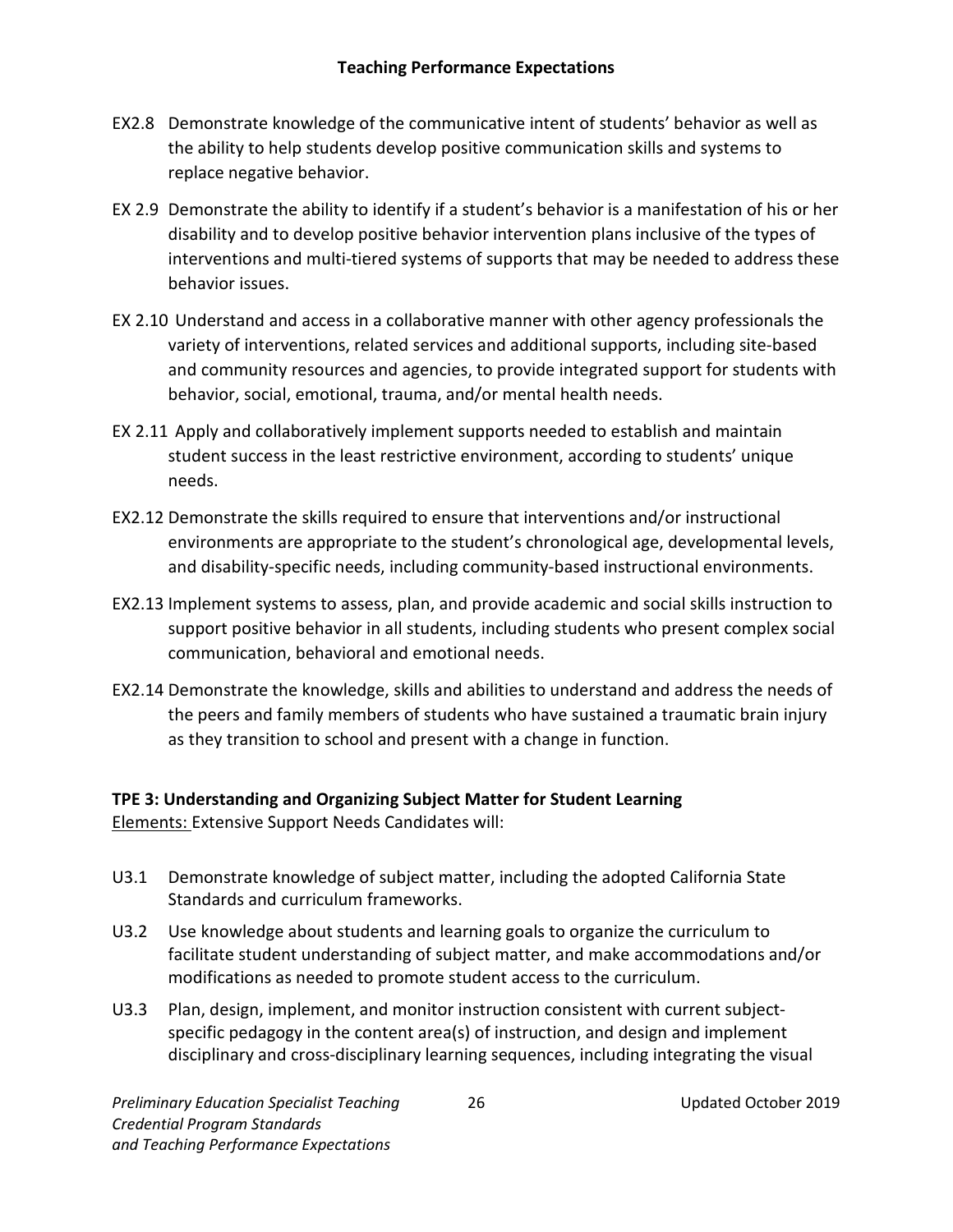and performing arts as applicable to the discipline.<sup>[2](#page-30-0)</sup>

- U3.4 Individually and through consultation and collaboration with other educators and members of the larger school community, plan for effective subject matter instruction and use multiple means of representing, expressing, and engaging students to demonstrate their knowledge.
- U3.5 Adapt subject matter curriculum, organization, and planning to support the acquisition and use of academic language within learning activities to promote the subject matter knowledge of all students, including the full range of English learners, Standard English learners, students with disabilities, and students with other learning needs in the least restrictive environment.
- U3.6 Use and adapt resources, standards-aligned instructional materials, and a range of technology, including assistive technology, to facilitate students' equitable access to the curriculum.
- U3.7 Model and develop digital literacy by using technology to engage students and support their learning, and promote digital citizenship, including respecting copyright law, understanding fair use guidelines and the use of Creative Commons license, and maintaining Internet security.
- U3.8 Demonstrate knowledge of effective teaching strategies aligned with the internationally recognized educational technology standards.
- EX3.1 Demonstrate a depth of knowledge and skills, including the use of assistive technology, in the teaching of strategies for early literacy skills, reading, writing, math, and science, that ultimately enable students with extensive support needs to access the academic core curriculum.
- EX3.2 Identify and utilize curricula and evidence-based instructional strategies that meet the diverse learning characteristics of students with extensive support needs across an array of environments and activities.
- EX3.3 Adapt, modify, accommodate and differentiate the instruction of students with identified disabilities in order to develop appropriate goals and accommodations and facilitate access to the Least Restrictive Environment (LRE).
- EX3.4 Demonstrate knowledge of disabilities and their effects on learning, skills development, social-emotional development, mental health, and behavior, and of how to access and use related services and additional supports to organize and support effective instruction.

<span id="page-30-0"></span><sup>&</sup>lt;sup>2</sup> See Subject-Specific Pedagogical Skills in Section 2 for reference.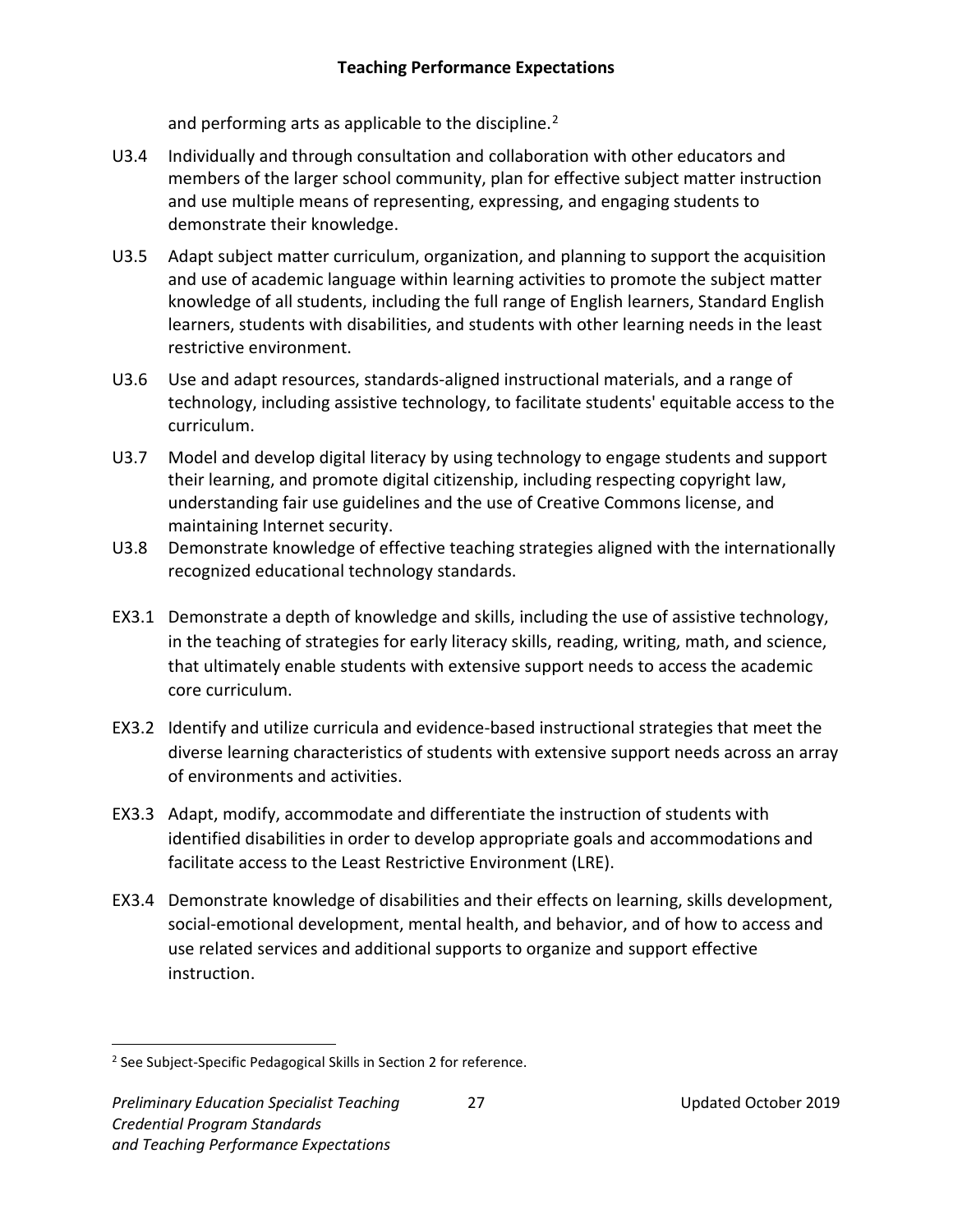EX3.5 Demonstrate comprehensive knowledge of atypical development associated with various disabilities and risk conditions (e.g. orthopedic impairment, autism spectrum disorders, cerebral palsy), as well as resilience and protective factors (e.g. attachment, temperament), and their implications for learning.

#### **TPE 4: Planning Instruction and Designing Learning Experiences for All Students** Elements: Extensive Support Needs Candidates will:

- U4.1 Locate and apply information about students' current academic status, content- and standards-related learning needs and goals, assessment data, language proficiency status, and cultural background for both short-term and long-term instructional planning purposes.
- U4.2 Understand and apply knowledge of the range and characteristics of typical and atypical child development from birth through adolescence to help inform instructional planning and learning experiences for all students.
- U4.3 Design and implement instruction and assessment that reflects the interconnectedness of academic content areas and related student skills development in literacy, mathematics, science, and other disciplines across the curriculum, as applicable to the subject area of instruction.
- U4.4 Plan, design, implement and monitor instruction, making effective use of instructional time to maximize learning opportunities and provide access to the curriculum for all students by removing barriers and providing access through instructional strategies that include:
	- appropriate use of instructional technology, including assistive technology;
	- applying principles of UDL and MTSS;
	- use of developmentally, linguistically, and culturally appropriate learning activities, instructional materials, and resources for all students, including the full range of English learners;
	- appropriate modifications for students with disabilities in the general education classroom;
	- opportunities for students to support each other in learning; and
	- use of community resources and services as applicable.
- U4.5 Promote student success by providing opportunities for students to understand and advocate for strategies that meet their individual learning needs and assist students with specific learning needs to successfully participate in transition plans (e.g., IEP, IFSP, ITP, and 504 plans.)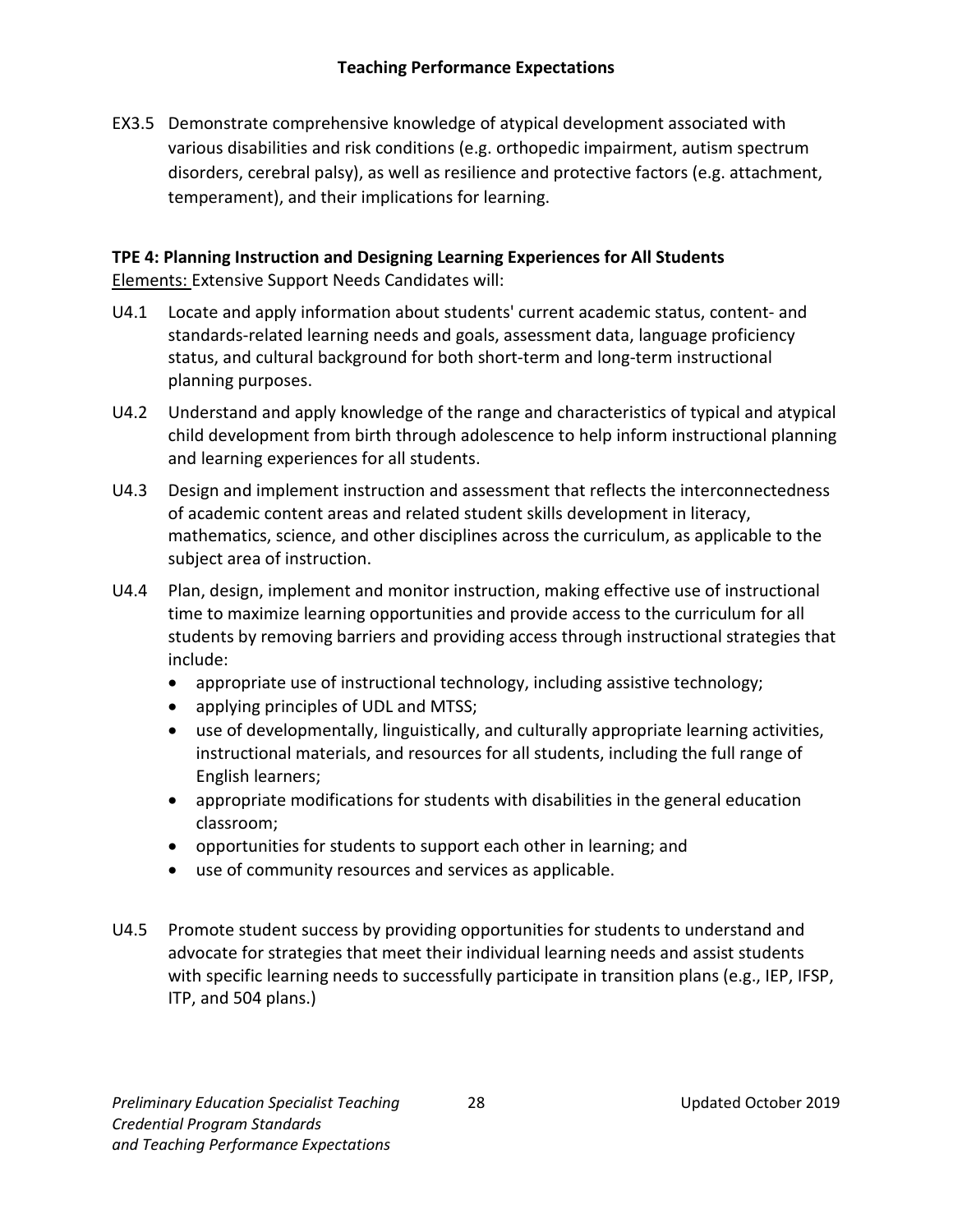- U4.6 Access resources for planning and instruction, including the expertise of community and school colleagues through in-person or virtual collaboration, co-teaching, coaching, and/or networking.
- U4.7 Plan instruction that promotes a range of communication strategies and activity modes between teacher and student and among students that encourage student participation in learning.
- U4.8 Use digital tools and learning technologies across learning environments as appropriate to create new content and provide personalized and integrated technology-rich lessons to engage students in learning, promote digital literacy, and offer students multiple means to demonstrate their learning.
- EX4.1 Identify and utilize behaviorally based teaching strategies in the design and implementation of instruction to effectively serve students with extensive support needs with the understanding that behaviors are communicative and serve a function.
- EX4.2 Demonstrate understanding of the structure and function of the auditory and visual sensory systems and skills to interpret and contribute to functional hearing and vision assessment findings to guide program development.
- EX4.3 Demonstrate the ability to use assistive technology, augmentative and alternative communication (AAC) including low- and high-tech equipment and materials to facilitate communication, curriculum access, and skills development of students with disabilities.
- EX4.4 Demonstrate the ability to use evidenced-based high leverage practices with a range of student needs, and evaluate a variety of pedagogical approaches to instruction, including instructional sequences, unit and lesson plans, in order to provide students with disabilities equitable access to the content and experiences aligned with the stateadopted core curriculum.
- EX4.5 Demonstrate the ability to create short and long-term goals that are responsive to the unique needs of the student and meet the grade level requirements of the core curriculum, and which are systematically adjusted as needed to promote maximum learning and academic achievement within inclusive environments.
- EX4.6 Demonstrate knowledge of core challenges associated with the neurology of open or closed head injuries resulting in impairments and adjust teaching strategies based upon the unique profile of students who present with physical/medical access issues or who retain a general fund of knowledge, but demonstrate difficulty acquiring and retaining new information due to poor memory processing, as well as neuro behavioral issues.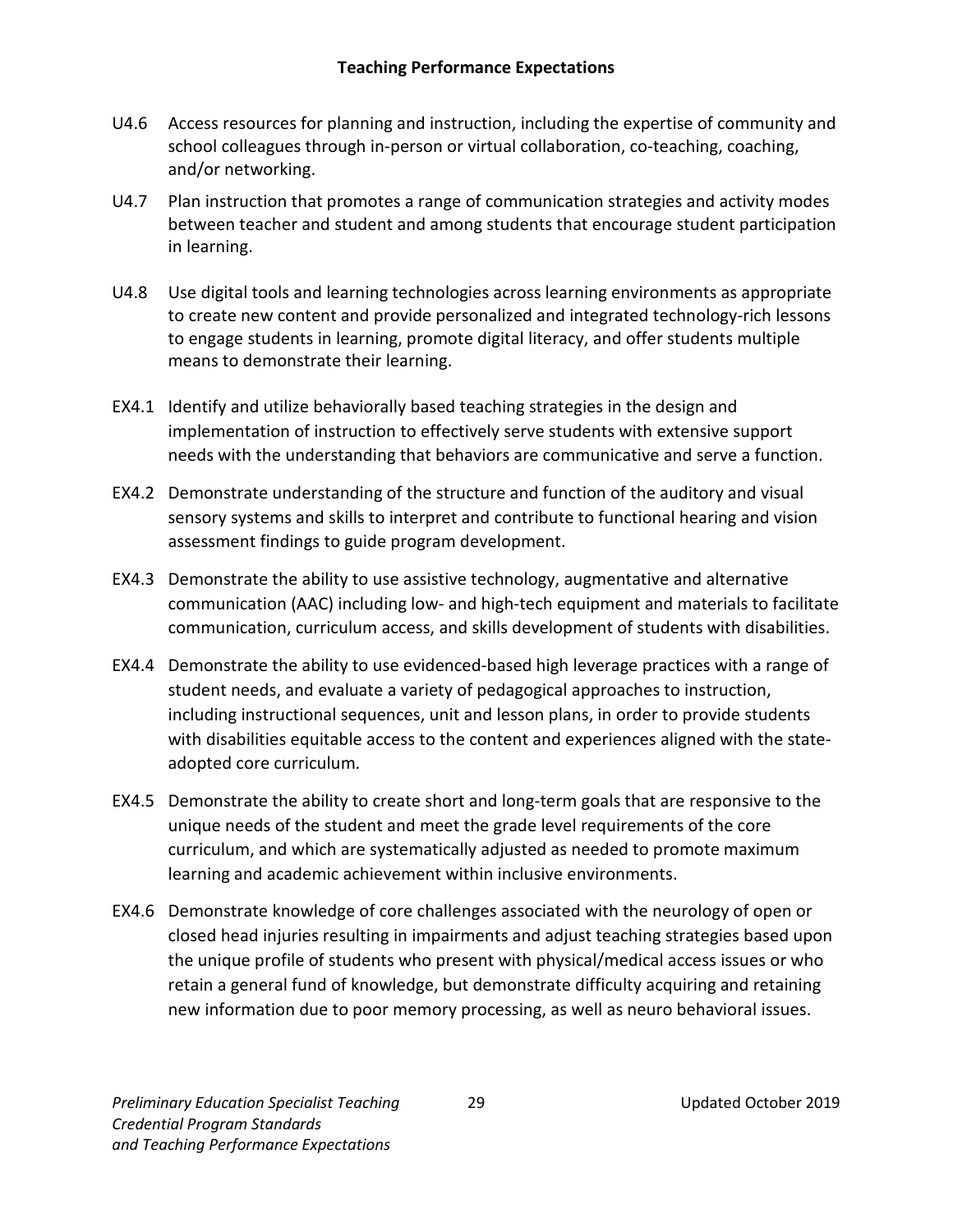- EX4.7 Coordinate, collaborate, co-teach and communicate effectively with other service providers, including paraprofessionals, general education teachers, parents, students, and community agencies for instructional planning and planning for successful student transitions.
- EX4.8 Use person-centered/family centered planning processes, and strengths-based, functional/ecological assessments across classroom and non-classroom contexts that lead to students' meaningful participation in core, standards-based curriculum, life skills curriculum, and/or wellness curriculum, and that support progress toward IEP goals and objectives.

#### **TPE 5: Assessing Student Learning**

Elements: Extensive Support Needs Candidates will:

- U5.1 Apply knowledge of the purposes, characteristics, and appropriate uses of different types of assessments (e.g., diagnostic, informal, formal, progress-monitoring, formative, summative, and performance) to design and administer classroom assessments, including use of scoring rubrics.
- U5.2 Collect and analyze assessment data from multiple measures and sources to plan and modify instruction and document students' learning over time.
- U5.3 Involve all students in self-assessment and reflection on their learning goals and progress and provide students with opportunities to revise or reframe their work based on assessment feedback.
- U5.4 Use technology as appropriate to support assessment administration, conduct data analysis, and communicate learning outcomes to students and families.
- U5.5 Use assessment information in a timely manner to assist students and families in understanding student progress in meeting learning goals.
- U5.6 Work with specialists to interpret assessment results from formative and summative assessments to distinguish between students whose first language is English, English learners, Standard English learners, and students with language or other disabilities.
- U5.7 Interpret English learners' assessment data to identify their level of academic proficiency in English as well as in their primary language, as applicable, and use this information in planning instruction.
- U5.8 Use assessment data, including information from students' IEP, IFSP, ITP, and 504 plans, to establish learning goals and to plan, differentiate, make accommodations and/or modify instruction.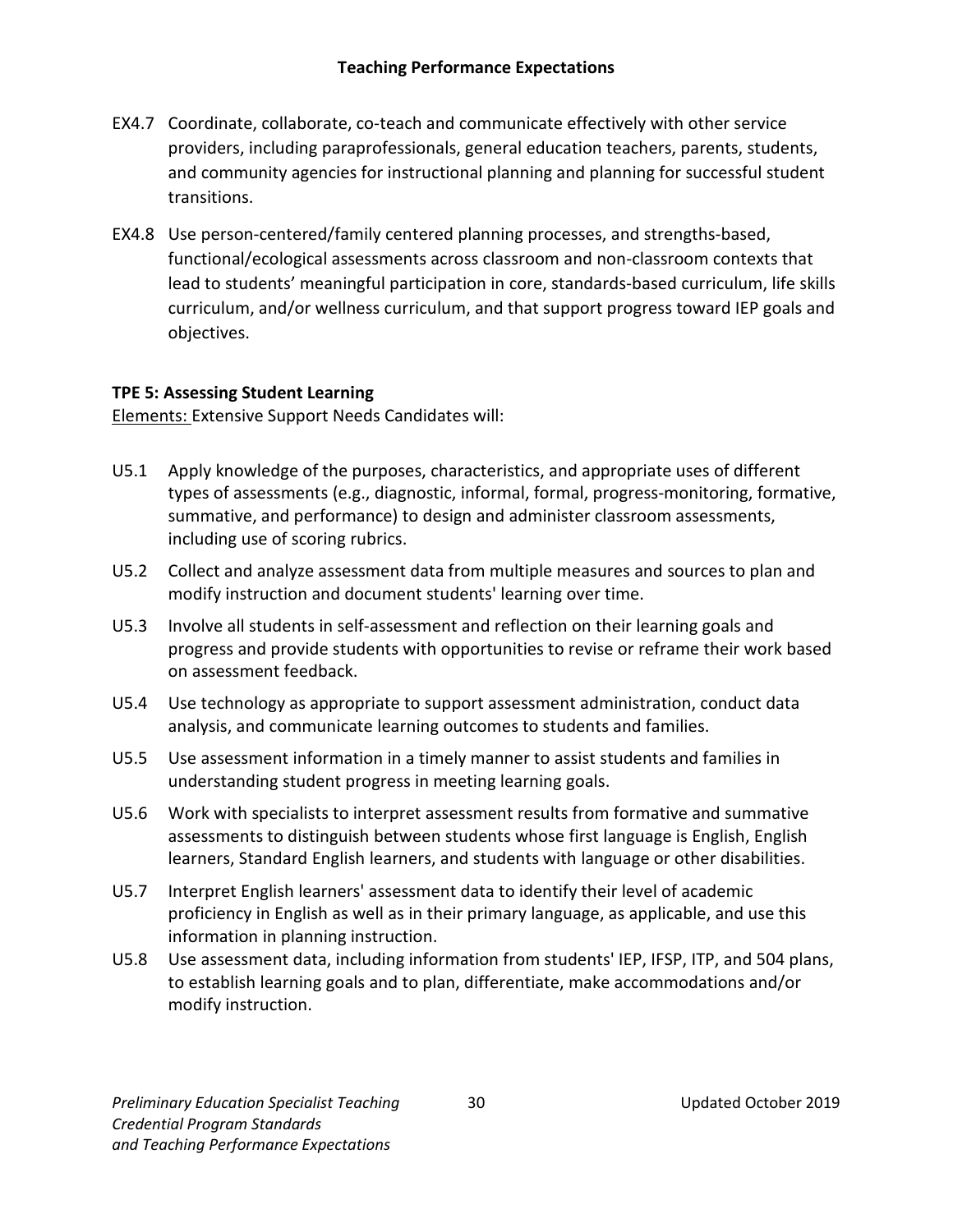- EX5.1 Utilize person-centered/family centered planning processes, self-determination, strengths-based, functional/ecological, and observational assessment data from multiple sources to develop effective evidence-based instructional supports and strategies for students with extensive support needs.
- EX5.2 Apply knowledge of the purposes, characteristics, and appropriate uses of different types of assessments used to determine special education eligibility, progress monitoring, and decision making regarding eligibility, placement in LRE, and services. Candidates also apply knowledge of when and how to use assessment sources that integrate alternative statewide assessments, formative assessments, and formal/informal assessment results as appropriate, based on students' needs.
- EX5.3 Each candidate utilizes assessment data to: 1) identify effective intervention and support techniques, 2) develop needed augmentative and alternative systems, 3) implement instruction of communication and social skills, 4) create and facilitate opportunities for interaction; 5) develop communication methods to demonstrate student academic knowledge; and 6) address the unique learning, sensory and access needs of students with physical/orthopedic disabilities, other health impairments, and multiple disabilities.
- EX5.4 Demonstrate knowledge of special education law, including the administration and documentation of assessments and how to hold IEP meetings according to the guidelines established by law.
- EX5.5 Demonstrate knowledge of requirements for appropriate assessment and identification of students whose cultural, ethnic, gender, or linguistic differences may be misunderstood or misidentified as manifestations of a disability.
- EX5.6 Demonstrate knowledge of second language development and the distinction between language disorders, disabilities, and language differences.
- EX5.7 Know how to appropriately administer assessments according to the established protocols for each assessment. Candidates also understand how to implement appropriate accommodations on assessments for students with disabilities that do not fundamentally alter the nature and/or content of what is being tested, and how to use AAC appropriately for facilitating the participation in the assessment of students with complex communications needs.

#### **TPE 6: Developing as a Professional Educator**

Elements: Extensive Support Needs Candidates will:

*Preliminary Education Specialist Teaching* 31 Updated October 2019 *Credential Program Standards and Teaching Performance Expectations*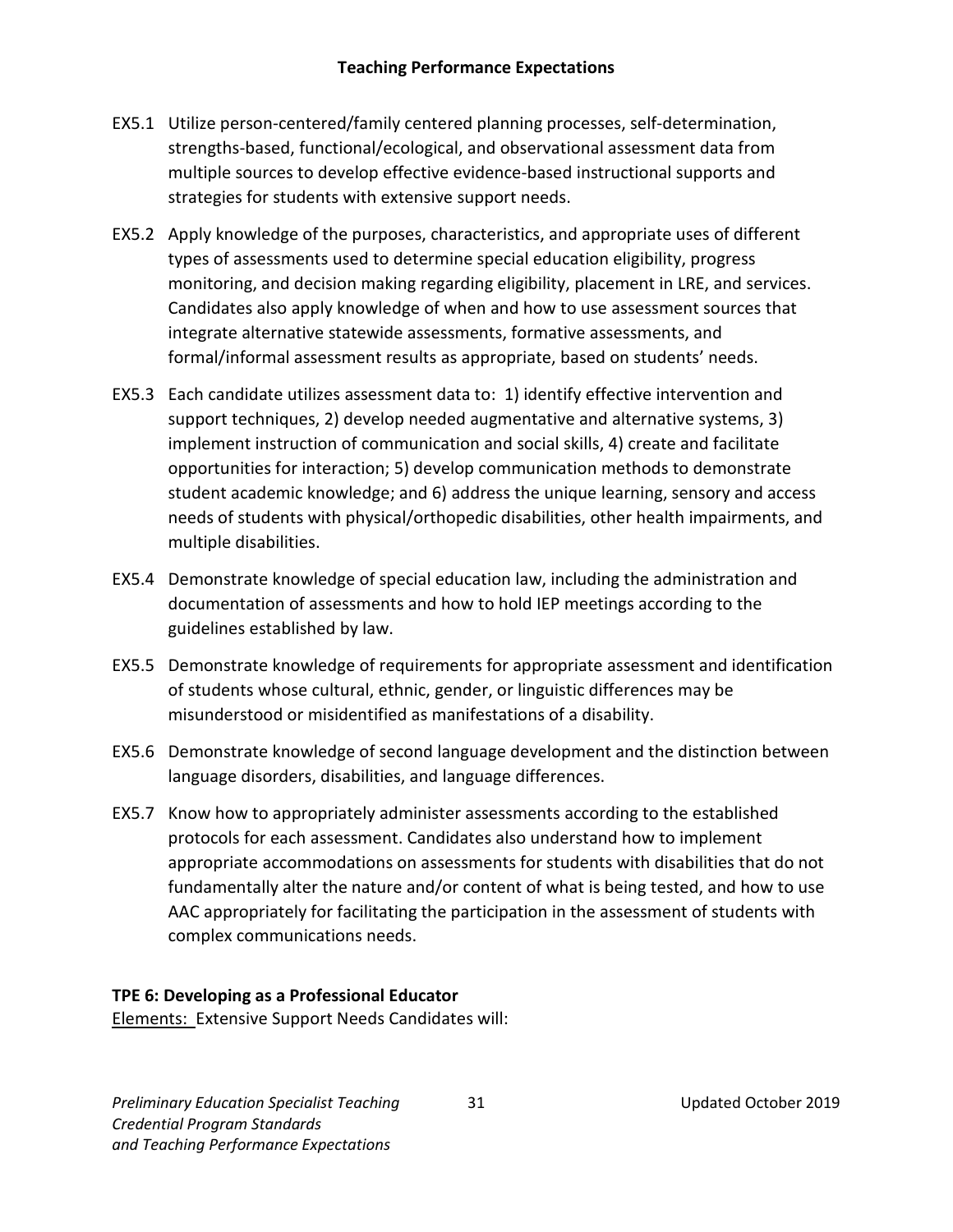- U6.1 Reflect on their own teaching practice and level of subject matter and pedagogical knowledge to plan and implement instruction that can improve student learning.
- U6.2 Recognize their own values and implicit and explicit biases, the ways in which these values and implicit and explicit biases may positively and negatively affect teaching and learning, and work to mitigate any negative impact on the teaching and learning of students. They exhibit positive dispositions of caring, support, acceptance, and fairness toward all students and families, as well as toward their colleagues.
- U6.3 Establish professional learning goals and make progress to improve their practice by routinely engaging in communication and inquiry with colleagues.
- U6.4 Demonstrate how and when to involve other adults and to communicate effectively with peers and colleagues, families, and members of the larger school community to support teacher and student learning.
- U6.5 Demonstrate professional responsibility for all aspects of student learning and classroom management, including responsibility for the learning outcomes of all students, along with appropriate concerns and policies regarding the privacy, health, and safety of students and families. Beginning teachers conduct themselves with integrity and model ethical conduct for themselves and others.
- U6.6 Understand and enact professional roles and responsibilities as mandated reporters and comply with all laws concerning professional responsibilities, professional conduct, and moral fitness, including the responsible use of social media and other digital platforms and tools.
- U6.7 Critically analyze how the context, structure, and history of public education in California affects and influences state, district, and school governance as well as state and local education finance.
- EX6.1 Create supportive partnerships with parents, families, teachers and employers to provide instructional, behavioral, social, communication, sensory, and pragmatically appropriate supports to students with extensive support needs.
- EX6.2 Demonstrate the ability to coordinate and collaborate effectively with paraprofessionals and other adults in the classroom.
- EX6.3 Identify and understand conflict resolution techniques that use communication, collaboration, and mediation approaches to address conflicts and disagreements that may arise during the facilitation of an IEP meeting or collaboration with other professionals.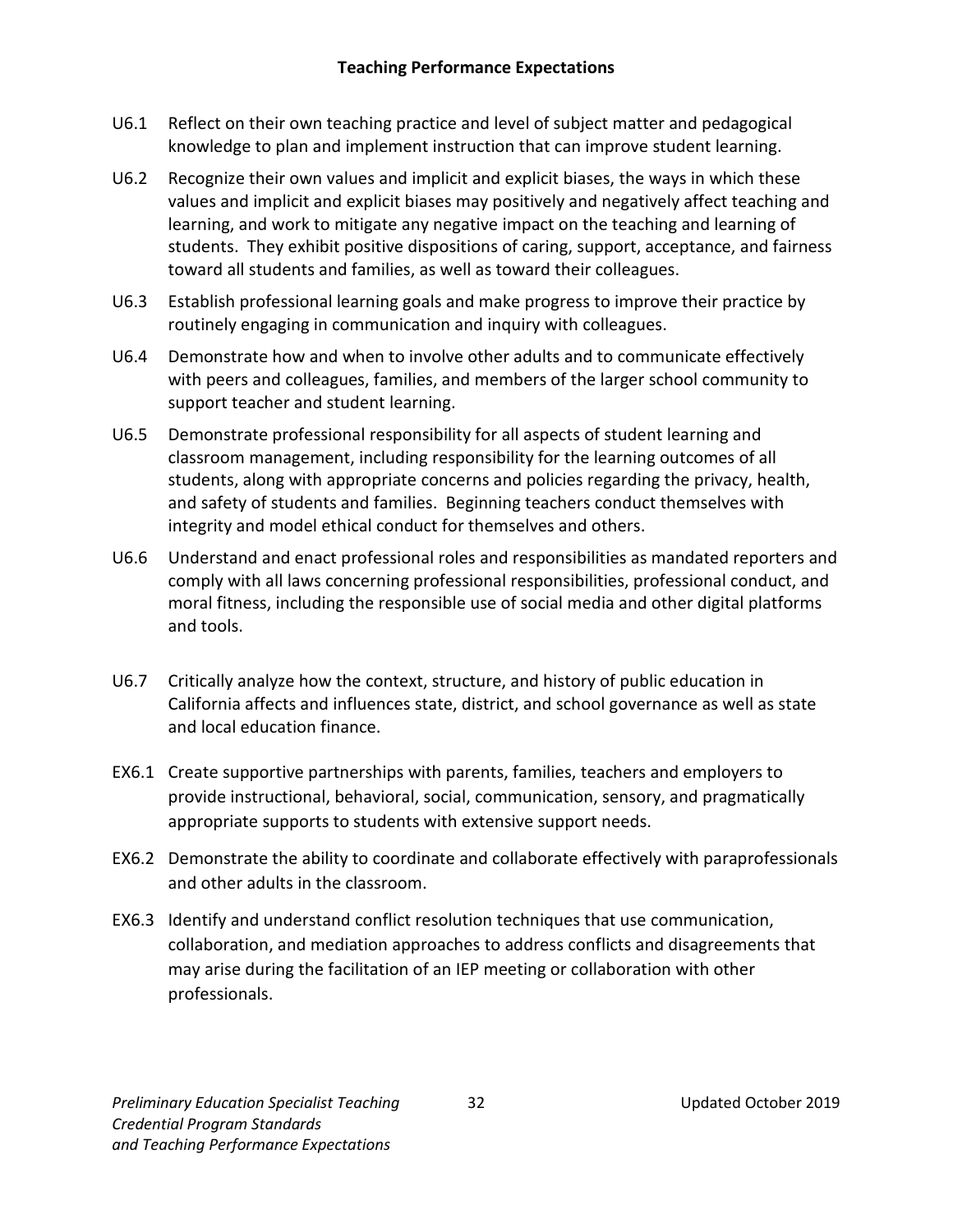- EX6.4 Demonstrate knowledge of historical interactions and contemporary legal, medical, pedagogical, and philosophical models of social responsibility, treatment and education in the lives of individuals with disabilities.
- EX6.5 Demonstrate knowledge of federal, state, and local policies related to specialized health care in educational settings.
- EX6.6 Demonstrate knowledge of the unique experiences of families of students who are chronically ill, are hospitalized and/or in transition from hospitalization, and/or who have degenerative conditions.
- EX6.7 Possess the knowledge that the diminishment or loss of previous abilities (learning, social, physical) may have significant, long-term effects on the self-concept and emotional well-being of the student who acquires a traumatic brain injury as well as on their family members, requiring the provision of appropriate supports and services to address these issues.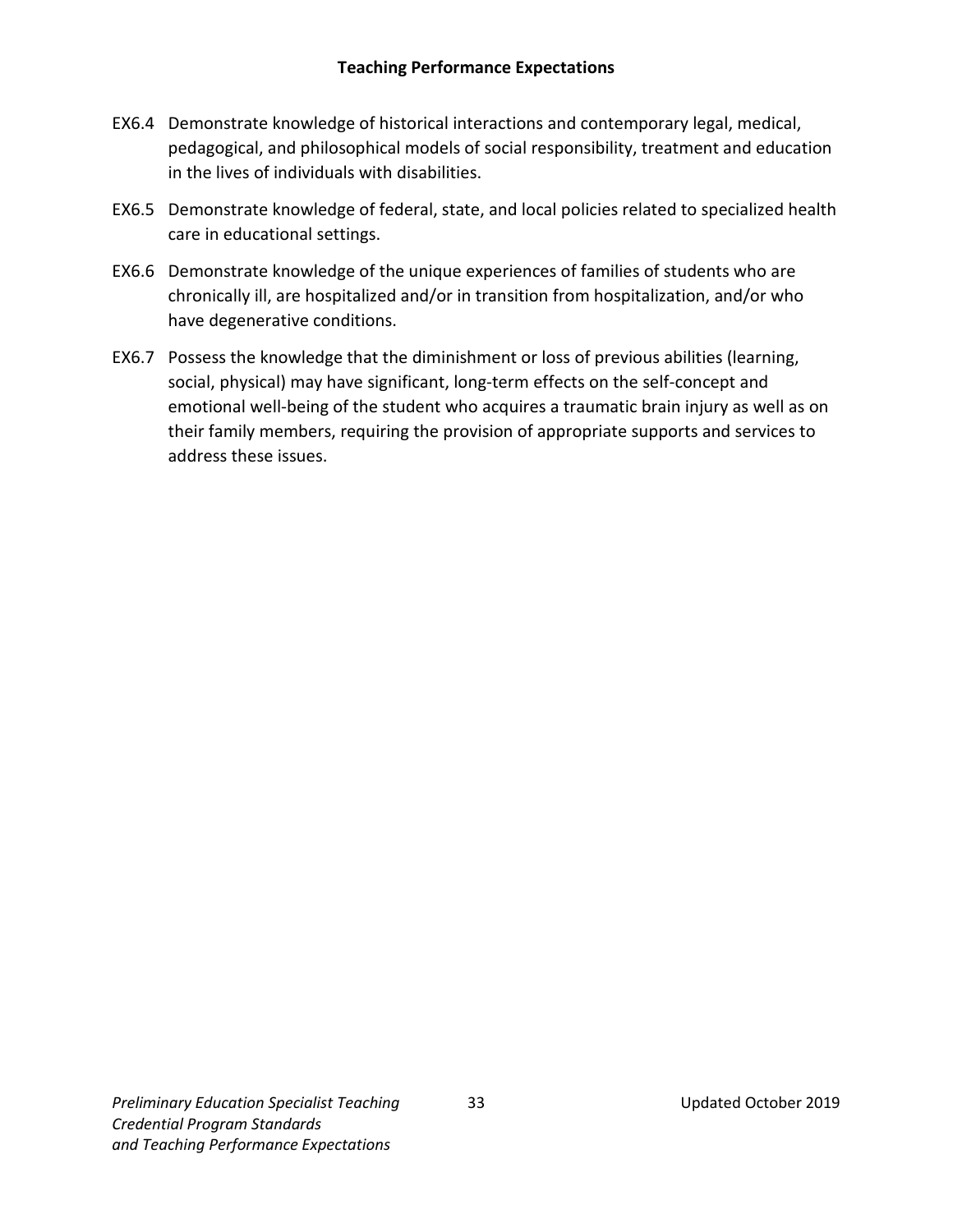#### **Early Childhood Special Education**

#### <span id="page-37-0"></span>*The California Standards for the Teaching Profession:*

Standard 1: Engaging and Supporting All Students\* in Learning Standard 2: Creating and Maintaining Effective Environments for Student Learning Standard 3: Understanding and Organizing Subject Matter for Student Learning Standard 4: Planning Instruction and Designing Learning Experiences for All Students Standard 5: Assessing Students for Learning Standard 6: Developing as a Professional Educator

*\*in the Early Childhood Special Education context, "students" is understood to refer to "young children," from birth through kindergarten*

#### **Introduction to this Document**

*Organization:* This document uses the six standards of the *California Standards for the Teaching Profession* (CSTP) to organize the set of knowledge, skills, and performance expectations for a beginning California Early Childhood Special Education Specialist. The CSTP, developed with extensive stakeholder input, were selected as the organizing framework because these standards were purposefully developed and adopted by the Commission to be broadly encompassing and descriptive of the continuum of teaching and learning. Although the original version of the CSTP was developed to describe teaching and learning as applicable to TK-grade 12, the content of the standards in this document has been specifically adapted to apply to the work of California Early Childhood Special Education Specialist Teachers, and to address teaching and learning for California's youngest learners from birth-kindergarten.

This document includes *Teaching Performance Expectations* (TPEs) within the six *California Standards for the Teaching Profession*. Each TPE includes a narrative that provides the context and intent of the TPE and a set of elements that identify key aspects of beginning performance. The numbering and order of the six TPEs do not indicate relative importance or value; all TPEs are considered equally important and valuable. In addition, the order of the elements within each PE do not indicate relative importance or value.

The *Teaching Performance Expectations* (TPEs) comprise the body of knowledge, skills, and abilities that Beginning California Early Childhood Education Specialist Teachers should have the opportunity to learn and practice in preparation programs in California. Beginning California Early Childhood Education Specialist Teachers demonstrate their knowledge and skills related to the TPEs in the context of successfully completing course work and engaging in TPE-related fieldwork/clinical practice in the Early Childhood Education (ECE) setting. The TPEs are intended to guide preparation program development; candidate competency with respect to the TPEs is assessed by programs during coursework and fieldwork/clinical practice experiences. The TPEs are research-based and aligned to expectations set forth in California's *Early Childhood Educator Competencies*, California's Infant/Toddler and Preschool Learning

*Preliminary Education Specialist Teaching* 34 Updated October 2019 *Credential Program Standards and Teaching Performance Expectations*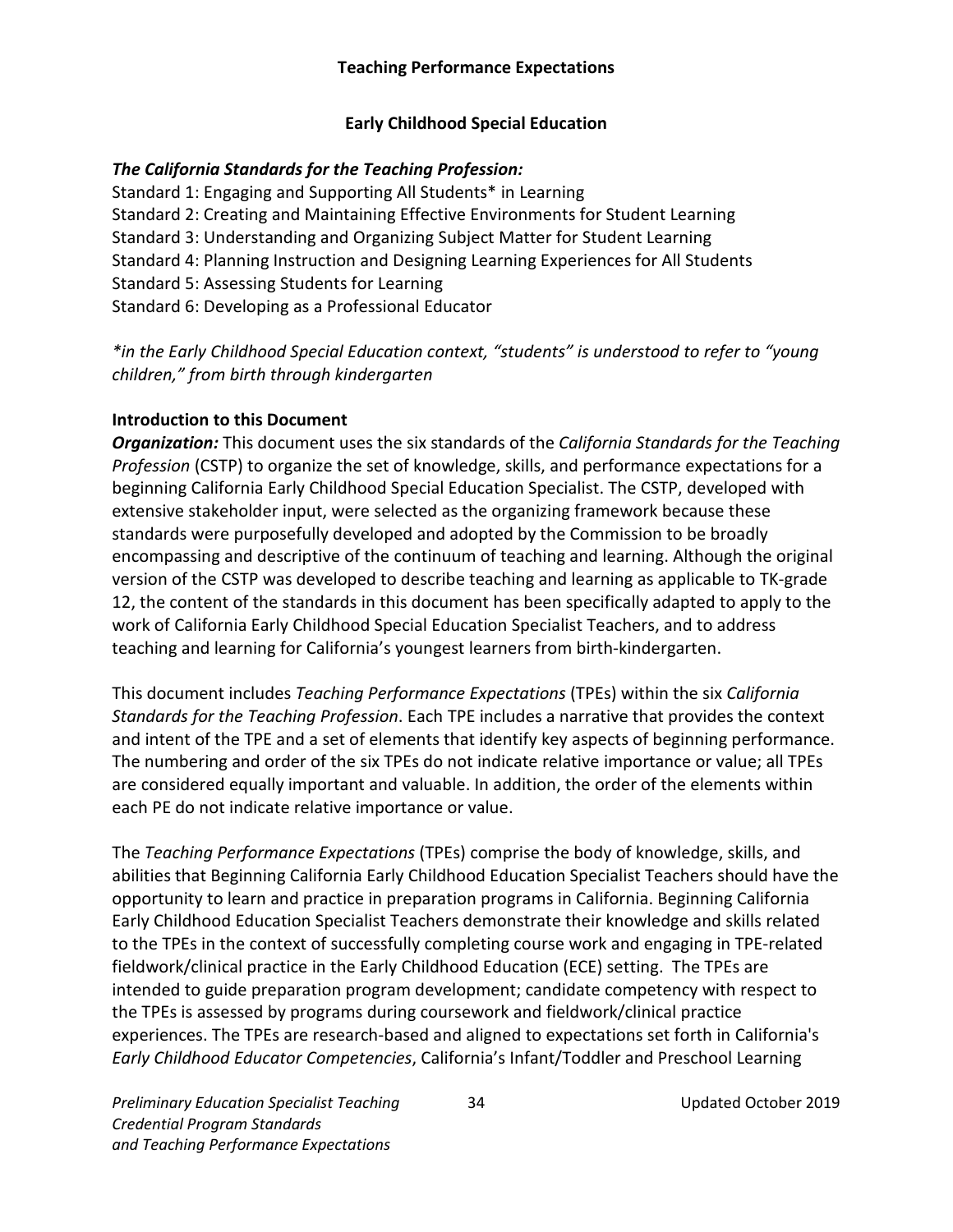#### **Teaching Performance Expectations**

Foundations, and related documents from the California Department of Education. They require beginning California Early Childhood Education Specialist Teachers to demonstrate the knowledge, skills, and abilities to provide safe, healthy, and supportive learning environments to meet the needs of every young child in their ECE setting, and to know and be able to apply pedagogical theories, principles, and instructional practices for the comprehensive instruction of all students with disabilities.

Beginning California Early Childhood Education Specialist Teachers are expected to know how to create inclusive learning environments and use their understanding of all students' developmental levels to provide effective instruction and assessment for all students, including students with disabilities and students who are English language/dual language learners, in the special education ECE setting.

*Addressing the teaching and learning of all young children*: Throughout this set of TTPEs, reference is made to "all students" This phrase is intended as a widely inclusive term that references **all** students within a given ECE setting. Students may exhibit a wide range of learning and behavioral characteristics, as well as disabilities, dyslexia, intellectual or academic advancement, and differences based on ethnicity, race, socioeconomic status, gender, gender identity, sexual identification/orientation, language, religion, and/or geographic origin. The range of students in California early learning special education settings also includes students whose first language is English, and dual language learners. This inclusive definition of "all students" applies whenever and wherever the phrase "all students" is used in these standards and TPEs.

*Source Documents:* The Standards and Expectations contained in this document are grounded in several key source documents in the field, as adapted to apply to a beginning California Early Childhood Education Specialist Teacher at the point of initial licensure. State licensure standards by design represent the *minimum* expectations for the target workforce at the level of initial entry into the profession, not the expectations for what an accomplished veteran ECE teacher or administrator would know or be able to do. The standards cited below as key source documents in the field largely describe levels of expected accomplished, veteran practice and thus the content of these documents have purposefully been synthesized and adapted to apply specifically to the *entry-level* workforce.

The source documents are:

- *The California Standards for the Teaching Profession,* California Commission on Teacher Credentialing, 2009
- *The Teaching Performance Expectations,* California Commission on Teacher Credentialing, rev. 2016
- *The California Early Childhood Educator Competencies,* California Department of Education, 2012

*Preliminary Education Specialist Teaching* 35 Updated October 2019 *Credential Program Standards and Teaching Performance Expectations*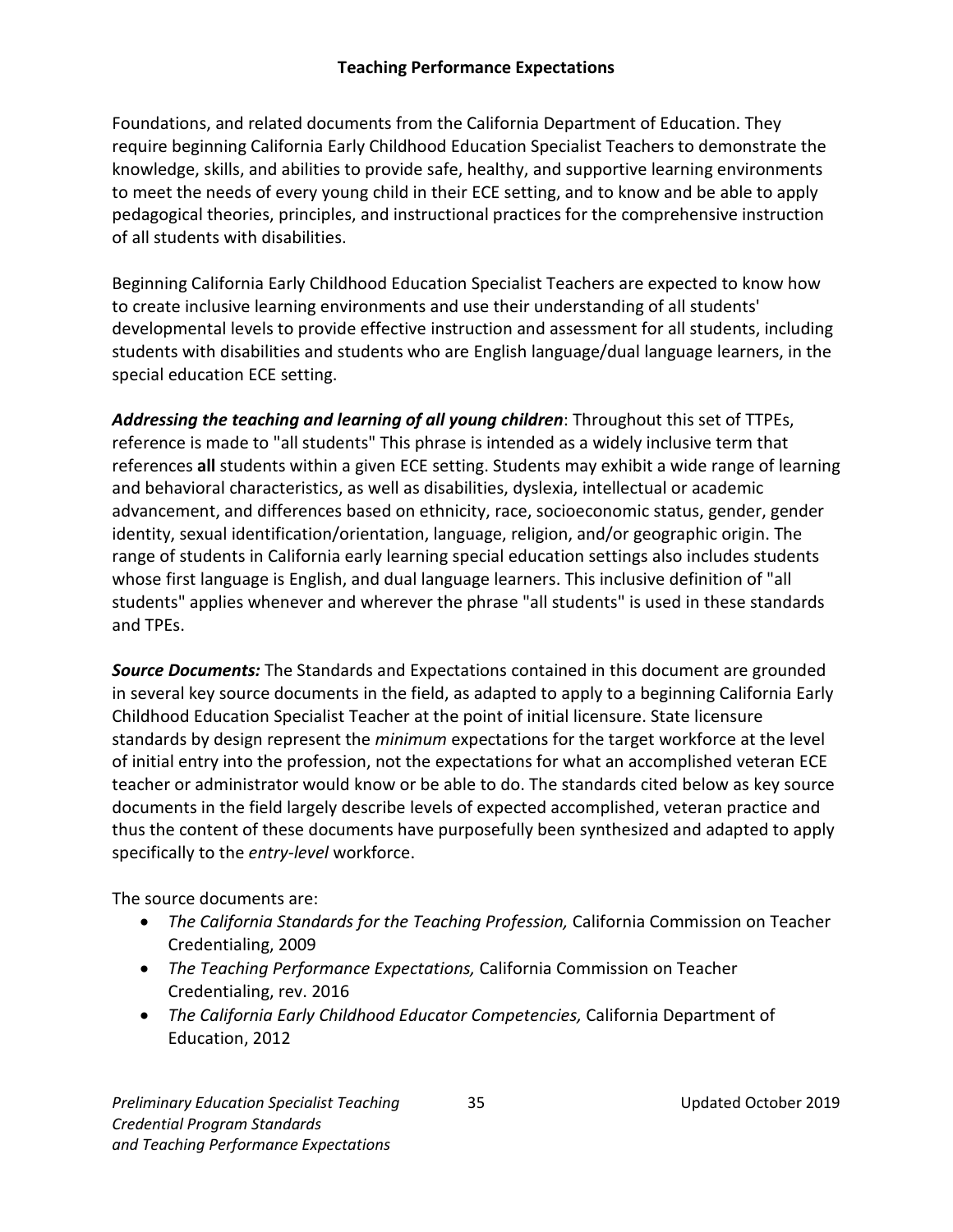• *The California Preschool Learning Foundations, volumes 1-3, California Department of* Education, 2008

#### *Job Role Addressed by this set of Standards and Performance Expectations: Teaching, Coaching and Mentoring* **in a special education ECE setting**.

An Early Childhood Education Specialist Teacher provides service in the care, development, and instruction of children with special needs in a child care and development program or other appropriate setting, assists in the professional learning, growth and development of other program staff through coaching and mentoring activities, and may also supervise the work of other adults in the specific ECE setting.

#### **TPE 1: Engaging and Supporting Young Children in Learning**

Elements: Early Childhood Special Education Candidates will:

- 1. Demonstrate applied knowledge of typical and atypical child development when planning an individualized program for young children in the ECE special education setting.
- 2. Demonstrate applied knowledge of young children's' cultural and linguistic background, socioeconomic status, prior experiences, interests, social-emotional learning needs, and developmental learning needs within instructional planning, instructional and intervention activities.
- 3. Demonstrate understanding of young children's strengths and challenges across developmental (i.e., language and communication, social-emotional, cognition, adaptive/self-help, and motor) and curricular domains to support young children's access to the curriculum, provide appropriate learning opportunities and experiences, and facilitate young children's ability to participate effectively in instruction and intervention activities.
- 4. Demonstrate knowledge of children's language development across disabilities and the life span including typical and atypical language development, communication skills, social pragmatics, the hierarchy of brain based learning skills (e.g. executive functioning) and vocabulary/semantic development as they relate to the acquisition of academic knowledge and skills.
- 5. Communicate effectively and in a culturally and linguistically appropriate manner with families and other service providers to facilitate and strengthen ongoing partnerships and collaborations that can support young children's learning goals and outcomes.
- 6. Promote the child's development across all developmental and curricular domains by observing, interpreting, monitoring, scaffolding, and responding intentionally to the child's behavior and interactions within instructional and other learning opportunities.
- 7. Implement, monitor, and adapt instruction and intervention activities to facilitate young children's learning and progress in an ongoing, iterative manner in order to maximize young children's learning and outcomes.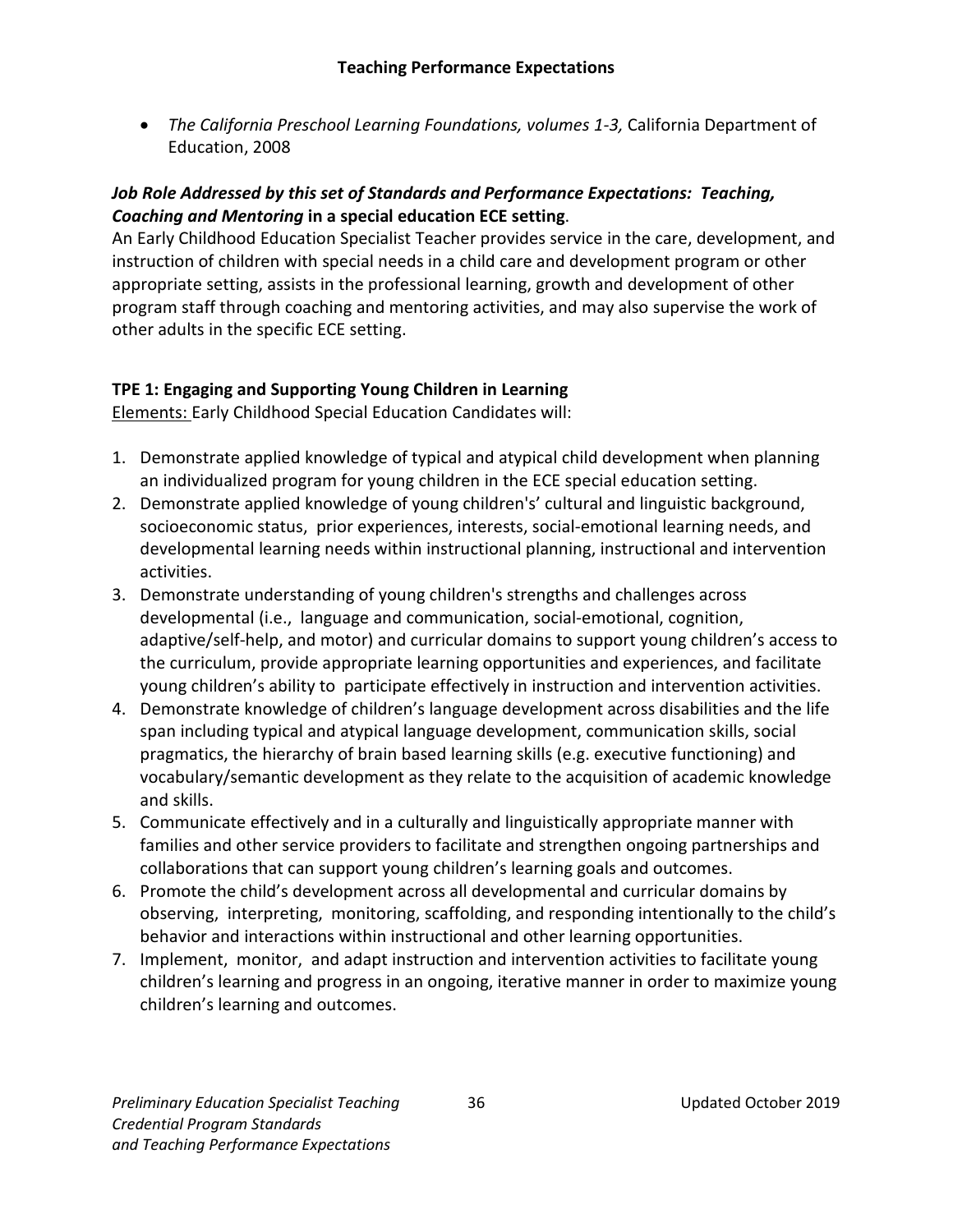- 8. Understand the unique care, development, and learning needs of infants and toddlers and how to support their growth, development, and learning within the early childhood special education setting.
- 9. Provide a supportive learning environment for students' first and/or second language acquisition by using research-based instructional approaches.
- 10. Monitor student learning and adjust instruction while teaching so that students continue to be actively engaged in learning.
- 11. Facilitate the continuation of young children's learning progress across multiple contexts and transitions including a variety of environments e.g., (home, school, community, hospital), and people (e.g., peers, service providers, family, community).

**TPE 2: Creating and Maintaining Effective Environments for Young Children's Learning**  Elements: Early Childhood Special Education Candidates will:

- 1. Facilitate positive learning experiences during daily routines and activities for children with disabilities in a wide range of environments (e.g. home-based services, community programs, school-based programs).
- 2. Promote children's access, learning and participation in a variety of environments using a wide range of co-teaching and collaborative consultation models of support that are strengths- based, family-centered, and culturally and linguistically responsive.
- 3. Organize space, time, and materials in consideration of all children's unique strengths and learning needs within safe, natural, and structured environments, including modifying and adapting the physical, social, and/or temporal environment(s) to promote each child's participation in accessible learning experiences.
- 4. Create an environment that promotes positive child behavior and participation through the use of principles of positive behavior support.
- 5. Identify, acquire, and implement assistive technology for individual children and Universal Design for Learning (UDL) for all children, including those with low-incidence disabilities, physical/orthopedic, and other health impaired, to promote access, learning, and participation across learning environments, including using augmentative and alternative strategies and interventions for the development of communication and social skills.
- 6. Create and foster inclusive environments that provide opportunities for all children to learn across the developmental domains (i.e., cognitive, social-emotional, language and communication, motor, self-help/adaptive) and curricular domains.

#### **TPE 3: Understanding and Organizing Subject Matter for Young Children's Learning**  Elements: Early Childhood Special Education Candidates will:

1. Demonstrate comprehensive knowledge of the Early Start Personnel Manual, Infant/Toddler Learning and Developmental Foundations, Preschool Learning Foundations,

**Preliminary Education Specialist Teaching 37** 37 Updated October 2019 *Credential Program Standards and Teaching Performance Expectations*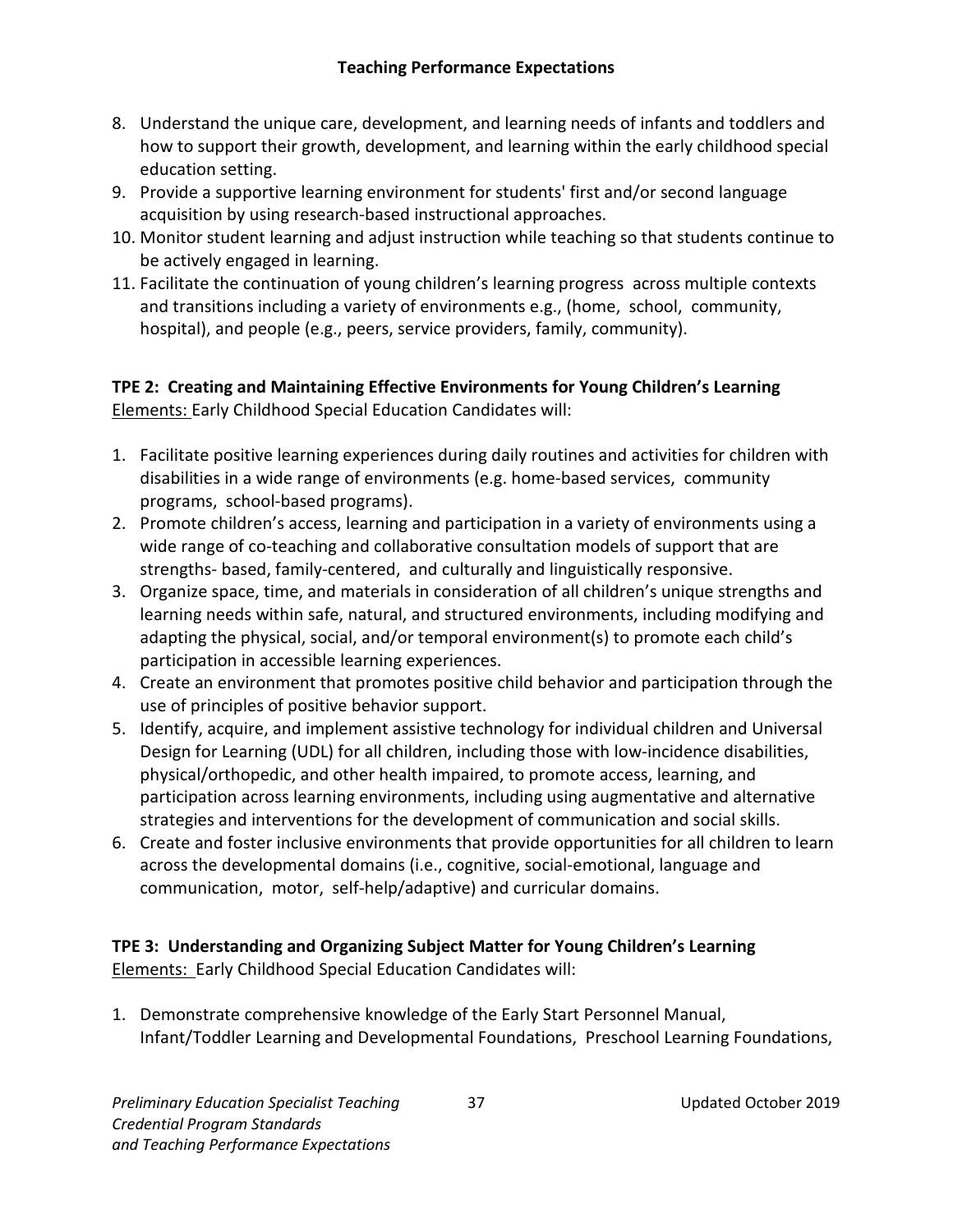and state-adopted Kindergarten Student Standards, including the principles of Universal Design for learning.

- 2. Demonstrate sufficient discipline-based knowledge, as applicable in the early childhood special education setting, to design effective learning sequences focused on teaching content to young children
- 3. Describe and implement the principles of effective instruction and facilitation in each content domain when planning curriculum and lesson plans within the early childhood special education context.
- 4. Identify key content appropriate for young children as identified in the California Infant/Toddler and *Preschool Learning Foundations* for planning developmentally appropriate curriculum and learning activities for young children in the special education setting.
- 5. Use knowledge about students and learning goals to organize the curriculum to facilitate student understanding of subject matters, and make accommodations and/or modification as needed to promote student access to the curriculum, as appropriate within the early childhood special education context.
- 6. Demonstrate appropriate content pedagogy for key subject and skill areas in the early childhood curriculum.
- 7. Discuss the strengths and weaknesses of commonly-used early childhood curricula and approaches, including their alignment to the California Infant/Toddler and Preschool Learning Foundations and the principles put forth in the California Early Learning and Development System-based curriculum from the California Department of Education.
- 8. Individually and through consultation and collaboration with other educators, plan for effective content instruction appropriate for young children in the special education setting and provide multiple ways for young learners to demonstrate their learning development.
- 9. Adapt the content of the curriculum, organization, and planning to support the acquisition and use of academic language within developmentally-appropriate content-focused learning activities to promote the knowledge of all students in the early childhood special education setting.

# **TPE 4: Planning Instruction and Intervention and Designing Learning Experiences for All Young Children**

Elements: Early Childhood Special Education Candidates will:

1. Demonstrate comprehensive knowledge of typical child development (birth through Kindergarten) as well as atypical development associated with disabilities, risk conditions,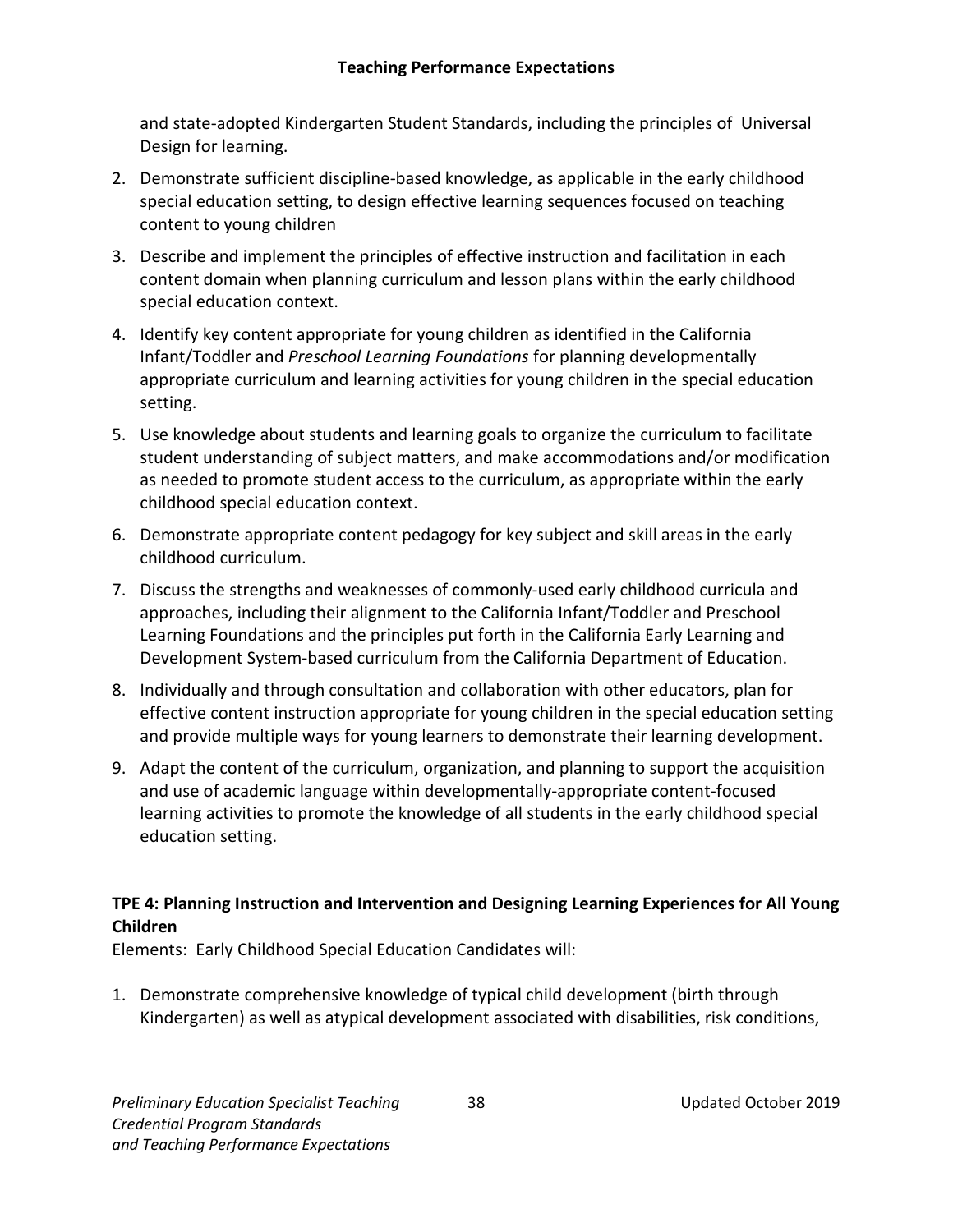#### **Teaching Performance Expectations**

and protective factors (e.g. attachment, temperament) to inform learning experiences for all children in the early childhood special education setting.

- 2. Apply knowledge of the Infant/Toddler Learning and Development Foundations, Preschool Learning Foundations, California Preschool Curriculum Frameworks, and state-adopted student standards for Kindergarten, as well as principles of Universal Design for Learning (UDL), to effectively plan and design learning experiences for all children that incorporate recommended, evidence-based practices.
- 3. Apply knowledge of early development (birth through Kindergarten) when identifying and selecting developmentally appropriate strategies, culturally and linguistically relevant and appropriate materials, and designing effective sequencing interventions to engage children in learning across developmental and curricular domains.
- 4. Use and adapt resources, instructional materials, and a range of technology, including assistive technology, to facilitate students' equitable access to the curriculum.
- 5. Identify each child's strengths, preferences, and interests in collaboration with families to engage the child in active learning within and across routines, activities, and environments.
- 6. Gather and use evaluation and assessment data on an ongoing basis to inform learning experiences for young children with disabilities, including children with low incidence, physical/orthopedic disabilities, and other health impaired, and young children who are dual language learners.
- 7. Use systematic and consistent instructional and intervention strategies (e.g., peer-mediated interventions, positive behavior support, explicit feedback and consequences, scaffolding) to promote child engagement and support positive learning experiences across all contexts.
- 8. Establishing developmentally and functionally appropriate outcomes and goals for young children in collaboration with team members, including families.
- 9. Collaboratively create and implement instruction and intervention activities based on individualized learning goals and outcomes for children and families that support access, learning, and participation across developmental and curricular domains.
- 10. Embed individualized learning goals and outcomes into instructional, intervention, and play activities within different settings (e.g., hospitals, child care centers, school, other community settings, homes) and across developmental and curricular domains.
- 11. Implement services described in the IFSP/IEP (i.e., following the plan for the frequency, intensity, and duration of instruction and intervention) to achieve the child's outcomes or goals across learning experiences.
- 12. Provide instructional and intervention support for young children with disabilities who are dual language learners to assist them in learning English, while continuing to develop skills through the use of their home language.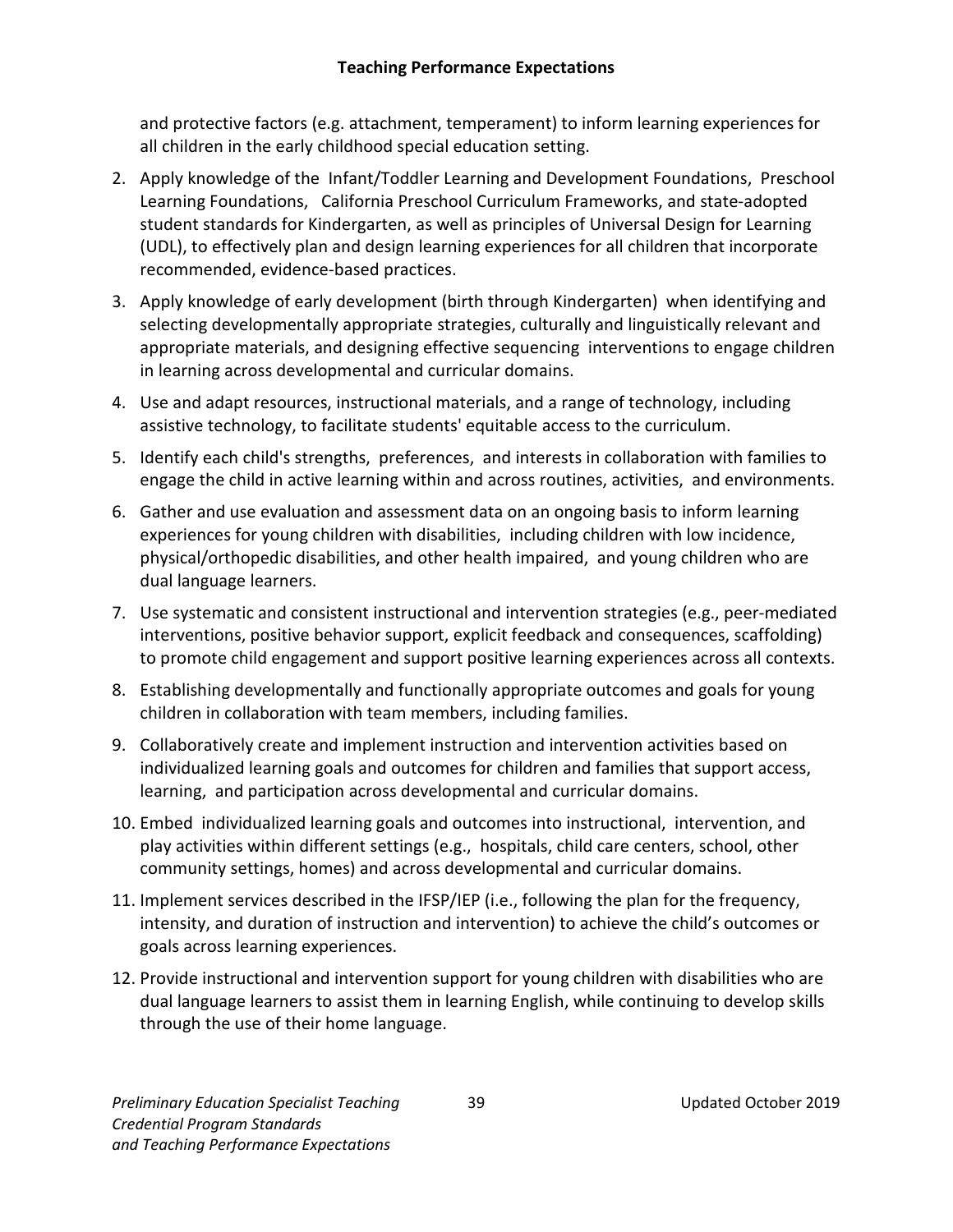13. Use coaching and consultation strategies with families and other professionals to facilitate positive adult-child interaction, instruction and interventions that promote child learning and development across learning experiences.

#### **TPE 5: Assessing Young Children's Learning and Development**

Elements: Early Childhood Special Education Candidates will:

- 1. Demonstrate knowledge of age and developmentally appropriate purposes, characteristics, and uses of different types of assessment (e.g., authentic, play-based, dynamic, functional behavior assessment, family interviews, diagnostic, progress-monitoring, observational, and performance).
- 2. Choose assessment procedures that will provide appropriate and accurate information to effectively guide the development of individualized goals, identify desired and child and family outcomes, and inform instruction and intervention activities.
- 3. Demonstrate knowledge of evidence-and standards-based practices in designing and conducting evaluations and assessments, including selecting and using age, developmentally, linguistically, and culturally appropriate assessments of young children whose cultural, ethnic, gender, or linguistic differences may potentially be confused with manifestations of a disability.
- 4. Demonstrate knowledge of second language development and the distinction between language disorders, disabilities, and language differences.
- 5. Modify assessment procedures as acceptable within the normative parameters of the particular assessment to accommodate or compensate for the impact of the child' disability onthe child's ability to perform on the assessment as designed.
- 6. Use ongoing assessment data from a variety of sources and settings (e.g., information from children's' families/caregivers, records from other service providers progress monitoring, and reports from IFSP/ IEP team members) to establish meaningful, individualized learning goals and intervention activities.
- 7. Interpret English learners' assessment data to identify their level of proficiency in English as well as in their primary language, as applicable, and use this information in planning instruction.
- 8. Communicate and use assessment results accurately and effectively so that they are understandable and useful to families and other service providers.

#### **TPE 6: Developing as a Professional Educator**

Elements: Early Childhood Special Education Candidates will: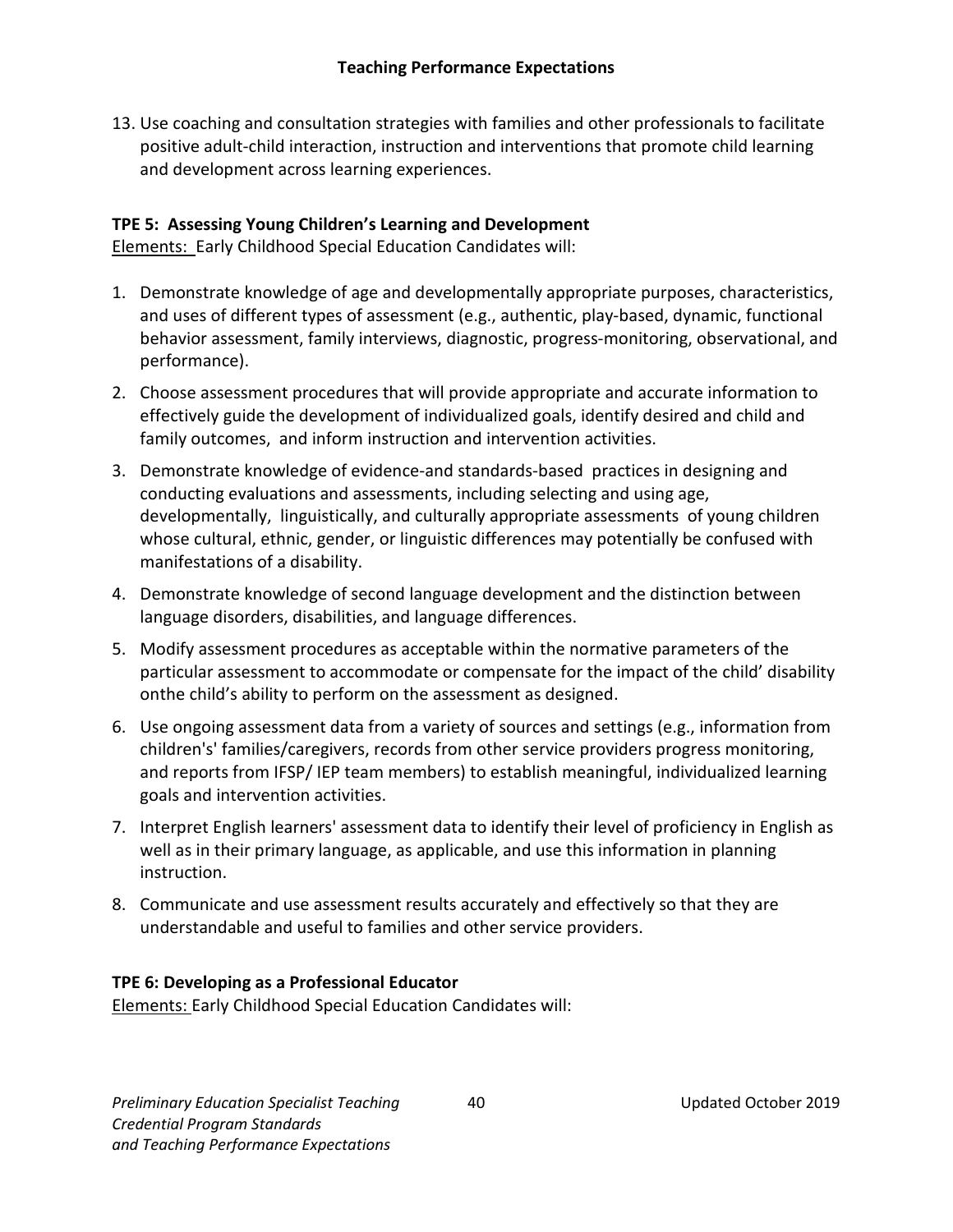- 1. Demonstrate knowledge of the historical and contemporary theoretical, philosophical, legal, and empirical influences underlying evidence-based practices in the field of Early Intervention and Early Childhood Special Education and related fields, and uses this knowledge to shape his or her practice with infants, toddlers, preschoolers, families, administrators, community organizations and agencies.
- 2. Develop and implement policies, structures, and practices that promote shared decision making with other service providers and families.
- 3. Hold and/or participate effectively in IFSP/IEP meetings according to the guidelines established by IDEA and the CaliforniaEducation Code.
- 4. Develop and implement effective transitional plans to support the ongoing learning and development of children entering different learning settings (e.g., home-based services to preschool, preschool to kindergarten).
- 5. Promote efficient and coordinated service delivery for children and families by creating and supporting the conditions for service providers from multiple disciplines and the family to work together as a team.
- 6. Demonstrate knowledge of professional standards and all applicable laws and regulations governing service provision for children with disabilities from birth to kindergarten and their families.
- 7. Effectively articulate the rationale for instruction and intervention plans through culturallyand linguistically-appropriate verbal and written communications to and with family members, other service providers, administration, and other stakeholders.
- 8. Facilitate effective collaborative transitions between the stages of schooling and educational settings (e.g., infant/toddler to preschool, preschool to kindergarten, kindergarten to elementary).
- 9. Demonstrate the ability to self-reflect, self-evaluate, and professionally respond to feedback from family members, other service providers, administration, supervisors, and stakeholders.
- 10. Demonstrates characteristics of a life-long learner and teacher leader in a variety of ways such as, for example, seeking out and participating in professional development opportunities, initiating ongoing connections with families and community organizations, or choosing to affiliate with professional organizations related to the field.
- 11. Demonstrate the ability to co-plan and co-teach with teachers and other adults in the ECE setting.
- 12. Demonstrate how to organize and supervise the work of other adults in the early childhood classroom.
- 13. Provide ongoing guidance and feedback through coaching and modeling for paraprofessionals supporting the individualized instruction and intervention activities of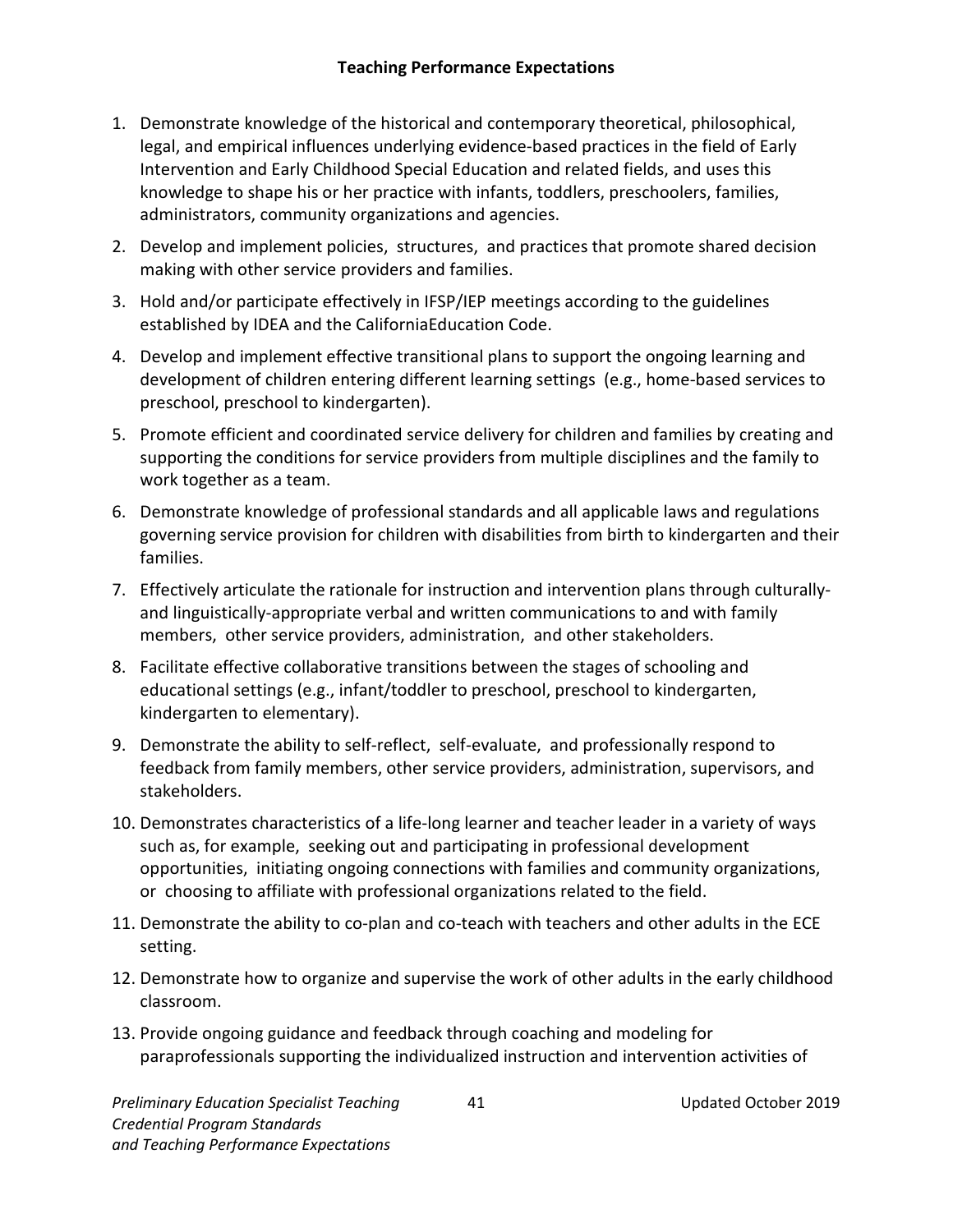children with disabilities, including those with low incidence disabilities, and young children with disabilities who are also dual language learners.

- 14. Demonstrate how to provide constructive performance feedback to adults, as well as to communicate effectively with staff being supervised and with one's own supervisors.
- 15. Identify and explain the key differences between mentoring, coaching, and supervision/supervisory processes in a professional development context within the early childhood setting.
- 16. Identify, explain, and demonstrate knowledge and skills relating to effective on the job mentoring (e.g., building a relationship of mutual trust and confidence with the mentee; identifying goals and specific knowledge/skills areas for mentoring outcomes; demonstrating and encouraging and supporting reflective practice; maintaining confidentiality of personal information; managing practical arrangements for mentoring time and follow up; active listening skills; effective questioning skills; and non-judgmental approaches to helping the mentee grow and develop in the profession).
- 17. Identify, explain, and demonstrate knowledge and skills relating to effective on the job coaching (e.g., building a relationship of mutual trust and confidence; helping the person being coached to identify his/her own learning and improvement goals and supporting the attainment of those goals; a genuine desire and interest in helping the person being coached; helping the person being coached to develop his/her own solutions through asking appropriate questions and stimulating further thinking about the issues; avoiding making assumptions about the person being coached and/or his/her approaches to addressing improvement issues and goals; demonstrating empathy, emotional intelligence, active listening skills, and effective communication skills; maintaining confidentiality as appropriate).
- 18. Explain how to identify information about program and personnel effectiveness, and how to communicate this information to one's supervisors.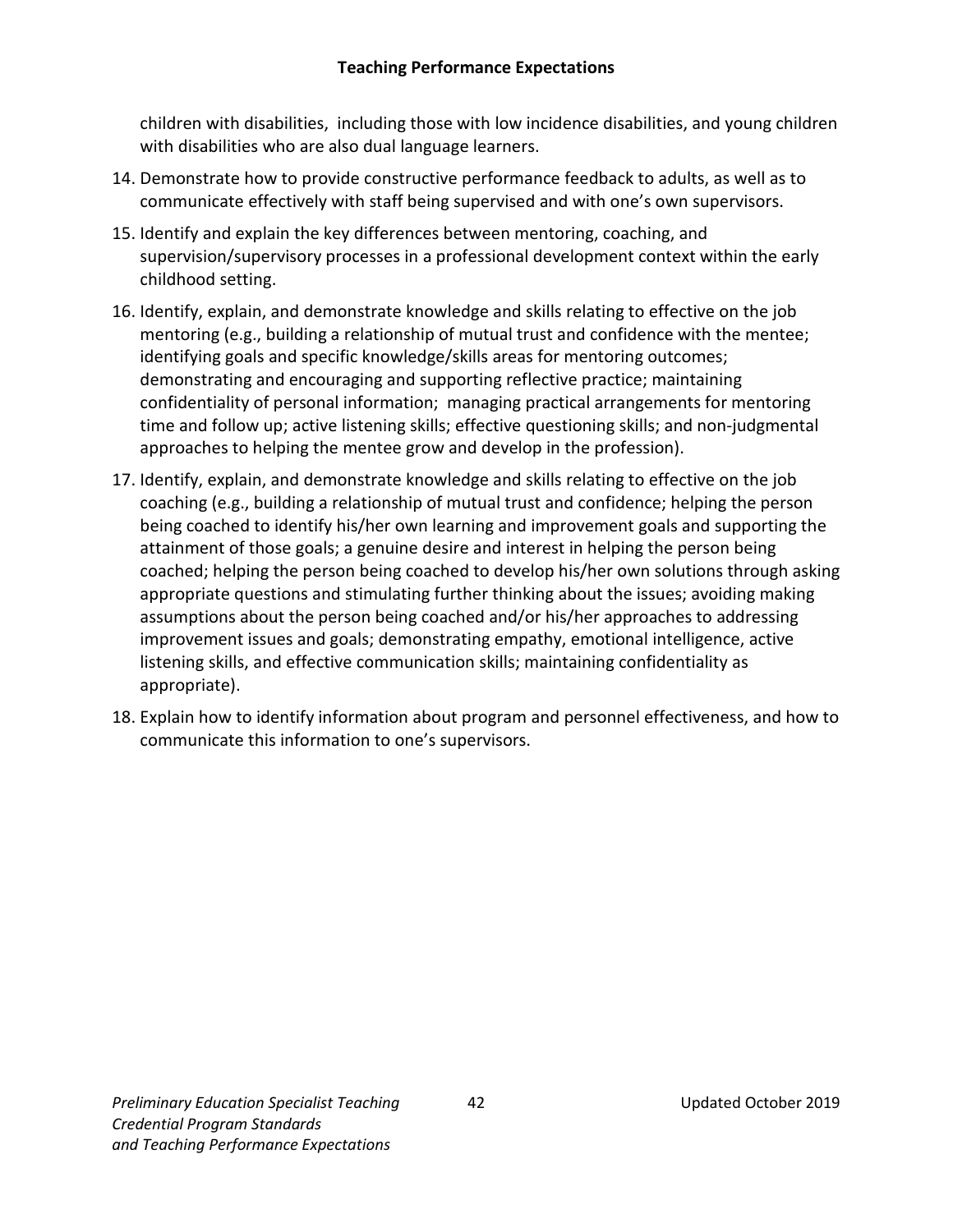#### **Teaching Performance Expectations**

#### **Education Specialist: Deaf and Hard of Hearing (DHH)**

<span id="page-46-0"></span>A **glossary of bolded terms** can be found at the end of the document.

#### **TPE 1: Engaging and Supporting All Students in Learning**

Elements: DHH Candidates will:

- 1. Provide and sustain a language rich environment in American Sign Language (ASL) and/or English for deaf students to foster social and academic discourse and comprehension, using multimodal instruction, skill training (signed/viewing, spoken/listening, and/or written language as a **heritage language**), **research-based bilingual education methodology**, **translanguaging** practices and current effective learning.
- 2. Communicate proficiently in American Sign Language (ASL) and/or English and engage with students using multimodal instruction (signed, spoken, and/or written) scaffolding, multiple ways of representing content, and teaching strategies to address the specific needs of student learning, as stipulated in the IFSP/IEP/ITP/504 Plan.
- 3. Collaborate with students and families to make instruction learner-centered, developmentally appropriate, and meaningful, reflecting home and school connections, knowledge of child development (linguistic, cognitive, socio-emotional, & cultural development) and additional special needs.
- 4. Demonstrate knowledge of students' language development across disabilities and the life span, including typical and atypical language development, communication skills, social pragmatics, the hierarchy of brain based learning skills (e.g. executive functioning) and vocabulary/semantic development as they relate to the acquisition of academic knowledge and skills.
- 5. Develop and implement the IFSP, IEP, ITP, or 504 Plan collaboratively with families with an emphasis on **language planning** that provides equal access to the general education core curriculum with accommodations and modifications, and progress monitoring, taking into consideration all educational/communication options available (including the use of **Assistive Technology** and **Augmentative and Alternative Communicative** Devices as appropriate).
- 6. Connect subject matter to deaf-related events and experiences to make learning personal, meaningful, and culturally relevant to students.
- 7. Differentiate instruction and curriculum access for all students by emphasizing multimodal instruction (auditory, visual, tactile, gestural) activities and incorporating various funds of knowledge from diverse home backgrounds, cultures, styles of learning, and perspectives into curricular activities.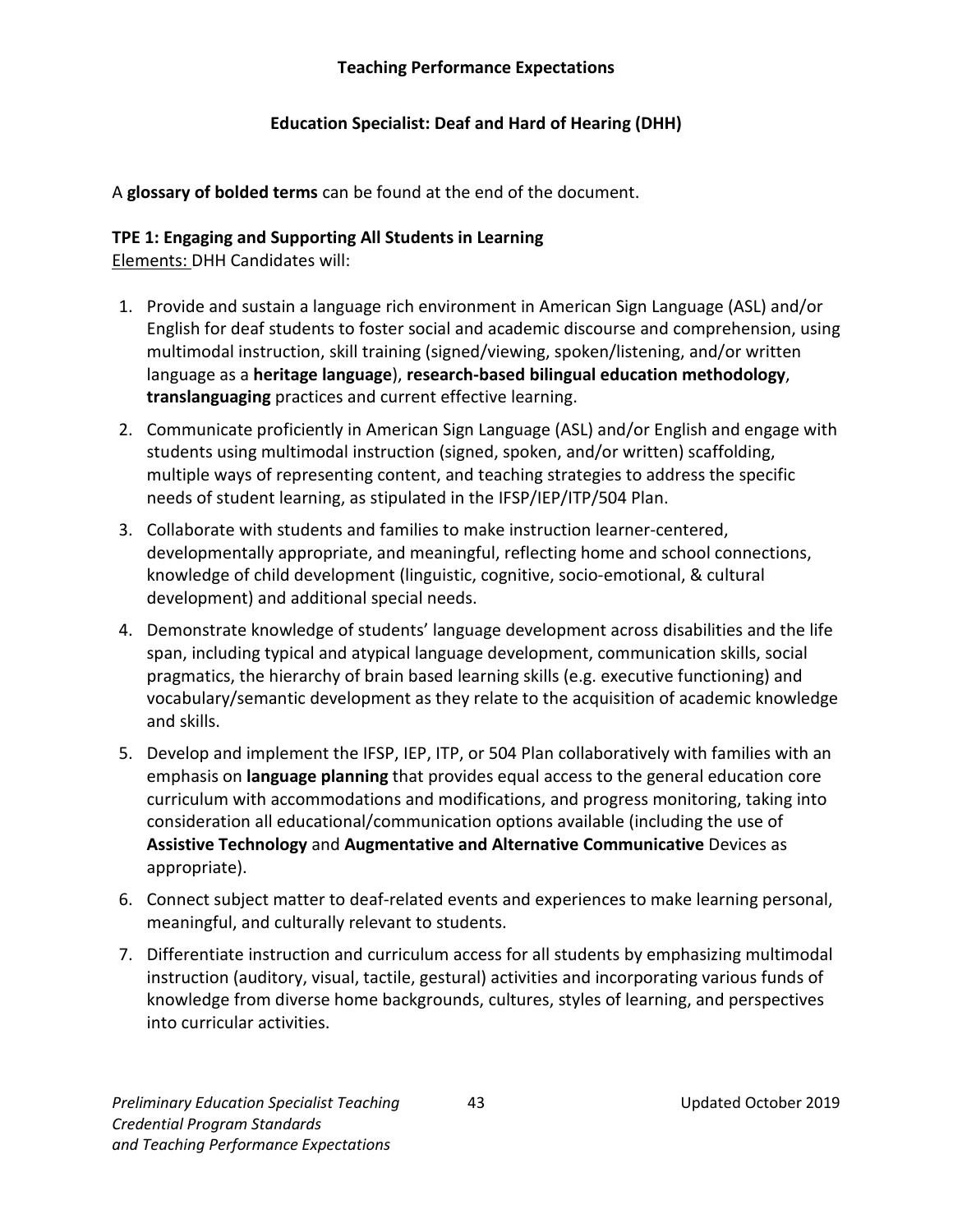8. Prepare effective transition plans from birth to age 22 through the IFSP/IEP/ITP/504 Plan with students and their families, including goals for self-advocacy, independent living, postsecondary education, and career assessment and vocational evaluation, with appropriate connections between the school curriculum and life beyond school.

#### **TPE 2: Creating and Maintaining Effective Environments for Student Learning** Elements: DHH Candidates will:

- 1. Establish a caring, stimulating, and safe community for diverse deaf learners in which students assume responsibility for learning and self-advocacy, show willingness to take intellectual risks, develop self-confidence, and learn to work collaboratively and independently.
- 2. Design learning environments that maximize opportunities to progress from emerging to a formal language, and using **translanguaging techniques** appropriate to each student to further ASL and/or English competency.
- 3. Establish, maintain, and monitor an inclusive environment which cultivates **language equity** by demonstrating communication skills that enable diverse language learners to access, comprehend, and apply information; acquire knowledge; and, develop and maintain interpersonal relationships.
- 4. Recognize and appropriately address instances of intolerance and harassment among students, based on awareness of the diverse cultural and linguistic identity and **intersectionality** among students.
- 5. Select, adapt, create and use culturally-relevant language-rich resources to support deaf students with diverse language and learning needs.
- 6. Assume accountability for establishing, maintaining, and demonstrating the use of any assistive technology (visual, auditory, and/or tactile) to develop self-advocacy for deaf students and their families.
- 7. Maintain high expectations for learning with appropriate support for the full range of deaf students (including students who experience language deprivation, behavior, and/or **mental health** and **medical** needs) in the classroom by making effective use of support specialists, other **service providers**, available non-certificated staff, and other community resources.
- 8. Provide ongoing opportunities for safe, meaningful social interactions between languagemodel peers and adults who are deaf, as appropriate to each student's identity.
- 9. Utilize and embed collaborative discussions surrounding the unique leadership contributions of positive, diverse Deaf community role models within the classroom to support the development of self-identity and well-being in each deaf student.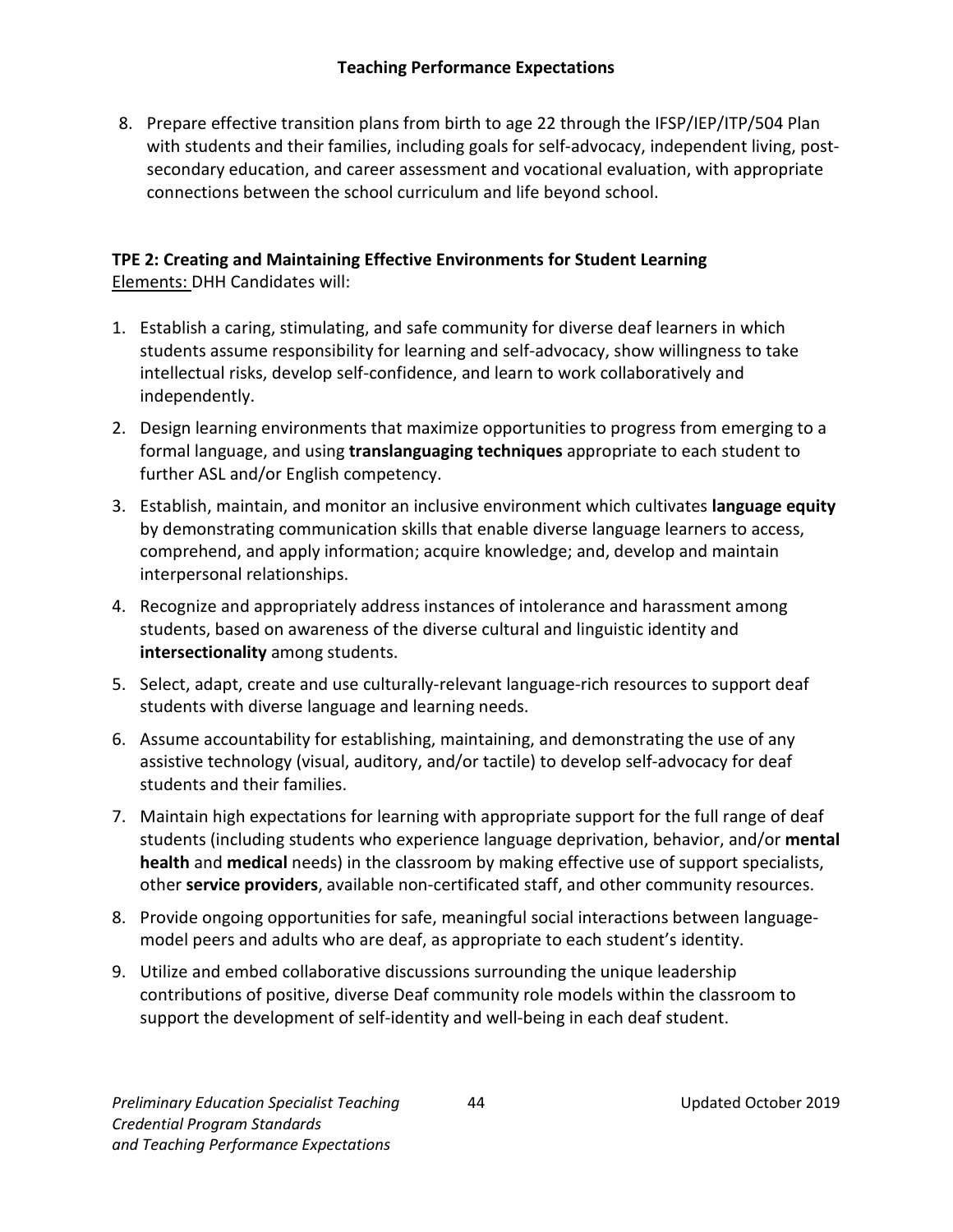#### **TPE 3: Understanding and Organizing Subject Matter for Student Learning** Elements: DHH Candidates will:

- 1. Master technical vocabulary and key concepts in content areas of instruction, effectively using social and academic language (ASL and/or English) to enhance vocabulary knowledge.
- 2. Demonstrate the ability to effectively deliver content knowledge (core general education curriculum) in the language of instruction (ASL and/or English) utilizing strategies appropriate to deaf students based on current evidence-based research.
- 3. Demonstrate knowledge of appropriate expressive (signed, spoken, and written) and receptive (listening, reading and viewing) language skills strategies and **assessments** based on the language of instruction (ASL and/or English).
- 4. Demonstrate knowledge of **translanguaging** and **transliterating techniques** (ASL-printed English and/or spoken language-printed English) in the delivery of content knowledge.
- 5. Demonstrate knowledge of auditory, tactile and visual accommodation, differentiation, and/or modification of instruction to meet the linguistic, cognitive, social, and emotional needs of each student.
- 6. Construct accessible learning experiences that incorporate use of **auditory, tactile**, and **visually** assistive materials, resources, and technology to facilitate meaningful and authentic learning for all students.
- 7. Use appropriate multimedia tools to provide language access and support conceptual knowledge.
- 8. Use current culturally relevant and appropriate deaf-related materials (literature, linguistics, culture, anthropology), to foster a healthy positive identity.

#### **TPE 4: Planning Instruction and Designing Learning Experiences for All Students** Elements: DHH Candidates will:

- 1. Demonstrate the ability to design and implement effective individual, social, academic, cognitive, and language learning activities using appropriate auditory/tactile/visual strategies for diverse learners all ages (birth to 22) taking into account different backgrounds, learning preferences, and learning environments while using essential elements of instruction that are culturally relevant, data driven, and standards-related.
- 2. Understand and apply knowledge of typical and atypical language development (signed, spoken, and written) among deaf students, to help inform instructional planning and learning experiences.
- 3. Design reasonable language and content objectives and benchmarks for instruction implementation and conducting ongoing assessment to strengthen the interconnectedness of academic content areas, critical thinking and language scaffolding using a variety of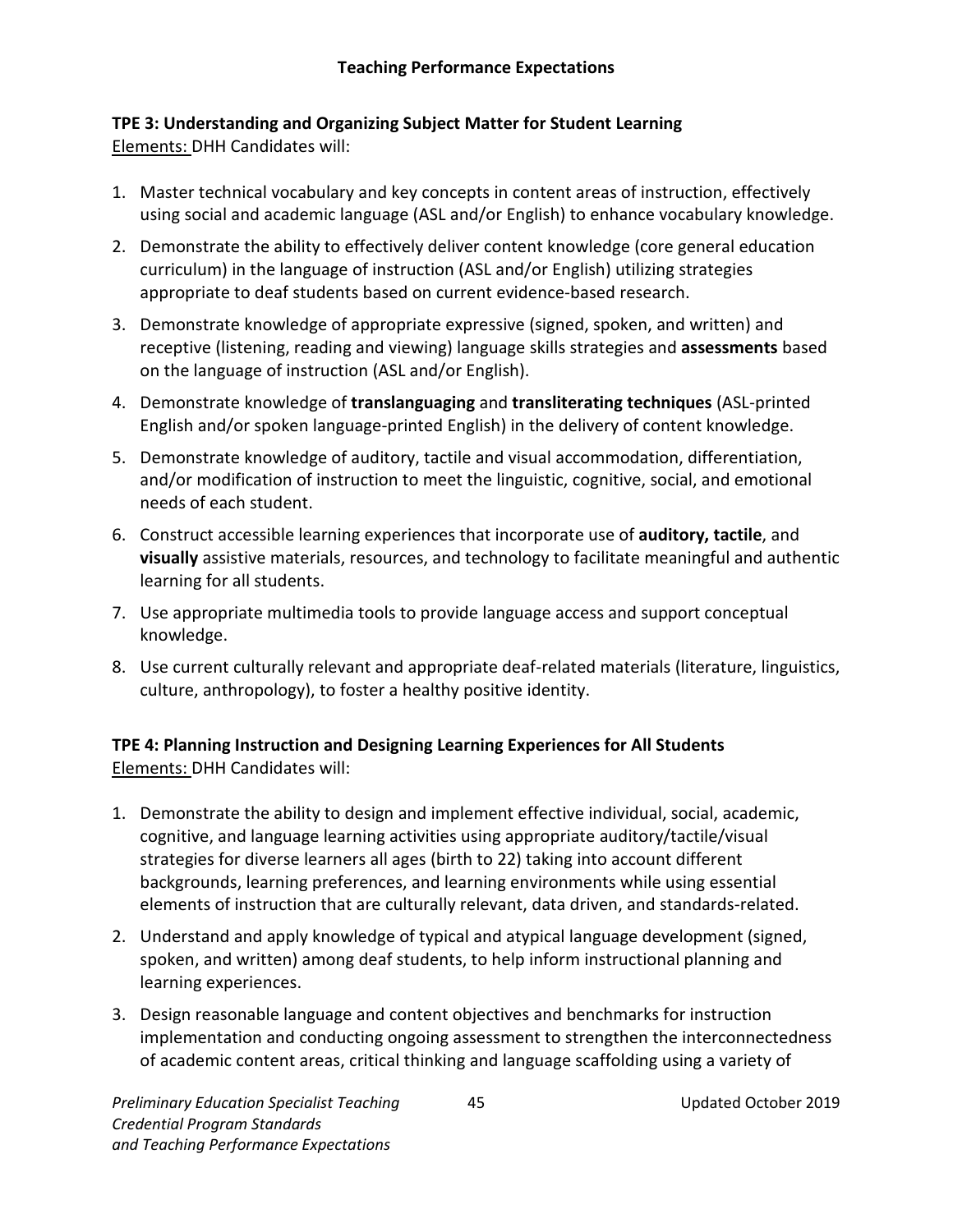#### **Teaching Performance Expectations**

resources (ESL and ELL techniques, ASL/English bilingual strategies) accessible to all learners.

- 4. Plan and design instruction that develops students' self-advocacy skills and learning needs from ages birth to 22.
- 5. Access resources for planning and instruction, including the expertise of Deaf, hard-ofhearing and deafblind communities and school colleagues through in-person or virtual collaboration, co-teaching, coaching, and/or networking.
- 6. Plan instruction that promotes a variety of receptive and expressive language development skills and strategies.
- 7. Coordinate, collaborate, co-teach and communicate effectively with other agencies, educators, **service providers**, parents, students, and Deaf community agencies for instructional planning and planning for successful deaf student transitions.

#### **TPE 5: Assessing Student Learning**

Elements: DHH Candidates will:

- 1. Apply knowledge of federal and state special education laws and regulations, assessment terminology, legal provisions, and ethical principles in selecting, adapting, administering, interpreting, and explaining **assessments** for placement and progress monitoring.
- 2. Gather relevant information through reading, interpreting and using informal and formal assessment data from IFSP, IEP, ITP, and 504 plans develop differentiated instruction, and to make appropriate accommodations or modifications.
- 3. Develop and administer linguistically and culturally appropriate **assessments** in the language understood by the students guide instruction and monitor progress.
- 4. Evaluate instructional practices, and record, monitor, and share evidence of academic, linguistic, and socioemotional progress to all **stakeholders**.
- 5. Assess and design measurable and appropriate language (sign, spoken, and written, as appropriate for each student) and content goals based on **assessments** of student growth to determine level of proficiency for each deaf student.
- 6. Evaluate and design, with the interdisciplinary team, a high school transition plan that includes language and communication skills to enhance self-advocacy, access and independence.

#### **TPE 6: Developing as a Professional Educator**

Elements: DHH Candidates will:

1. Demonstrate knowledge of the history of deaf education including trends, philosophies, and

Preliminary Education Specialist Teaching 16 and 16 and 16 Updated October 2019 *Credential Program Standards and Teaching Performance Expectations*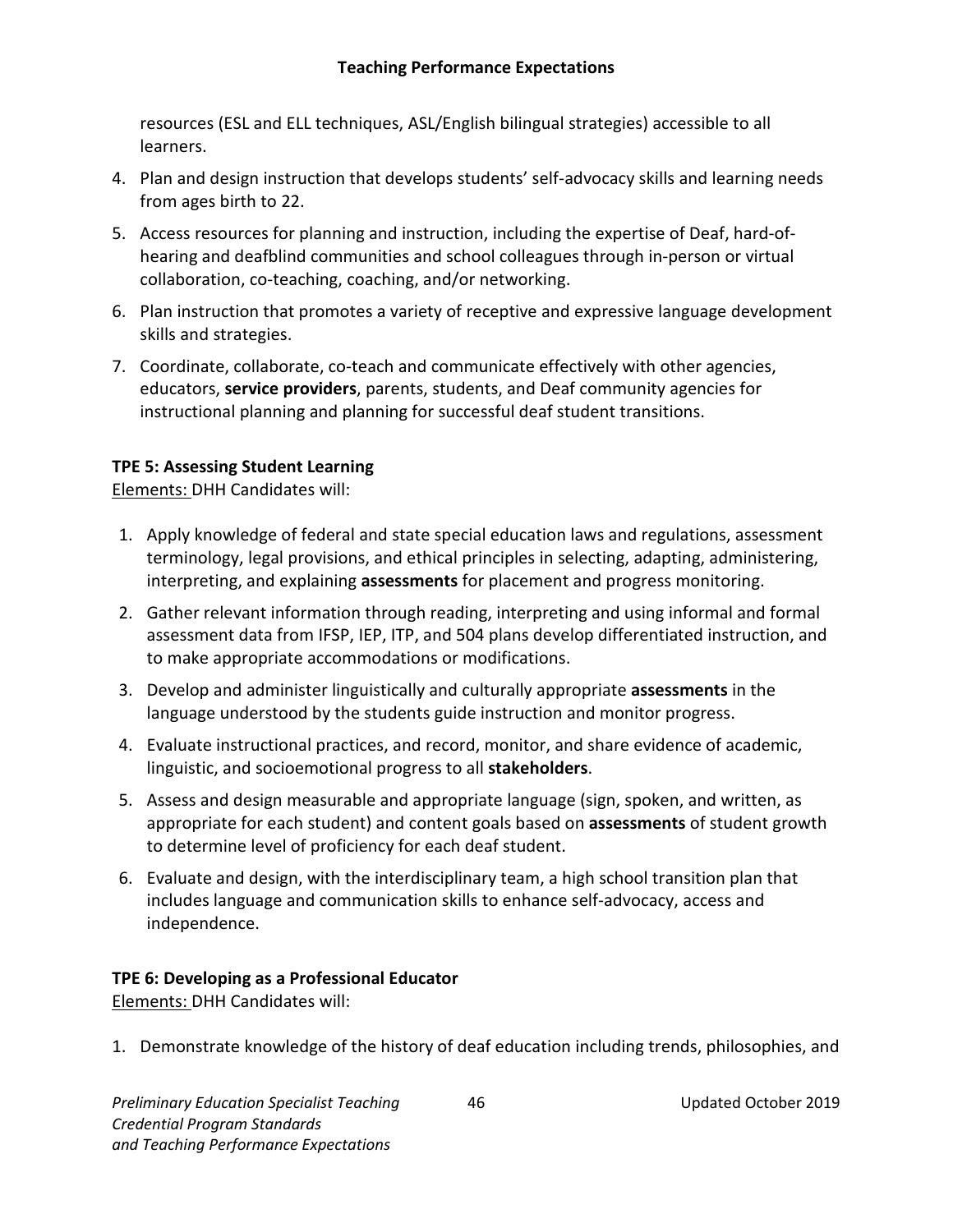#### **Teaching Performance Expectations**

legal foundations, and the ways in which these issues continue to positively and negatively influence policy and practice today.

- 2. Demonstrate the ability to present unbiased information to families on the differences in **perspectives on deafness**, the range of educational opportunities available for deaf children, and support families in their decision-making process by providing information on the linguistic, cognitive, social, and emotional needs of deaf children, federal and state special education regulations, and connections with parent support groups, community agencies, and deaf role models.
- 3. Demonstrate the ability to work collaboratively with families, support providers, general education professionals, community agencies and the Deaf community, recognizing and respecting their roles and responsibilities in meeting the needs of students.
- 4. Demonstrate the ability to manage, monitor, and maintain **assistive auditory technologies**, to apply information from audiograms to develop listening expectations, maximize use of residual hearing, and develop auditory processing and comprehension skills, as well as selfadvocacy skills in both social and academic contexts.
- 5. Demonstrate knowledge of universal design for learning, and common accommodations and modifications to meet the linguistic, cognitive, social, and emotional needs of deaf students.
- 6. Demonstrate knowledge of second language development and the distinction between language disorders, disabilities, and language differences.
- 7. Demonstrate knowledge of deafblind as a unique disability requiring specialized assessment and teaching strategies, as a well as a team approach in collaboration with other **service providers** and community agencies to design assessment and instruction.
- 8. Demonstrate knowledge of current research in evidence-based teaching practices, technologies, policies, and trends in deaf education.

#### **DHH TPEs Glossary Terms (***from bolded terms in TPEs***)**

- 1. **Assessments:** Includes functional behavior assessment, informal, formal, formative, summative, diagnostic, progress-monitoring, and evidence-based performance used for the purpose of screening, referral, placement, progress monitoring, etc.
- 2. **Assistive technology**: Assistive technology is used to refer to a broad category of technologies that assist individuals in accessing their environment for communication and/or learning. These include technologies that enhance auditory, visual, or tactile information. **Assistive auditory technologies** include hearing aids, BAHAs (Bone Anchored Hearing Aids), cochlear implants, auditory brainstem implants, hearing or induction loops, wireless Bluetooth/FM/infrared systems, and personal amplifiers. Other assistive technologies may include alerting devices, such as visual alarms,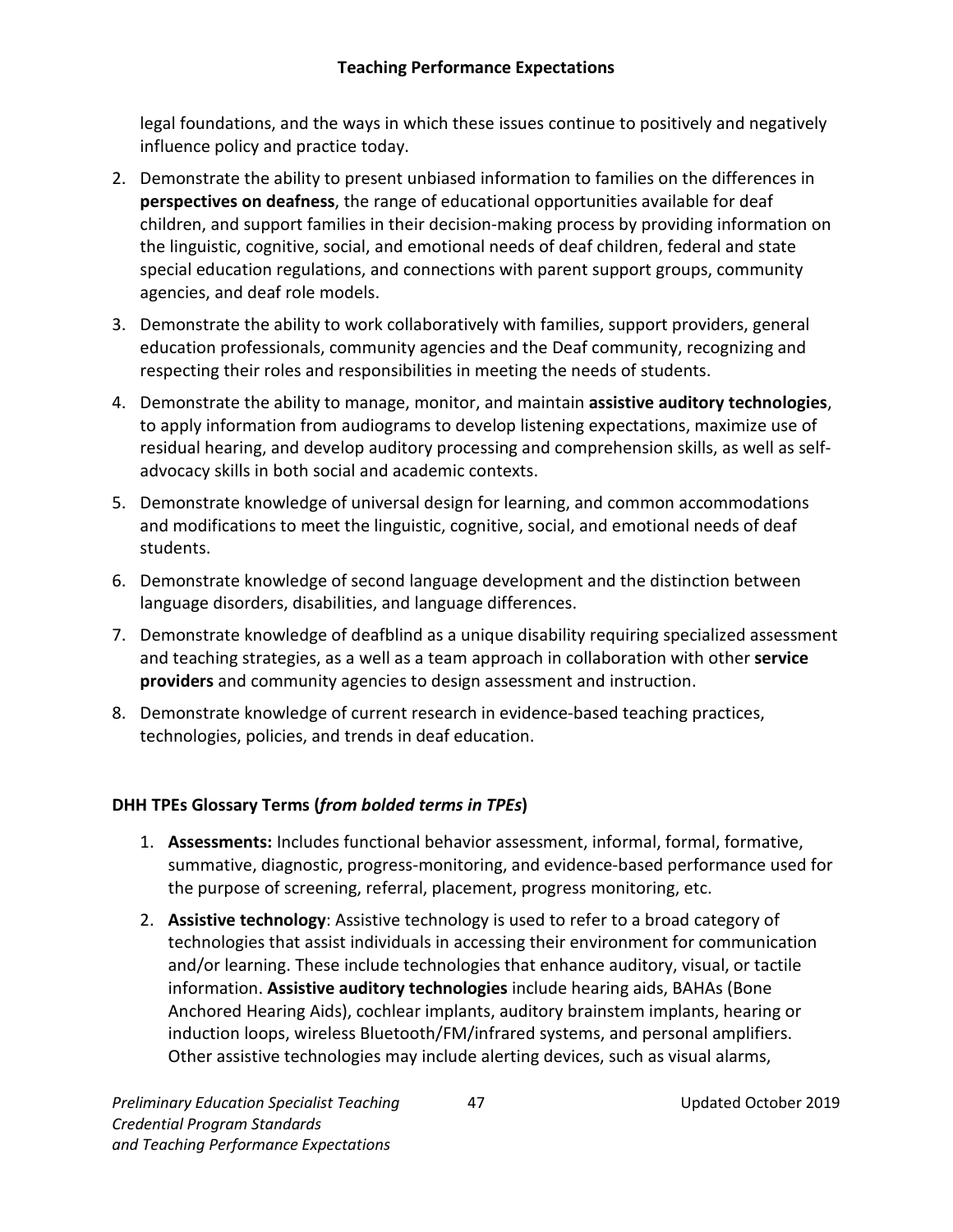vibrators, and flashing lights, computer or electronic assistive devices, computer software and hardware, such as voice recognition programs, speech generating devices, screen readers, and screen enlargement applications, closed captioning, video communication systems (e.g. FM systems, RMT). Assistive technology also includes augmentative and alternative communication devices; see Augmentative and Alternative Communication (Clerc Center, 2014).

- 3. **Auditory**: Auditory pertains to the sense of hearing, or to the organs of hearing, specifically what is perceived through or resulting from the sense of hearing, as well as any auditory input, such as speech, music, or environmental sounds used to enhance communication or illustrate a concept being taught.
- 4. **Augmentative and Alternative Communication (AAC):** Communication methods that supplement or replace speech or writing, often using a tool, such as a communication board with visual/graphic symbols, or computer programs that use synthesized/digitized speech to communicate for the user (National Joint Committee/ASHA, 2018).
- 5. **Deaf**: The term *deaf* is used in an all-inclusive manner, to include students who may identify as Deaf, deaf, deafblind, deafdisabled, hard of hearing, late-deafened and hearing impaired (NAD, 2018). We have chosen to use one term, *deaf*, with the goal of recognizing experiences that are shared by all members of this diverse population while also honoring all of their differences.
- 6. **Heritage language**: The term heritage language has been variously defined as 1) [a](https://en.wikipedia.org/wiki/Minority_language) [minority language](https://en.wikipedia.org/wiki/Minority_language) learned by its speakers at home as children, but never fully developed, because speakers grow up with [a](https://en.wikipedia.org/wiki/Dominant_language) [dominant language,](https://en.wikipedia.org/wiki/Dominant_language) in which they become more competent, 2) a continuum that ranges from fluent speakers to barely speaking individuals of the [home language](https://en.wikipedia.org/wiki/Home_language) (Polinsky & Kagan, 2007), 3) the language of a person's family or community, which the person does not speak or understand but with which he/she culturally identifies (Ochs & Schieffelin, 2017). Heritage language learners (HLLs) more recently have been defined as "individuals with familial or ancestral ties to a language other than English who exert their agency in determining if they are HLLs of that language" (Hornberger & Wang, 2017).
- 7. **Intersectionality:** The interconnected nature of social categorizations such as race, class, and gender as they apply to a given individual or group, regarded as creating overlapping and interdependent systems of discrimination or disadvantage, e.g., *Deaf+woman+Latina*.
- 8. **Language equity**: Language equity includes the concept of power dynamics between dominant and marginalized groups, which is often based on groups marginalized due to their language, if it doesn't match the language of the dominant group (Komesaroff, 2013). Language equity is the quality of being fair and impartial regarding students' language differences with the focus of all instruction leading to comprehension (Cervantes-Soon, et al 2017).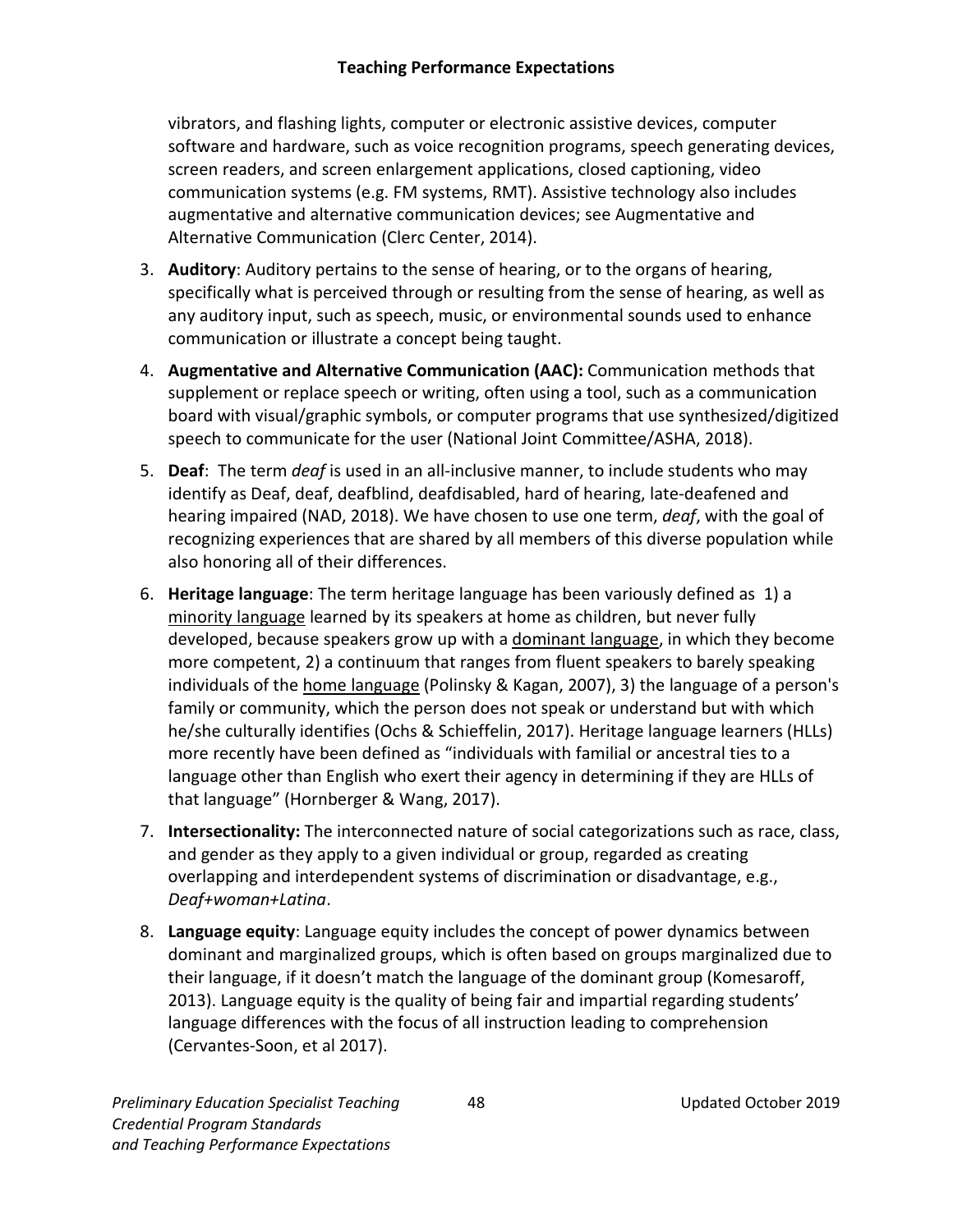- 9. **Language planning**: is a strategy that specifies how each language will be taught in a dual language program
- 10. **Mental health needs**: childhood trauma, post-traumatic stress disorder, socioemotional disorder, conduct disorder, disruptive behavior, oppositional defiant disorder, separation anxiety, generalized anxiety, depression, attention deficit hyperactivity disorder and autism spectrum, or other generalized mental health needs that may impact a student's academic success or failure.
- 11. **Medical**: Medical pertains to any needs that are overseen by medical professionals (physicians, nurses, psychiatrists, etc.), e.g., tracheotomies and Passy Valves, seizure disorders, cerebral palsy, etc.
- 12. **Perspectives on deafness:** Perspectives on deafness include a continuum of cultural identities. Cultural identity includes the traditions, customs, language, and worldview of the culture. Cultural identity for deaf children is quite divers, and may include Deaf culture, where ASL or another form of sign language (e.g., Mexican Sign Language) is the community language, or cultural identity may include the culture of the hearing family, which usually includes one or more spoken languages (English, Spanish, Mandarin, etc.). Cultural identity may include a range between these two options.
- 13. **Research-based bilingual education methodology:** Research-based bilingual education methods may be implemented in a variety of structures, which may include: 1) bilingualbicultural, where sign language [i](https://en.wikipedia.org/wiki/Sign_language)s learned as the native, or first, language, which then serves as a foundation to access written language (Marschark, Tang, & Knoors, 2014); or 2) bilingual, where two or more spoken languages are learned, either concurrently or sequentially, e.g., ASL and a spoken language, English and Spanish, etc.
- 14. **Service providers:** Service providers are professional personnel who may have roles for serving the student through the IFSP, IEP, or Transition Plan, usually as related services. They include speech language pathologists, audiologists, occupational therapists, physical therapists, medical and health professionals, psychologists, interpreters, parent counseling and training personnel, orientation and mobility personnel, etc. (Parent Center Hub, 2017).
- 15. **Stakeholders**: anyone who is invested in the welfare and success of *deaf* students, including administrators, teachers, staff members, students, parents, families, community members, local business leaders, interpreters, elected officials such as school board members, city councilors or state representatives. *Stakeholders* may also be collective entities, such as local businesses, organizations, advocacy groups, committees, media outlets, and cultural institutions.
- 16. **Tactile**: Tactile pertains to the sense of touch, or to the organs of touch, specifically what is perceived through or resulting from the sense of touch, and any tactile input, such as pressure, movement, temperature to enhance communication or illustrate a concept being taught.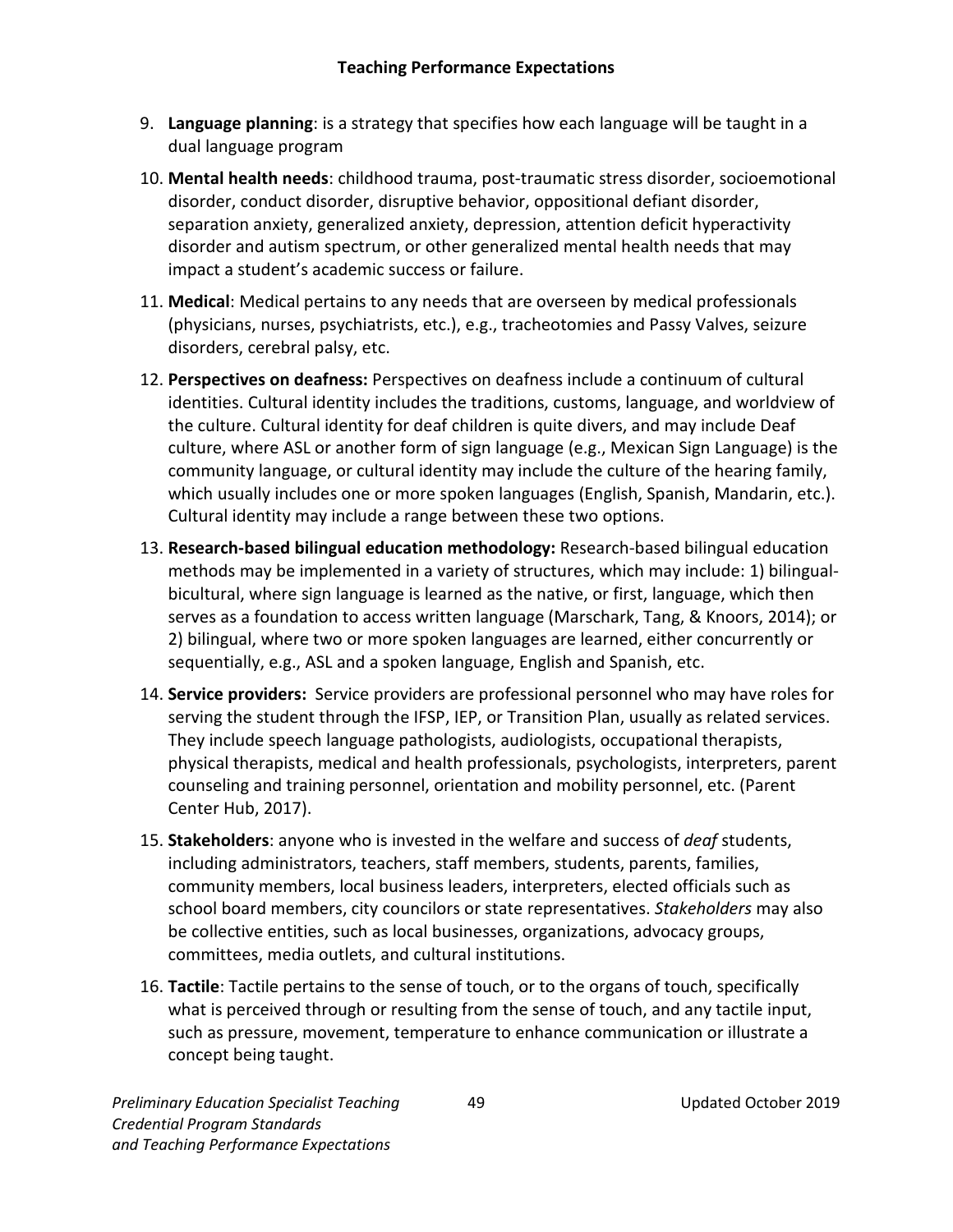- 17. **Translanguaging techniques**: the use of a variety of language strategies and practices that foster linguistic diversity within the classroom that values multiple languages by leveraging students' full language repertoire (not to be confused with code-switching), i.e., read thematically in multiple languages, process language in multiple languages, multilingual word walls, multilingual writing.
- 18. **Transliterating techniques**: code-switching; mapping from one system of language to another: i.e., reading an English text utilizing ASL signs or transliterating spoken language using Cued Speech.
- 19. **Visual**: Visual pertains to the sense of seeing, specifically what is perceived through the or resulting from the organs of vision, and any visual input, such as a symbol, picture, sign, video clip, or display used to enhance or accompany communication or illustrate or a concept being taught.

#### **References**

National Joint Committee (2018). Augmentative and alternative communication. National Joint Committee for the Communication Needs of Persons with Severe Disabilities. Accessed April 6, 2018 from <https://www.asha.org/njc/aac/>

Ochs E. & Schieffelin B. (2017). Language socialization: An historical overview. In Duff, P. & May, S. (eds), *Language Socialization. Encyclopedia of Language and Education (3rd ed.).* Springer, Cha[m https://doi.org/10.1007](https://doi.org/10.1007)

Parent Center Hub (2017). Related services. November 2017. Accessed April 8, 2018 from[:](http://www.parentcenterhub.org/iep-relatedservices/) <http://www.parentcenterhub.org/iep-relatedservices/>

Polinsky, M. & Kagan, O. (2007). Heritage languages: In the 'wild' and in the classroom. Language and Linguistics Compass. 1 (5): 368–395. *[doi](https://en.wikipedia.org/wiki/Digital_object_identifier)*:*[10.1111/j.1749-818x.2007.00022](https://doi.org/10.1111%2Fj.1749-818x.2007.00022.x)*

Hornberger, N.H. & Wang, S.C. (2017). Who are our heritage language learners? In Donna M. Brinton, D.M., Kagan, O., & Bauckus, S. (eds), *Heritage Language Education: A New Field Emerging*. New York: Routledge.

Marschark, M., Tang, G., & Knoors, H. (2014). *Bilingualism and Bilingual Deaf Education*. New York: Oxford University Press.

National Association of the Deaf (2018). Community and culture: Frequently asked questions. Accessed April 17, 2018 from: [https://www.nad.org/resources/american-sign](https://www.nad.org/resources/american-sign-language/community-and-culture-frequently-asked-questions/)[language/community-and-culture-frequently-asked-questions/](https://www.nad.org/resources/american-sign-language/community-and-culture-frequently-asked-questions/)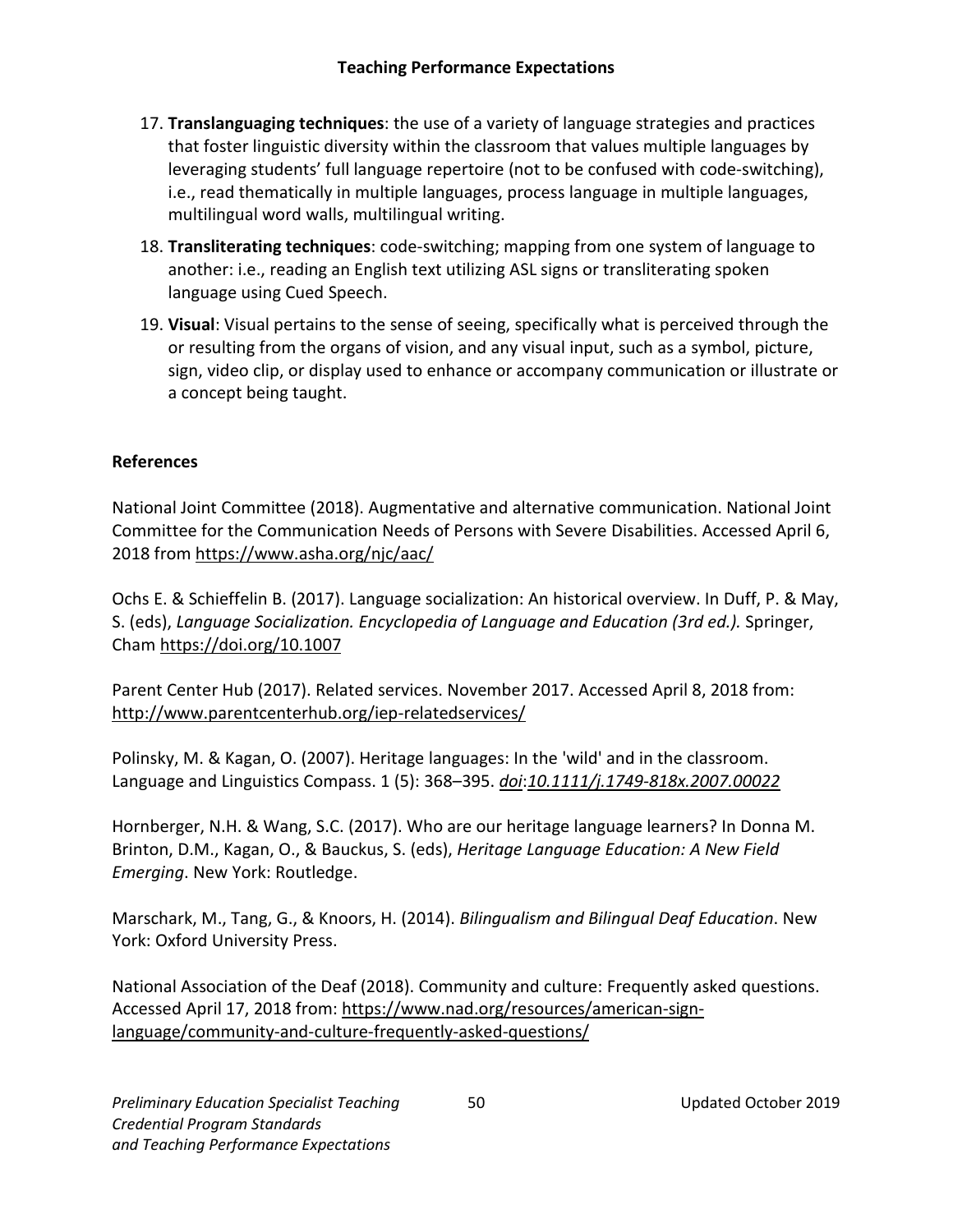#### **Teaching Performance Expectations**

Komesaroff, L.R. (2013). Disabling Pedagogy: Power, Politics, and Deaf Education*. Washington, DC: Gallaudet University Press.*

Cervantes-Soon, C.G., Dorner, L., Palmer, D., Heiman, D., Schwerdtfeger, R., and Choi, J. (2017). *Review of Research in Education*, Vol 41(1): 403-427. DOI[:](https://doi.org/10.3102%2F0091732X17690120) [https://doi.org/10.3102/0091732X17690120](https://doi.org/10.3102%2F0091732X17690120)

Clerc Center (2014). Assistive technologies for individuals who are Deaf or hard of hearing. Accessed April 17, 2018 at[: r](http://www3.gallaudet.edu/clerc-center/info-to-go/assistive-technology/assistive-technologies.html)menhttp://www3.gallaudet.edu/clerc-center/info-to-go/assistivetechnology/assistive-technologies.html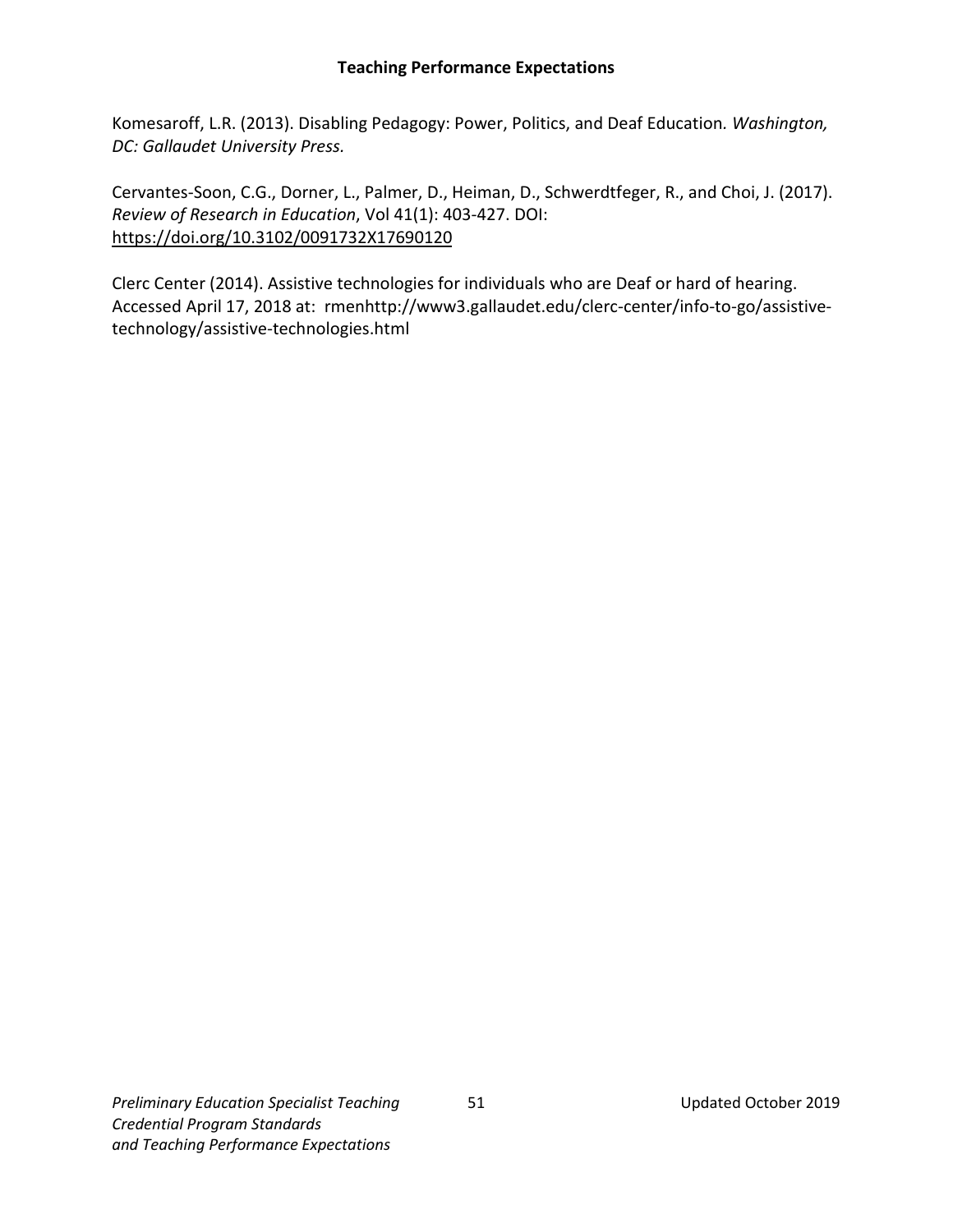#### **Teaching Performance Expectations**

#### **Education Specialist Visual Impairments**

<span id="page-55-0"></span>Teachers of the visually impaired (TVI) are special education teachers who, with their Education Specialist credential, are authorized to assess and teach students birth through age 22 with visual impairments. These teachers provide service and access to general education, and assessment and direct instruction in the expanded core curriculum (ECC). The ECC refers to nine areas of development that are impacted by a visual impairment and include compensatory skills (including Braille proficiency), orientation and mobility, social skills, independent living skills, recreation and leisure, career education, use of assistive technology, sensory efficiency skills, and self-determination. These areas of development are typically learned by students without visual impairments through interactions with their environment, but students who are visually impaired require specialized assessment and direct instruction in these areas due to the impact of a visual impairment on the natural course of learning and development.

#### **TPE 1: Engaging and Supporting Students in Learning**

Elements: TVI Candidates will:

- 1. Accurately read, interpret, and summarize eye reports and serve as liaison to families and other members of the educational team to individualize services.
- 2. Select and develop assessment and teaching strategies for core and expanded core curriculum areas including accommodations and modifications that address age (birth-22 years old), visual impairment, family values and priorities, visual prognosis, and other individual characteristics across settings and tasks, including addressing learner needs for individuals with a wide range of abilities and functional vision (including ocular and cerebral visual impairments), and individuals with co-occurring disabilities (including autism and deaf blindness).
- 3. Use alternate visual and nonvisual strategies to promote attachment, early communication, and independence to address the effects of visual impairment and unique learning and developmental differences on families and the reciprocal impact on individuals' self-esteem.
- 4. Select, adapt, and use nonvisual/alternate instructional strategies to address student needs for individuals from birth-22 years old who have a wide range of abilities and functional vision (including ocular and cerebral visual impairments), possibility of co-occurring disabilities (including individuals with autism and/or Deaf-blindness), and other individual characteristics.
- 5. Demonstrate knowledge of students' language development across disabilities and the life span, including typical and atypical language development, communication skills, social pragmatics, the hierarchy of brain based learning skills (e.g. executive functioning) and vocabulary/semantic development as they relate to the acquisition of academic knowledge and skills.
- 6. Instruct and supervise para-educators, families, and other members of the educational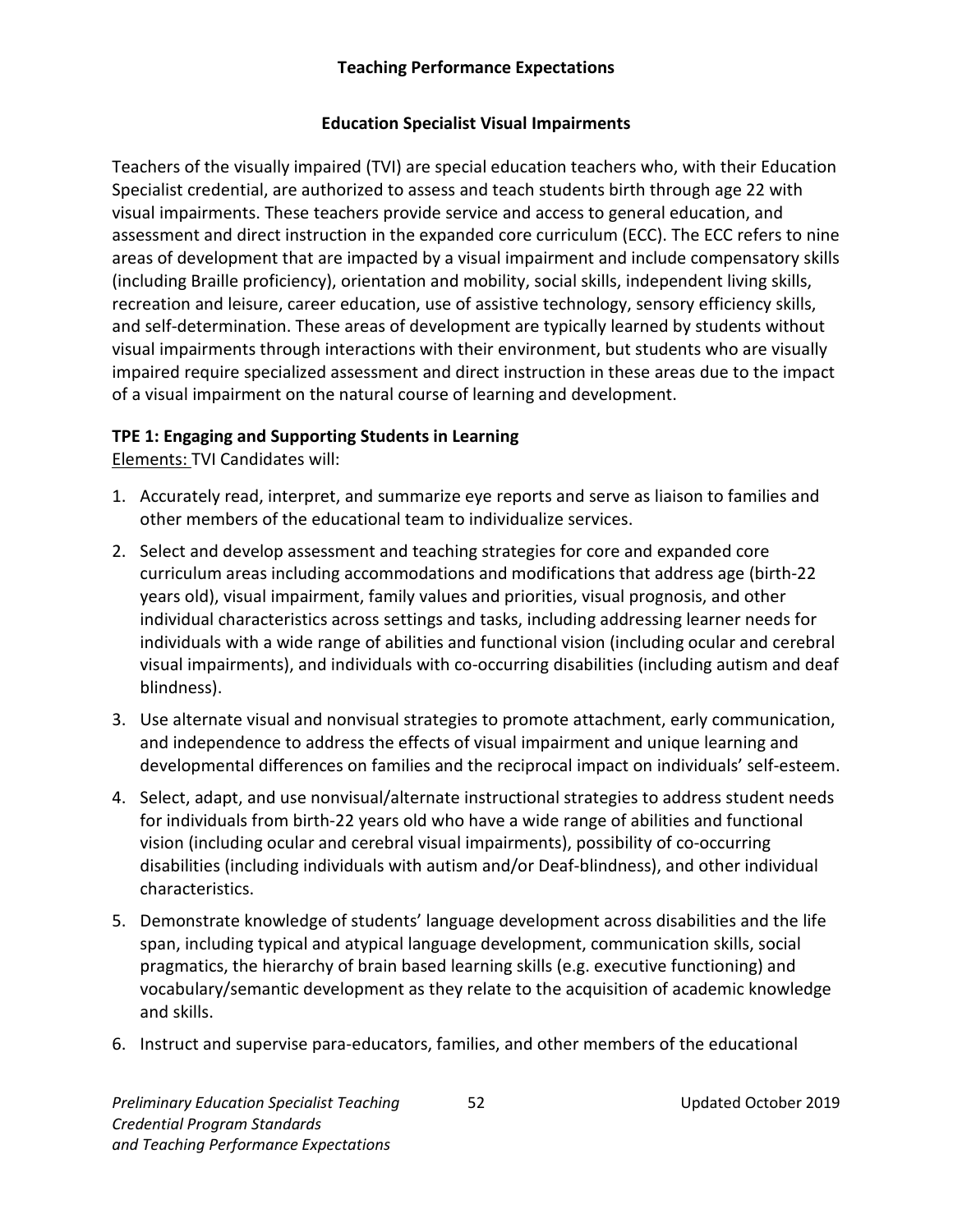team in non-visual strategies that optimize use of all senses, development, and learning, while also promoting independence and autonomy.

- 7. Collaborate with assistive technology specialists, assistive technology vendors, instructional technology specialists, and other professionals to support the inclusion of the most appropriate, customized tools into the educational programming and accessibility needs of individuals with a wide range of abilities and functional vision (including ocular and cerebral visual impairments) including learners with co-occurring disabilities (including autism and deaf blindness).
- 8. Assess and instruct students to use mainstream and assistive technology devices to engage and support student learning in general and expanded core curriculum.
- 9. Adapt mainstream technology software/hardware including adjusting visual and auditory output based on individual characteristics.
- 10. Counsel families and other members of the educational team about psychosocial and cultural implications of visual impairment as related to congenital and acquired visual impairment.

# **TPE 2: Creating and Maintaining Effective Environments for Student Learning**  Elements: TVI Candidates will:

- 1. Identify and implement environmental accommodations and modifications to facilitate optimal sensory use and multisensory access to, and active participation in, individual and group activities in general and expanded core curriculum environments, including addressing learner needs for individuals with a wide range of abilities and functional vision (including ocular and cerebral visual impairments) and co-occurring disabilities (including autism and Deaf-Blindness).
- 2. Collaborate with team members including other vision specialists, resource and alternate media specialists, and technology personnel to design and implement environments that promote optimal sensory use, foundational orientation and mobility skills, independence, social engagement, and efficient storage of specialized materials.
- 3. Identify unique issues specific to visual impairment for accessing digital multimedia and virtual built environments such as software programs, websites, and virtual classrooms.
- 4. Use ergonomics and appropriate technology settings aligned with students' preferred learning media, such as illumination and size control, color and contrast (visual) settings, speech output (auditory) settings, braille input/output and other tactual displays, mouseless computing (tactile) settings, and low tech strategies to support ubiquitous computing to promote access to the general and expanded core curriculum.
- 5. Facilitate incidental learning experiences to address nonvisual access across physical and virtual environments for a full range of learners, including addressing learner needs for individuals with a wide range of abilities and functional vision (including ocular and cerebral visual impairments) and co-occurring disabilities (including autism and Deaf-Blindness).
- 6. Evaluate social interaction skills and design behavior management strategies appropriate

*Preliminary Education Specialist Teaching* 53 Updated October 2019 *Credential Program Standards and Teaching Performance Expectations*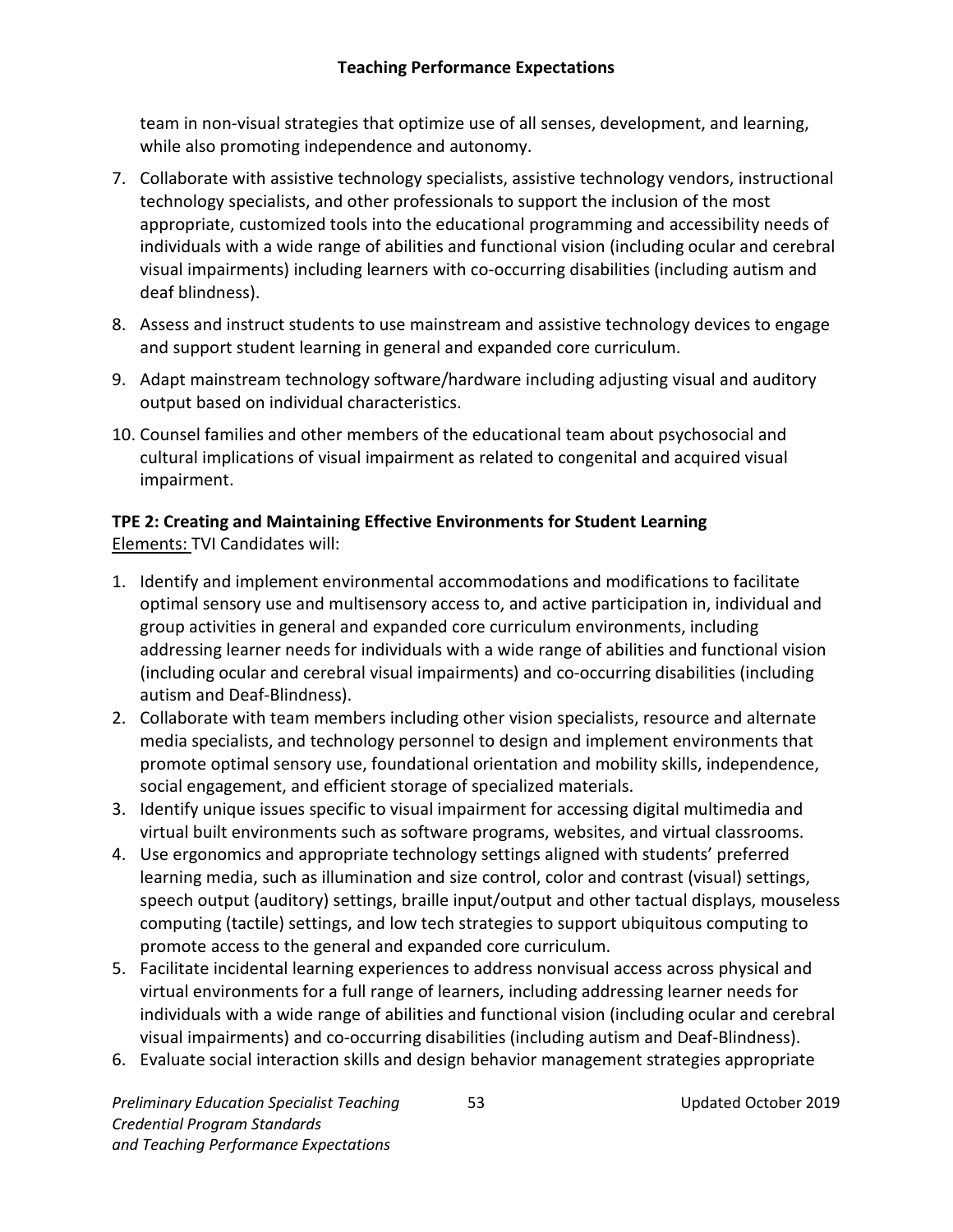for learners with visual impairments to maximize positive social engagement/interaction across all environments.

- 7. Teach and support students with visual impairments' skills in using human guide, spatial orientation and self-familiarization within school environments, protective techniques for safe travel across classroom and school campus environments.
- 8. Teach students with visual impairment to develop orientation skills using physical and virtual environmental features, identify and advocate for optimal physical and virtual environmental accommodations and modifications, and to request and refuse assistance as needed.
- 9. Teach students with visual impairment nonvisual and alternate strategies for promoting digital citizenship and secure online practices.
- 10. Communicate with technology, web, and curriculum developers and IT staff on accessibility needs of learners with visual impairments.
- 11. Collaborate with vision care facilities/professionals, such as low vision specialists, to identify accommodations and modifications to optimize use of vision and other senses to facilitate access to the general and expanded core curriculum, including addressing learner needs for individuals with a wide range of abilities and functional vision (including ocular and cerebral visual impairments) and co-occurring disabilities (including autism and Deaf-Blindness).
- 12. Structure and supervise the activities of para-educators who support students with visual impairments.

# **TPE 3: Understanding and Organizing Subject Matter for Student Learning**

Elements: TVI Candidates will:

- 1. Demonstrate proficiency in reading, writing, proofreading, and interlining alphabetic and fully contracted Unified English Braille.
- 2. Demonstrate proficiency in reading, writing, proofreading, and interlining braille for mathematics and scientific notation and basic proficiency in using the abacus.
- 3. Demonstrate basic proficiency in reading, writing, proofreading, and interlining music, foreign language, and computer braille code.
- 4. Produce braille with a manual braille writer, slate and stylus, computer (including use of braille translation software), and electronic braille production methods.
- 5. Identify specialized resources unique to visual impairment to address the specific communication needs of students with varied communication abilities, reading levels, science, technology, engineering, art, math (STEAM) abilities, and language proficiency
- 6. Develop, collaboratively implement, and continuously monitor communication goals, objectives, and systems for students with visual impairments with a wide range of abilities and functional vision (including ocular and cerebral visual impairments) and co-occurring disabilities, including autism and Deaf-Blindness.
- 7. Collaborate with team members such as speech/language pathologists, occupational therapists, and classroom staff to modify the presentation of augmentative/alternative communication devices such as switches, tangible symbols, and visual displays for nonvisual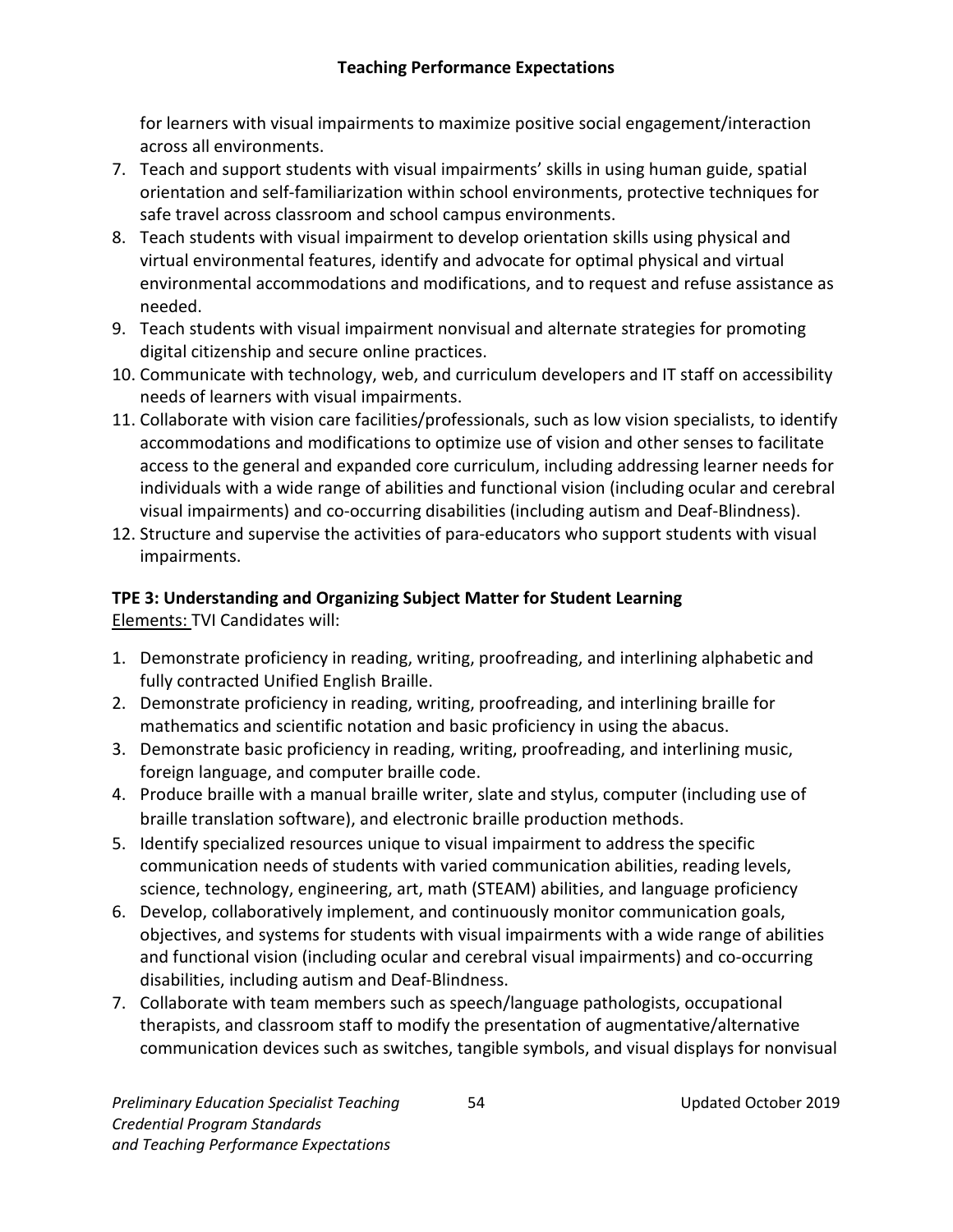or low vision access.

- 8. Design, obtain, and organize specialized materials, resources, assistive technology, and curricular programs to optimize sensory efficiency and to implement instructional and individualized education program goals and objectives.
- 9. Identify the individual needs of the full range of learners, and adapt materials and curricula as appropriate to provide access to the general education and Expanded Core Curriculum (ECC).
- 10. Develop, implement, and continuously monitor learning objectives and goals for optimizing sensory use, developing concepts, and accessing the general and ECC across settings.
- 11. Identify general education and visual impairment specific curricula for instruction of literacy, STEAM, other academic areas, and the ECC.
- 12. Implement consistent, structured, explicit, and differentiated reading instruction for individuals who are learning to read in braille.
- 13. Collaborate with the educational team to promote literacy and STEAM development.

#### **TPE 4: Planning Instruction and Designing Learning Experiences for All Students** Elements: TVI Candidates will:

- 1. Develop, coordinate, and implement appropriate programs for infants and young children with visual impairments with a wide range of abilities and functional vision (including ocular and cerebral visual impairments) and including those with co-occurring disabilities (including autism and Deaf-Blindness), and their families.
- 2. Obtain resources for braille codes currently in use.
- 3. Use digital resources, hardware, and software to produce and access materials in accessible media including the conversion of print materials into braille, tactile, and/or digital formats.
- 4. Use and teach device/software navigation features for efficient and equitable navigation of information.
- 5. Use visual, nonvisual, and adaptive methods to teach technologies to students with visual impairments to access information stored online.
- 6. Select and use visual, nonvisual, and adaptive methods to teach technologies to achieve individual goals and needs based on sensory skills, learning media, constraints of different types of content, individual keyboarding skills, ability to read and write, listening skills, and ability to access visual information.
- 7. Plan and implement explicit instruction in assistive technology that permits students to meet, and advocate for, their own access needs.
- 8. Teach students to install and maintain assistive technology, use troubleshooting techniques, and appropriately use connectivity.
- 9. Teach students to use visual, nonvisual, and/or adaptive methods to organize their own work space, manage materials, and gain access to needed resources.
- 10. Create, adapt, and format documents, including text, images, graphics, and video to improve accessibility based on individual needs.
- 11. Use basic methods to adapt and format inaccessible media, text, images, graphics, and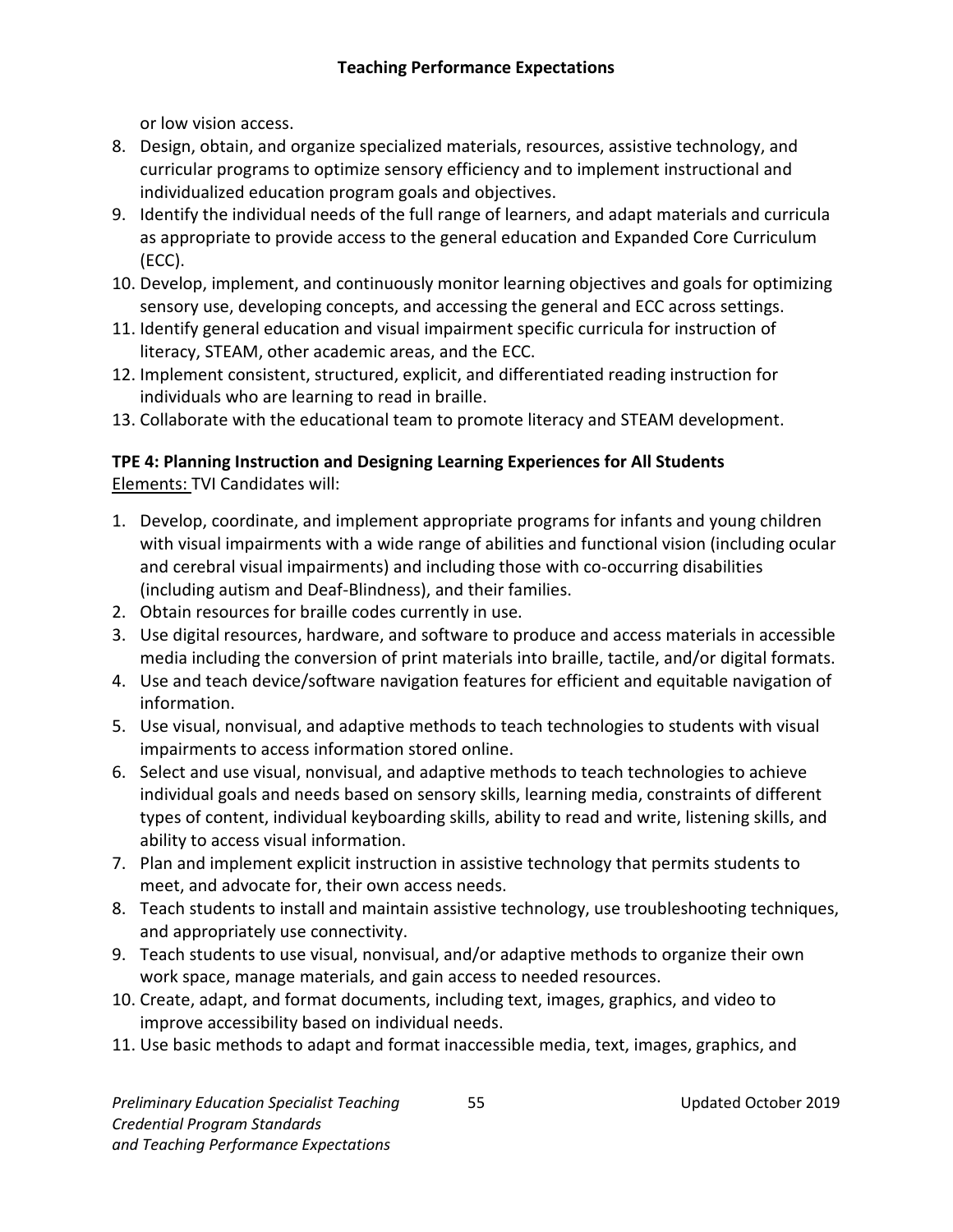video to improve usability for students with visual impairments.

- 12. Provide systematic, explicit braille literacy instruction using balanced instructional approaches for teaching literacy skills to students, embossed materials, and digital technologies to meet individual needs.
- 13. Teach the use of the abacus, accessible calculator, tactile graphics, adapted equipment, and appropriate technology for science, technology, engineering, art, math (STEAM) instruction to meet individual needs.
- 14. Teach students to access, interpret, and create increasingly complex 3-dimensional, printed, and digital graphics in visual and/or tactile forms, including maps, charts, diagrams, objects, and tables, based on individual needs.
- 15. Teach students with low vision to use optical, electronic, and non-optical devices to optimize visual efficiency/independence and independently use dual learning media such as visual and auditory information, or auditory and tactile information.
- 16. Promote and reinforce sensorimotor and physical skills, including gross and fine motor, posture, balance, purposeful movement, and strength to meet individual needs unique to visual impairment.
- 17. Teach basic orientation including body image, and spatial, temporal, positional, directional, and physical and virtual environmental concepts based on individual needs to promote motor and spatial skills development, orientation and mobility in physical and virtual environments, for academic and social inclusion.
- 18. Reinforce skills taught by orientation and mobility specialists to support the use of mobility devices, including long cane, adaptive mobility devices, dog guides, electronic travel devices, and other technology for orientation and mobility.
- 19. Teach independent living skills using alternate strategies based on individual needs, including skills related to organization, personal hygiene, grooming, clothing care, dressing, time management, eating, cooking, cleaning, other household tasks, telephone use, and money management.
- 20. Teach social interaction skills based on individual needs, including skills related to appropriate body language and non-verbal communication, social communication and cooperation, effective conversation patterns, social etiquette, digital citizenship, development and monitoring of relationships and friendships, and knowledge of self, including human sexuality.
- 21. Teach skills usually acquired visually to develop and enhance participation in fitness/leisure/recreation activities, hobbies, and team and spectator sports to facilitate inclusion across settings.
- 22. Teach career education skills usually acquired visually to facilitate transition of students with visual impairments based on individual needs, including facilitating positive work habits and skills, concepts related to work, exploration of vocational interests, opportunities to work, use of technology to complete tasks in the workplace, and for planning for postschool engagement across settings.
- 23. Teach self-determination skills usually acquired visually based on individual needs related to self-knowledge, self-advocacy and empowerment, assertiveness, informed decision making,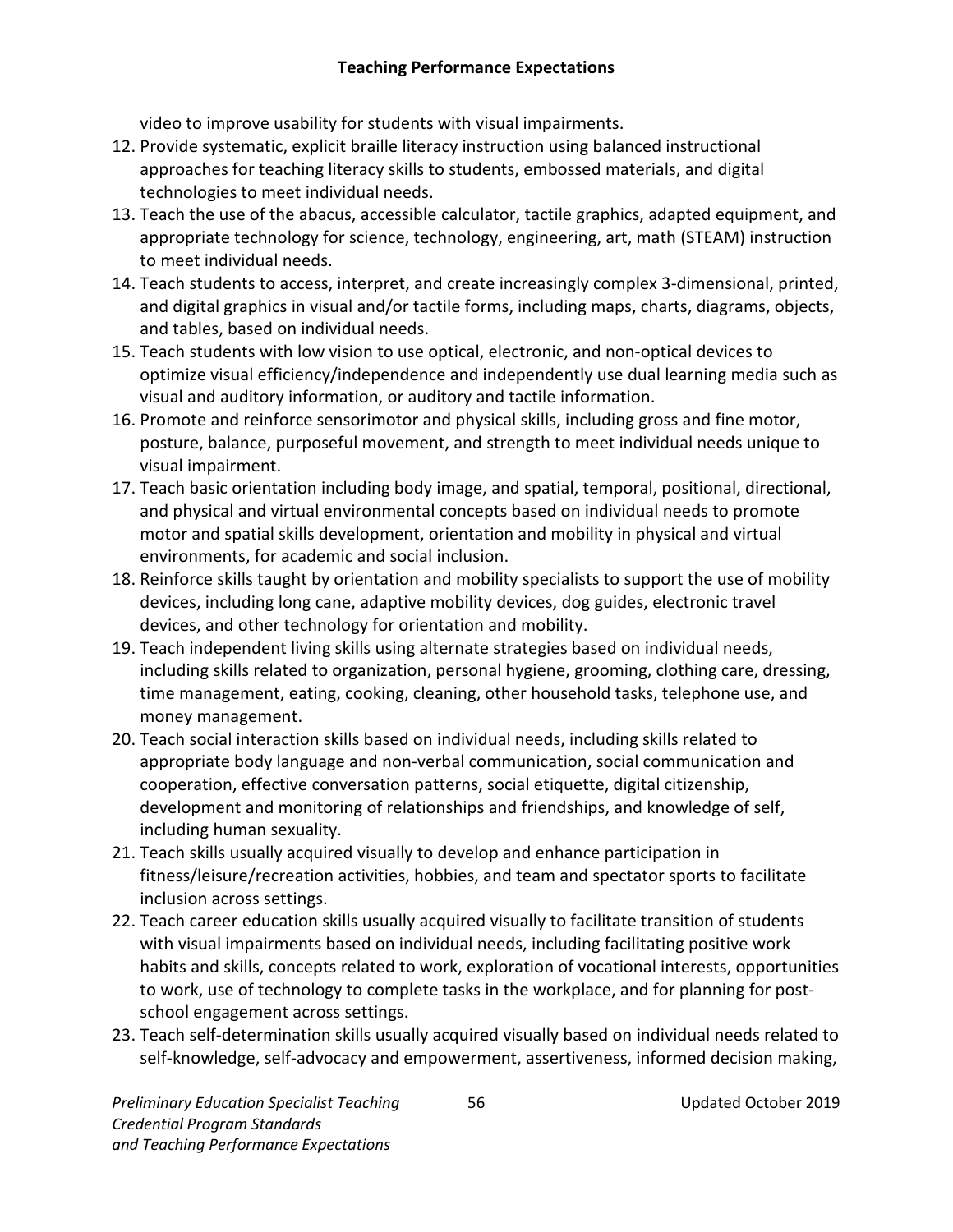problem solving, goal setting, and self-directed and self-regulated behavior to facilitate inclusion across settings.

- 24. Teach students to recognize and report behaviors that they may not perceive visually that may threaten their personal safety and well-being.
- 25. Teach students their legal rights and responsibilities related to being a citizen with a visual impairment.
- 26. Collaborate with families and orientation and mobility specialists to reinforce orientation and mobility skills and other Expanded Core Curriculum skills across settings.
- 27. Collaborate with families and other team members to plan and implement transitions across the life-span (birth-22 years old) that address needs unique to students with visual impairments with a wide range of abilities and functional vision (including ocular and cerebral visual impairments) and co-occurring disabilities, including autism and Deaf-Blindness.
- 28. Instruct para-educators, braille transcribers and/or alternate media, and related resource specialists on the production of accessible media including text, images, and video in collaboration with the educational team and families.

# **TPE 5: Assessing Student Learning**

Elements: TVI Candidates will:

- 1. Interpret medical reports and multiple sources of data, including background information and family history, to plan and implement nondiscriminatory assessments/evaluations to meet individualized needs unique to visual impairment with a wide range of abilities and functional vision (including ocular and cerebral visual impairments) and co-occurring disabilities, including autism and Deaf-Blindness.
- 2. Use multiple sources of valid information/data, including data from formal/informal assessments such as discrepancy analysis, interview data, checklists, to evaluate the effectiveness of intervention, instruction, specialized media, materials, equipment, and the physical environment for learners with visual impairments with a wide range of abilities and functional vision (including ocular and cerebral visual impairments) and co-occurring disabilities, including autism and Deaf-Blindness.
- 3. Use results from multiple, valid assessment/evaluation sources and medical reports to determine eligibility for vision specific services, with and without specific visual diagnoses
- 4. Use valid and multiple methods in each assessment area to collect functional vision, learning media, assistive technology, and other assessment/evaluation data plus medical reports related to individual characteristics to select appropriate assessment/evaluation measures, procedures, and supports.
- 5. Use valid assessment data and knowledge of the potential impact of visual impairment on psychosocial functioning to identify when referral for psychosocial and psychoeducational assessment/evaluations are necessary.
- 6. Adapt assessments/evaluations when tests are not validated on individuals with visual impairments, such as provision of appropriate accommodations to ensure students can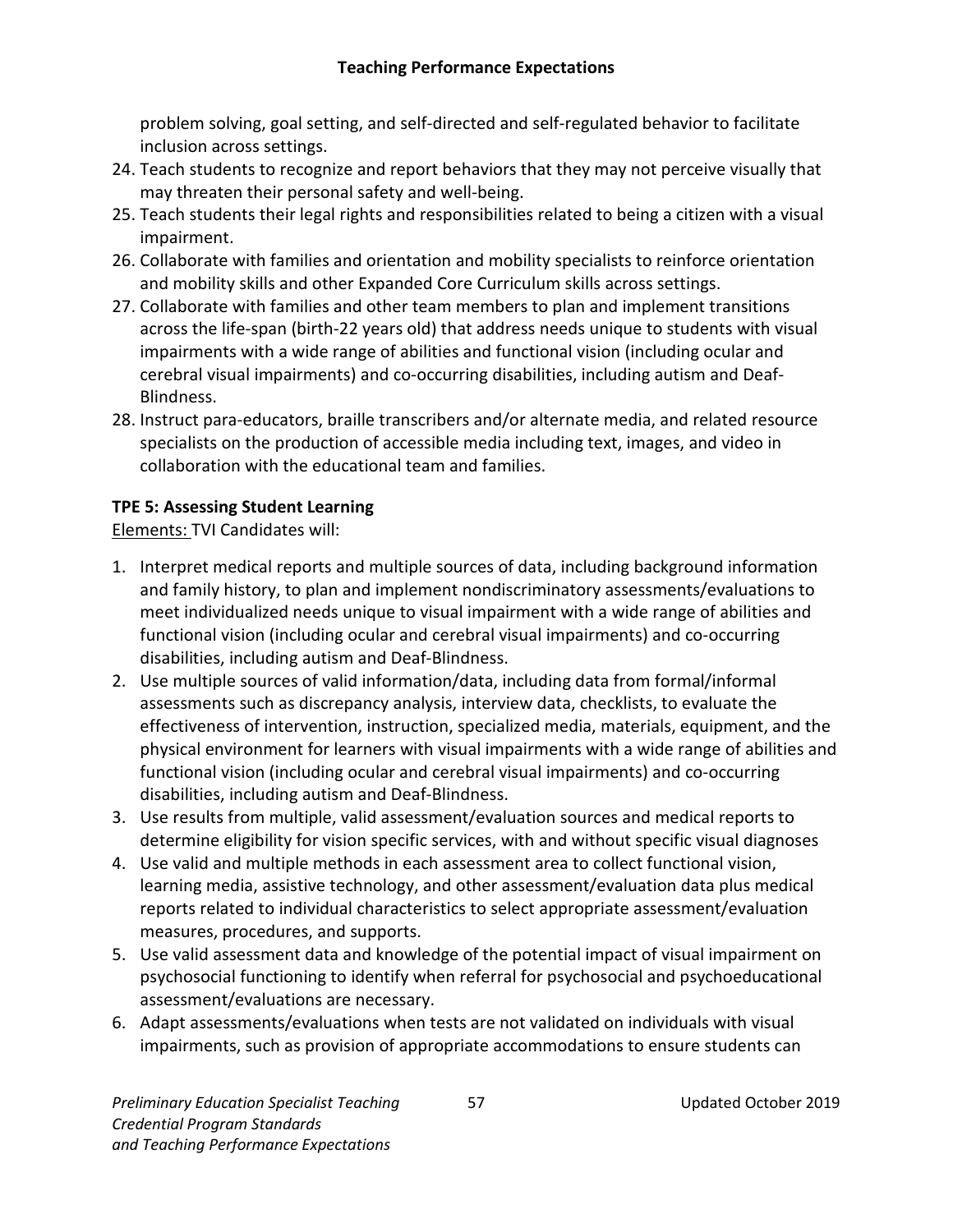access evaluation materials, and interpret results with caution.

- 7. Identify assessment/evaluation items and measures that are biased and make recommendations for learning media, low vision, and/or non-visual accommodations and modifications.
- 8. Collaborate with team members and families to plan and implement assessments/evaluations, including functional behavior assessments.
- 9. Interpret assessment/evaluation results on issues specific to visual impairment with a wide range of abilities and functional vision (including ocular and cerebral visual impairments) and co-occurring disabilities, including autism and Deaf-Blindness.
- 10. Conduct functional vision, learning media, assistive technology (AT), and other core and expanded core curriculum-related assessments/evaluations and relate to student needs in ECC matched to individual needs.
- 11. Assess cognitive, motor, social, and language concepts unique to individuals with visual impairments with a wide range of abilities and functional vision (including ocular and cerebral visual impairments) and co-occurring disabilities, including autism and Deaf-Blindness.
- 12. Use multiple sources of data, including functional vision, learning media, assistive technology assessment/evaluation data, clinical low vision evaluation data, and formal and informal literacy assessment/evaluation, to determine appropriate learning and literacy media (braille, print, or combination of both) and needed assistive technology, such as video magnification tools, recorded/digital books, and synthesized speech software settings, across a full range of learners.
- 13. Interpret assessment/evaluation results to determine individual needs to support acquisition of skills in both the general and expanded core curriculum, and interpret how a visual impairment may impact behavior.
- 14. Identify and advocate for reasonable accommodations and modifications for standardized assessments/evaluations.
- 15. Communicate ocular and cerebral visual impairment needs specific to assessment/evaluation data accurately to the educational team, including families, in comprehensive assessment/evaluation reports that address limitations of standard scores and non-standard data.
- 16. Assess unique educational needs of individuals who are visually impaired who are English language learners and/or who are from culturally or linguistically diverse backgrounds.
- 17. Demonstrate knowledge of second language development and the distinction between language disorders, disabilities, and language differences.
- 18. Use results of clinical low vision evaluation, functional vision, learning media, and assistive technology assessments/evaluations to identify optimal assistive technology devices, software, text adaptations, and settings, such as font size, color and contrast, audio speed.
- 19. Collaborate with educational team, including families, on eligibility, placement, specialized services, implementation of appropriate behavior plans, assessment/evaluation planning and implementation, and service delivery issues unique to visual impairment with a wide range of abilities and functional vision (including ocular and cerebral visual impairments)